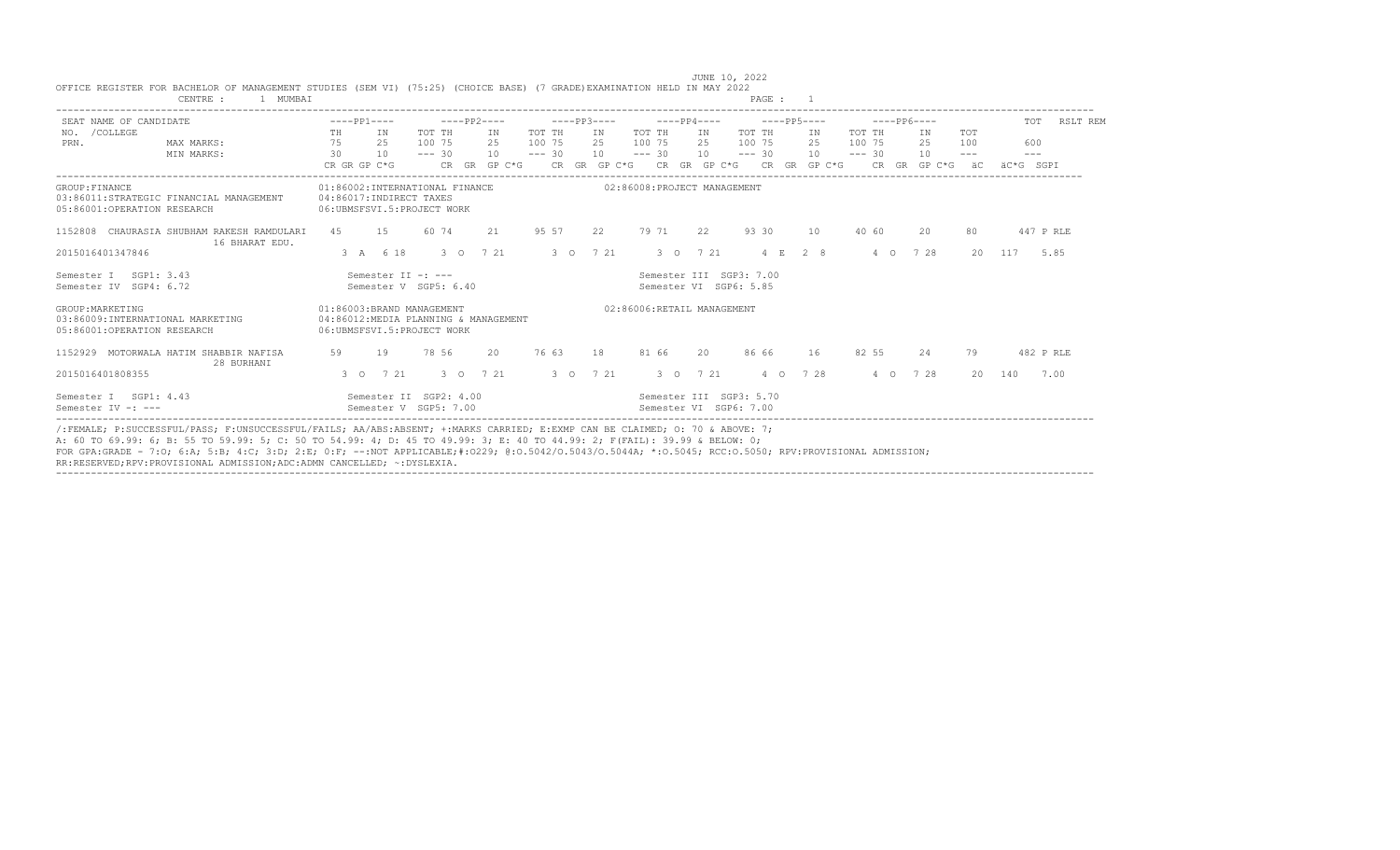| SEAT NAME OF CANDIDATE                                                              |                     |     | $---PP1---$                                                                                     |          |               | $---PP2---$ |        |          |       | $---PP3---$        |        |                                                   |    | $---PP4---$ |                | $---PP5---$ |                                |          |            | $---PP6---$ |       |    | TOT       | RSLT REM  |
|-------------------------------------------------------------------------------------|---------------------|-----|-------------------------------------------------------------------------------------------------|----------|---------------|-------------|--------|----------|-------|--------------------|--------|---------------------------------------------------|----|-------------|----------------|-------------|--------------------------------|----------|------------|-------------|-------|----|-----------|-----------|
| /COLLEGE<br>NO.                                                                     |                     | TH  | TN                                                                                              | TOT TH   |               |             | TN     | TOT TH   |       | TN                 | TOT TH |                                                   |    | IN          | TOT TH         |             | ΙN                             | TOT TH   |            | IN          | TOT   |    |           |           |
| PRN.                                                                                | MAX MARKS:          | 75  | 25                                                                                              | 100 75   |               |             | 2.5    | 100 75   |       | 2.5                |        | 100 75                                            |    | 2.5         | 100 75         |             | 25                             | 100 75   |            | 25          | 100   |    | 600       |           |
|                                                                                     | MIN MARKS:          | 30  | 10                                                                                              | $--- 30$ |               |             | 10     | $--- 30$ |       | 10                 |        | $--- 30$                                          |    | 10          | $--- 30$       |             | 10                             | $--- 30$ |            | 10          | $---$ |    | $- - -$   |           |
|                                                                                     |                     |     | CR GR GP C*G                                                                                    |          | CR GR         |             | GP C*G |          | CR GR | GP C*G             |        | CR.                                               | GR | GP C*G      | CR             | GR          | GP C*G                         |          | CR.<br>GR. | GP C*G      |       | äC | äC*G SGPI |           |
| GROUP: MARKETING<br>03:86009:INTERNATIONAL MARKETING<br>05:86001:OPERATION RESEARCH |                     |     | 01:86003:BRAND MANAGEMENT<br>04:86012:MEDIA PLANNING & MANAGEMENT<br>06:UBMSFSVI.5:PROJECT WORK |          |               |             |        |          |       |                    |        | 02:86006:RETAIL MANAGEMENT                        |    |             |                |             |                                |          |            |             |       |    |           |           |
| 1153848 / HATE POOJA PRADEEP SUNANDA                                                | 544 D G TATKARE- MA | 62  | 20                                                                                              |          | 82 56         |             | 20     |          | 76 33 | 16                 |        | 49 30                                             |    | 16          | 46 60          |             | 18                             |          | 78 60      | 20          |       | 80 | 411 P     |           |
| 2012016400303972                                                                    |                     | 300 | 7 21                                                                                            |          | $3^{\circ}$ 0 | 7 21        |        |          |       | $3 \t 7 \t 3 \t 9$ |        |                                                   |    | 3 D 3 9     | $4\quad\Omega$ |             | 7 28                           |          | $4\circ$   | 728         |       |    | 20 116    | 5.80#0.10 |
| SGP1: 4.86<br>Semester I<br>Semester IV SGP4: 5.00                                  |                     |     | Semester II SGP2: 5.14<br>Semester V SGP5: 7.00                                                 |          |               |             |        |          |       |                    |        | Semester III SGP3: 4.17<br>Semester VI SGP6: 5.90 |    |             |                |             | FINAL CGPA 5.35 FINAL GRADE :B |          |            |             |       |    |           |           |

 JUNE 10, 2022 OFFICE REGISTER FOR BACHELOR OF MANAGEMENT STUDIES (SEM VI) (75:25) (CHOICE BASE) (7 GRADE)EXAMINATION HELD IN MAY 2022 CENTRE : 34 MANGAON-RAIGAD

/:FEMALE; P:SUCCESSFUL/PASS; F:UNSUCCESSFUL/FAILS; AA/ABS:ABSENT; +:MARKS CARRIED; E:EXMP CAN BE CLAIMED; O: 70 & ABOVE: 7;

A: 60 TO 69.99: 6; B: 55 TO 59.99: 5; C: 50 TO 54.99: 4; D: 45 TO 49.99: 3; E: 40 TO 44.99: 2; F(FAIL): 39.99 & BELOW: 0;

FOR GPA:GRADE - 7:O; 6:A; 5:B; 4:C; 3:D; 2:E; 0:F; --:NOT APPLICABLE;#:O229; @:O.5042/O.5043/O.5044A; \*:O.5045; RCC:O.5050; RPV:PROVISIONAL ADMISSION;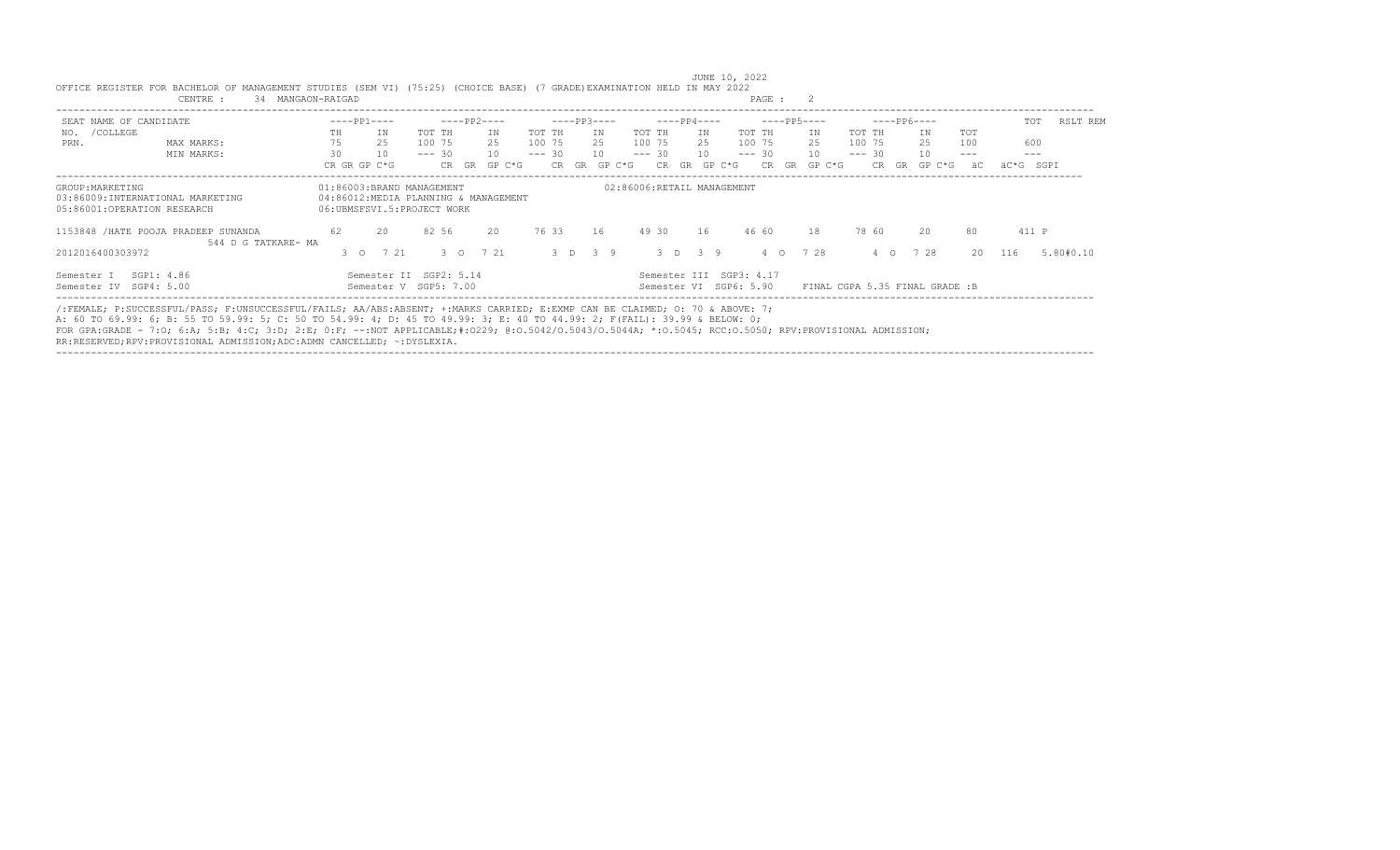| SEAT NAME OF CANDIDATE                                                               | $---PP1---$                                               | $---PP2---$                                     | $---PP3---$           | $---PP4---$                                       | $---PP5---$                  | $---PP6---$                     | TOT<br>RSLT REM   |
|--------------------------------------------------------------------------------------|-----------------------------------------------------------|-------------------------------------------------|-----------------------|---------------------------------------------------|------------------------------|---------------------------------|-------------------|
| NO. / COLLEGE                                                                        | TH<br>IN                                                  | TOT TH<br>ΙN                                    | TOT TH<br>IN          | TOT TH<br>IN                                      | TOT TH<br>IN                 | TOT TH<br><b>TOT</b><br>ΙN      |                   |
| PRN.<br>MAX MARKS:                                                                   | 75<br>25                                                  | 100 75<br>2.5                                   | 100 75<br>2.5         | 100 75<br>2.5                                     | 100 75<br>2.5                | 100 75<br>2.5<br>100            | 600               |
| MIN MARKS:                                                                           | 30<br>10                                                  | 10<br>$--- 30$                                  | 10<br>$--- 30$        | 10<br>$--- 30$                                    | 10<br>$--- 30$               | $--- 30$<br>10                  | $---$<br>$- - -$  |
|                                                                                      | CR GR GP C*G                                              | CR.<br>$GP C*G$<br><b>GR</b>                    | CR GR GP C*G          | GR GP C*G<br>CR                                   | $GP C*G$<br>CR.<br><b>GR</b> | CR.<br>GR<br>GP C*G             | äC*G SGPI<br>ăС   |
| GROUP: MARKETING<br>03:86009: INTERNATIONAL MARKETING<br>05:86001:OPERATION RESEARCH | 01:86003:BRAND MANAGEMENT<br>06: UBMSFSVI.5: PROJECT WORK | 04:86012:MEDIA PLANNING & MANAGEMENT            |                       | 02:86006:RETAIL MANAGEMENT                        |                              |                                 |                   |
| SAYYED MOHAMMED AFRID EFTIKHAR RUBE<br>1155021<br>NA                                 | 1.5<br>51<br>436 K.H.M.W.-ANDHER                          | 66 50<br>20                                     | 70 50<br>1.5          | 65 50<br>1.5                                      | 65 45<br>17                  | 62 50<br>20                     | 398 P<br>70       |
| 2015016401935523                                                                     | 6 18<br>3 A                                               | 7 21<br>$3^{\circ}$ 0                           | 3A<br>6 18            | 3 A 6 18                                          | 6 2 4<br>4 A                 | 7 28<br>$4\circ$                | 20<br>127<br>6.35 |
| SGP1: 3.43<br>Semester I<br>Semester IV SGP4: 2.50                                   |                                                           | Semester II SGP2: 2.86<br>Semester V SGP5: 7.00 |                       | Semester III SGP3: 2.33<br>Semester VI SGP6: 6.35 |                              | FINAL CGPA 4.08 FINAL GRADE : C |                   |
| 1155503 /DSOUZA EVITA JOSEPH MARIA                                                   | 23<br>57<br>638 KHAR EDU.SOC. C                           | 80 45<br>23                                     | 68 51<br>20<br>02     | 71 48<br>$20^{\circ}$                             | 68 57<br>1.5<br>0.2          | 72 38<br>1.5                    | 412 P<br>53<br>64 |
| 2015016400439167                                                                     | 7 21<br>$3 \Omega$                                        | 7 21<br>$3^{\circ}$ 0                           | $3^{\circ}$ 0<br>7 21 | $3 \Omega$<br>7 21                                | 7 28<br>$4\circ$             | 4 1 6<br>4 C                    | 128<br>20<br>6.40 |
| SGP1: 4.43<br>Semester I<br>Semester IV SGP4: 3.17                                   |                                                           | Semester II SGP2: 2.86<br>Semester V SGP5: 6.70 |                       | Semester III SGP3: 2.50<br>Semester VI SGP6: 6.40 |                              | FINAL CGPA 4.34 FINAL GRADE : C |                   |

JUNE 10, 2022<br>OFFICE REGISTER FOR BACHELOR OF MANAGEMENT STUDIES (SEM VI) (75:25) (CHOICE BASE) (7 GRADE)EXAMINATION HELD IN MAY 2022<br>CENTRE : 3 ANDHERI

A: 60 TO 69.99: 6; B: 55 TO 59.99: 5; C: 50 TO 54.99: 4; D: 45 TO 49.99: 3; E: 40 TO 44.99: 2; F(FAIL): 39.99 & BELOW: 0;<br>FOR GPA:GRADE - 7:O; 6:A; 5:B; 4:C; 3:D; 2:E; 0:F; --:NOT APPLICABLE;#:O229; @:O.5042/O.5043/O.5043A

RR:RESERVED;RPV:PROVISIONAL ADMISSION;ADC:ADMN CANCELLED; ~:DYSLEXIA.

----------------------------------------------------------------------------------------------------------------------------------------------------------------------------------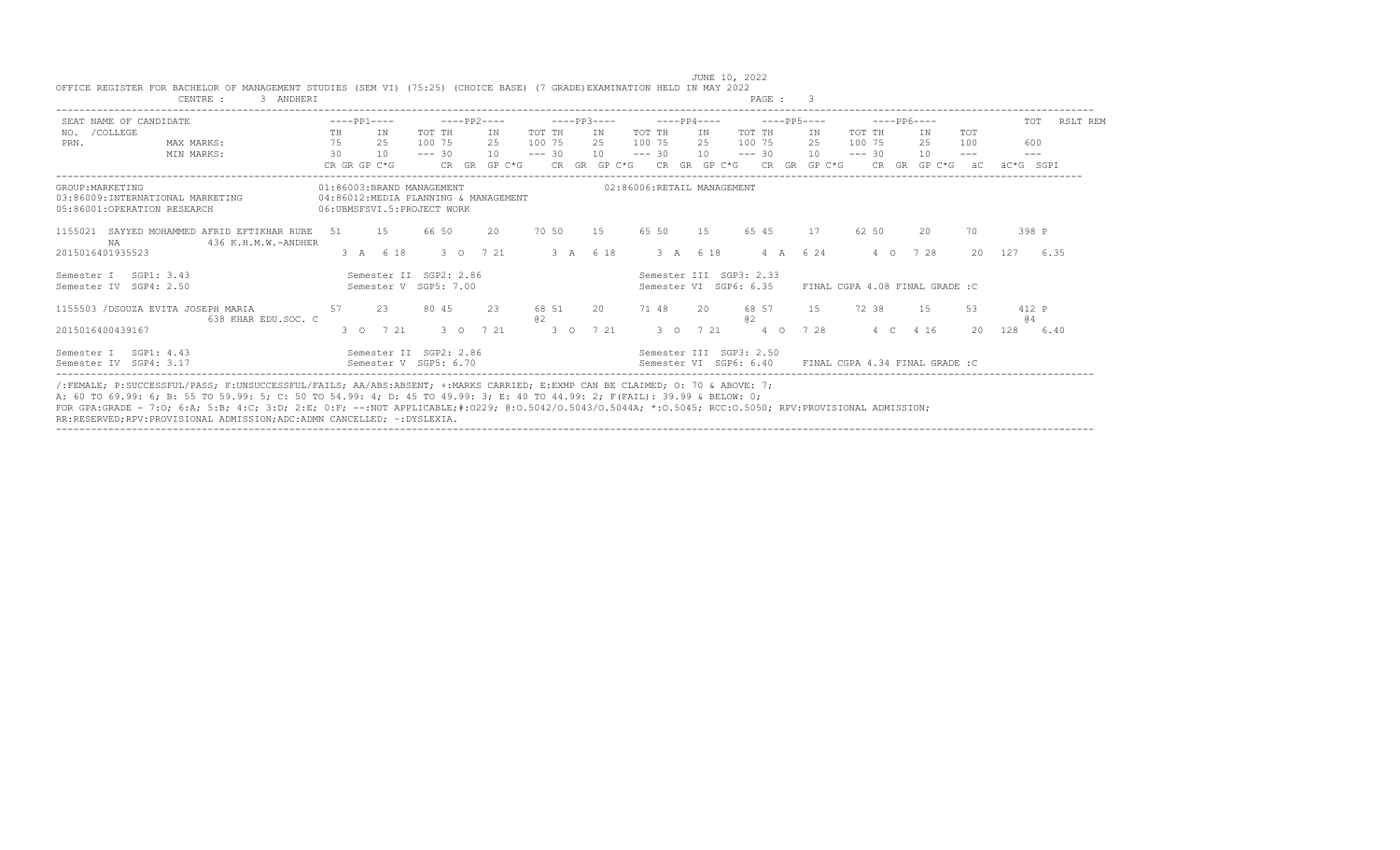| SEAT NAME OF CANDIDATE                                                              |    | $---PP1---$                                                                                             |          | $---PP2---$  |          | $---PP3---$ |                            |          | $---PP4---$                                       |       |                                | $---PP6---$          |                       | TOT                 | RSLT REM  |
|-------------------------------------------------------------------------------------|----|---------------------------------------------------------------------------------------------------------|----------|--------------|----------|-------------|----------------------------|----------|---------------------------------------------------|-------|--------------------------------|----------------------|-----------------------|---------------------|-----------|
| NO. / COLLEGE                                                                       | TH | IN                                                                                                      | TOT TH   | IN           | TOT TH   | IN          | TOT TH                     | IN       | TOT TH                                            | IN    | TOT TH                         | TN                   | <b>TOT</b>            |                     |           |
| MAX MARKS:<br>PRN.                                                                  | 75 | 25                                                                                                      | 100 75   | 2.5          | 100 75   | $25 -$      | 100 75                     | 2.5      | 100 75                                            | 2.5   | 100 75                         | 2.5                  | 100                   | 600                 |           |
| MIN MARKS:                                                                          | 30 | 10                                                                                                      | $--- 30$ | 10           | $--- 30$ | 10          | $--- 30$                   | 10       | $--- 30$                                          | 10    | $--- 30$                       | 10                   | $\qquad \qquad - - -$ | $\qquad \qquad - -$ |           |
|                                                                                     |    | CR GR GP C*G                                                                                            |          | CR GR GP C*G |          |             |                            |          | CR GR GP C*G CR GR GP C*G CR GR GP C*G            |       |                                | $CR$ $GR$ $GP$ $C*G$ | $\ddot{a}$ C          | äC*G SGPT           |           |
| GROUP: FINANCE<br>03:86008:PROJECT MANAGEMENT<br>05:86001:OPERATION RESEARCH        |    | 01:86002:INTERNATIONAL FINANCE<br>04:86011:STRATEGIC FINANCIAL MANAGEMENT<br>06:UBMSFSVI.5:PROJECT WORK |          |              |          |             |                            |          | 02:86005:INNOVATIVE FINANCIAL SERVICES            |       |                                |                      |                       |                     |           |
| 1156050 SINGH SURAJ SUNIL INDU                                                      | 38 | 2.2                                                                                                     | 60 39    | 22           | 61 51    | 2.1         | 72 45                      | 2.1      | 66 44                                             | 18    | 62 54                          | 17                   | 71                    | 392 P               |           |
| 462 SHANKAR NARAYAN<br>2014016401757063                                             |    | 3 A 6 18                                                                                                |          | 3 A 6 18     |          | 3 0 7 21    |                            | 3 A 6 18 | $4 \quad A$                                       | 6 2 4 | 4 0                            | 7 28                 | $20 -$                | 127                 | 6.35      |
| SGP1: 2.57<br>Semester T<br>Semester IV SGP4: 2.67                                  |    | Semester II SGP2: 2.57<br>Semester V SGP5: 4.70                                                         |          |              |          |             |                            |          | Semester III SGP3: 3.00<br>Semester VI SGP6: 6.35 |       | FINAL CGPA 3.64 FINAL GRADE :D |                      |                       |                     |           |
| GROUP: MARKETING<br>03:86009:INTERNATIONAL MARKETING<br>05:86001:OPERATION RESEARCH |    | 01:86003:BRAND MANAGEMENT<br>04:86012:MEDIA PLANNING & MANAGEMENT<br>06:UBMSFSVI.5:PROJECT WORK         |          |              |          |             | 02:86006:RETAIL MANAGEMENT |          |                                                   |       |                                |                      |                       |                     |           |
| 1156104 CHOUHAN AKSHAY SATISH VANDANA<br>601 R.MEHTA AS&C BH                        | 57 | 23                                                                                                      | 80 50    | 22           | 72 57    | 22          | 79 57                      | 18       | 75 57                                             | 21    | 78 47                          | 1.5                  | 62                    |                     | 446 P RLE |
| 2015016400249593                                                                    |    | $3 \t 0 \t 7 \t 21$                                                                                     |          | 3 0 7 21     |          | 3 0 7 21    |                            | 3 0 7 21 | 4 0 7 28                                          |       |                                | 4 A 6 24             |                       | 20 136              | 6.80      |
| Semester I SGP1: 3.71<br>Semester IV -: ---                                         |    | Semester II SGP2: 2.57<br>Semester V SGP5: 7.00                                                         |          |              |          |             | Semester III -: ---        |          | Semester VI SGP6: 6.80                            |       |                                |                      |                       |                     |           |

FOR GPA:GRADE - 7:O; 6:A; 5:B; 4:C; 3:D; 2:E; 0:F; --:NOT APPLICABLE;#:O229; @:O.5042/O.5043/O.5044A; \*:O.5045; RCC:O.5050; RPV:PROVISIONAL ADMISSION;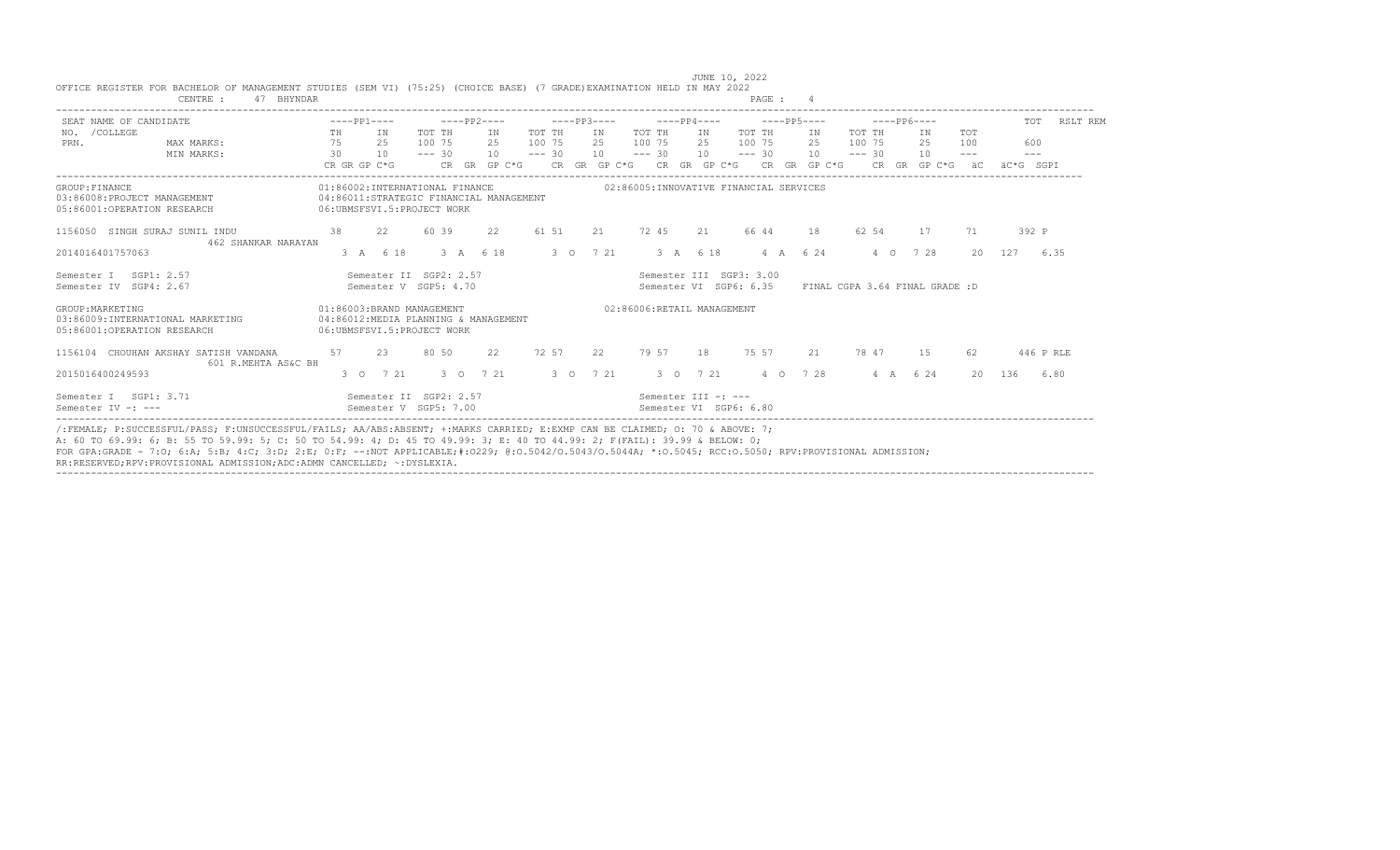|    |                                                                   |                                                                         |                                                                                           |                                                                                                                                                                         |                                                                                                                                  |                            |                                           |             |                                                                                                                                                                                                                                                                                                                                                    |                                                                                                           |                                                          | TOT RSLT REM                                                                                                                                                                                                                                                                                                                                                                                                                                                                                                   |
|----|-------------------------------------------------------------------|-------------------------------------------------------------------------|-------------------------------------------------------------------------------------------|-------------------------------------------------------------------------------------------------------------------------------------------------------------------------|----------------------------------------------------------------------------------------------------------------------------------|----------------------------|-------------------------------------------|-------------|----------------------------------------------------------------------------------------------------------------------------------------------------------------------------------------------------------------------------------------------------------------------------------------------------------------------------------------------------|-----------------------------------------------------------------------------------------------------------|----------------------------------------------------------|----------------------------------------------------------------------------------------------------------------------------------------------------------------------------------------------------------------------------------------------------------------------------------------------------------------------------------------------------------------------------------------------------------------------------------------------------------------------------------------------------------------|
|    |                                                                   |                                                                         |                                                                                           |                                                                                                                                                                         |                                                                                                                                  |                            |                                           |             | 25                                                                                                                                                                                                                                                                                                                                                 |                                                                                                           | 25<br>100                                                | 600<br>$  -$<br>äC*G SGPT                                                                                                                                                                                                                                                                                                                                                                                                                                                                                      |
|    |                                                                   |                                                                         |                                                                                           |                                                                                                                                                                         |                                                                                                                                  |                            |                                           |             |                                                                                                                                                                                                                                                                                                                                                    |                                                                                                           |                                                          |                                                                                                                                                                                                                                                                                                                                                                                                                                                                                                                |
|    |                                                                   | 88 53                                                                   | 2.1                                                                                       | 74 59                                                                                                                                                                   |                                                                                                                                  |                            |                                           |             |                                                                                                                                                                                                                                                                                                                                                    |                                                                                                           | 2.1<br>84                                                | 483 P RLE                                                                                                                                                                                                                                                                                                                                                                                                                                                                                                      |
|    |                                                                   |                                                                         |                                                                                           |                                                                                                                                                                         |                                                                                                                                  |                            |                                           |             |                                                                                                                                                                                                                                                                                                                                                    |                                                                                                           |                                                          | 7.00<br>140                                                                                                                                                                                                                                                                                                                                                                                                                                                                                                    |
|    |                                                                   |                                                                         |                                                                                           |                                                                                                                                                                         |                                                                                                                                  |                            |                                           |             |                                                                                                                                                                                                                                                                                                                                                    |                                                                                                           |                                                          |                                                                                                                                                                                                                                                                                                                                                                                                                                                                                                                |
|    |                                                                   |                                                                         |                                                                                           |                                                                                                                                                                         |                                                                                                                                  |                            |                                           |             |                                                                                                                                                                                                                                                                                                                                                    |                                                                                                           |                                                          |                                                                                                                                                                                                                                                                                                                                                                                                                                                                                                                |
| 70 |                                                                   | 90 72                                                                   | $20 -$                                                                                    | 92 70                                                                                                                                                                   |                                                                                                                                  |                            | 2.2                                       | 90 68       | 19                                                                                                                                                                                                                                                                                                                                                 | 87 68                                                                                                     | 2.2<br>90                                                | 540 P RPV                                                                                                                                                                                                                                                                                                                                                                                                                                                                                                      |
|    |                                                                   |                                                                         |                                                                                           |                                                                                                                                                                         |                                                                                                                                  |                            |                                           |             |                                                                                                                                                                                                                                                                                                                                                    |                                                                                                           |                                                          | 140<br>7.00                                                                                                                                                                                                                                                                                                                                                                                                                                                                                                    |
|    |                                                                   |                                                                         |                                                                                           |                                                                                                                                                                         |                                                                                                                                  |                            |                                           |             |                                                                                                                                                                                                                                                                                                                                                    |                                                                                                           |                                                          |                                                                                                                                                                                                                                                                                                                                                                                                                                                                                                                |
| 68 |                                                                   | 88 68                                                                   | 20                                                                                        | 88 68                                                                                                                                                                   | 19                                                                                                                               | 87 64                      |                                           | 82 70       | 18                                                                                                                                                                                                                                                                                                                                                 | 88 62                                                                                                     | 20<br>82                                                 | 515 P RLE                                                                                                                                                                                                                                                                                                                                                                                                                                                                                                      |
|    |                                                                   |                                                                         |                                                                                           |                                                                                                                                                                         |                                                                                                                                  |                            |                                           |             |                                                                                                                                                                                                                                                                                                                                                    |                                                                                                           |                                                          | 20 140<br>7.00                                                                                                                                                                                                                                                                                                                                                                                                                                                                                                 |
|    |                                                                   |                                                                         |                                                                                           |                                                                                                                                                                         |                                                                                                                                  |                            |                                           |             |                                                                                                                                                                                                                                                                                                                                                    |                                                                                                           |                                                          |                                                                                                                                                                                                                                                                                                                                                                                                                                                                                                                |
|    | 898 DON BOSCO COLLE<br>905 JAN SEVA SANGH-<br>905 JAN SEVA SANGH- | TH IN<br>75 25<br>1157998 - VINAY RAJAGOPALAN RADHIKA 65 23<br>20<br>20 | TOT TH<br>100 75<br>01:86003:BRAND MANAGEMENT<br>Semester II -: ---<br>Semester II -: --- | 01:86002:INTERNATIONAL FINANCE<br>06: UBMSFSVI.5: PROJECT WORK<br>Semester V SGP5: 7.00<br>06:UBMSFSVI.5:PROJECT WORK<br>Semester V SGP5: 7.00<br>Semester V SGP5: 7.00 | IN<br>2.5 100 7.5<br>04:86011:STRATEGIC FINANCIAL MANAGEMENT<br>Semester II -: ---<br>04:86018:MARKTING OF NON PROFIT ORGANISATI | 3 0 7 21 3 0 7 21 3 0 7 21 | TOT THE IN<br>TOT TH<br>2.5 100 7.5<br>21 | 91 68<br>18 | IN THE TELEVISION OF THE TELEVISION OF THE TELEVISION OF THE TELEVISION OF THE TELEVISION OF THE TELEVISION OF<br>Semester III -: ---<br>Semester VI SGP6: 7.00<br>02:86006:RETAIL MANAGEMENT<br>3 0 7 21 3 0 7 21 3 0 7 21 3 0 7 21<br>Semester III -: ---<br>Semester VI SGP6: 7.00<br>3 0 7 21<br>Semester III -: ---<br>Semester VI SGP6: 7.00 | TOT TH<br>IN<br>2.5 100 7.5<br>02:86005:INNOVATIVE FINANCIAL SERVICES<br>21 80 56 21 77 62 18<br>4 0 7 28 | 3 0 7 21 3 0 7 21 3 0 7 21 3 0 7 21 4 0 7 28<br>4 0 7 28 | $---PP6---$<br>TOT TH<br>TOT<br>IN<br>100 75<br>$\frac{13}{30}$ $\frac{23}{10}$ $\frac{13}{10}$ $\frac{13}{10}$ $\frac{13}{10}$ $\frac{1}{10}$ $\frac{1}{10}$ $\frac{1}{10}$ $\frac{1}{10}$ $\frac{1}{10}$ $\frac{1}{10}$ $\frac{1}{10}$ $\frac{1}{10}$ $\frac{1}{10}$ $\frac{1}{10}$<br>CR GR GP C*G $\phantom{1}$ CR GR GP C*G $\phantom{1}$ CR GP C*G $\phantom{1}$ CR GP C*G $\phantom{1}$ CR GP C*G $\phantom{1}$ CR GP C*G $\phantom{1}$ äC<br>80 63<br>4 0 7 28<br>20<br>4 0 7 28<br>$20 -$<br>4 0 7 28 |

/:FEMALE; P:SUCCESSFUL/PASS; F:UNSUCCESSFUL/FAILS; AA/ABS:ABSENT; +:MARKS CARRIED; E:EXMP CAN BE CLAIMED; O: 70 & ABOVE: 7;<br>A: 60 TO 69.99: 6; B: 55 TO 59.99: 5; C: 50 TO 54.99: 4; D: 45 TO 49.99: 3; E: 40 TO 44.99: 2; F(F FOR GPA:GRADE - 7:O; 6:A; 5:B; 4:C; 3:D; 2:E; 0:F; --:NOT APPLICABLE;#:O229; @:O.5042/O.5043/O.5044A; \*:O.5045; RCC:O.5050; RPV:PROVISIONAL ADMISSION; RR:RESERVED;RPV:PROVISIONAL ADMISSION;ADC:ADMN CANCELLED; ~:DYSLEXIA. ----------------------------------------------------------------------------------------------------------------------------------------------------------------------------------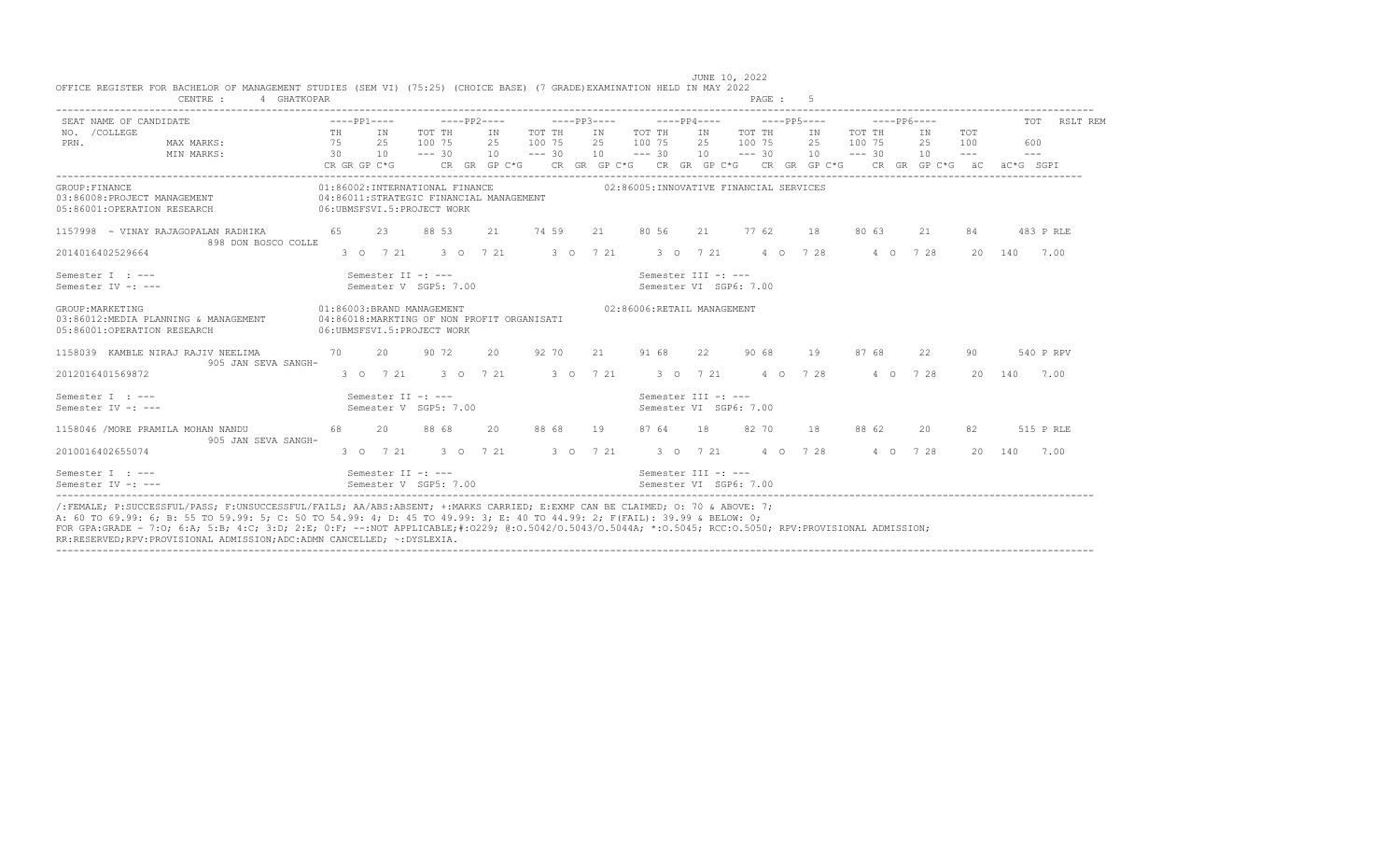| SEAT NAME OF CANDIDATE                             |                                                   |     | $---PP1---$                                                                             |             | $---PP2---$ |        |             |       | $---PP3---$ |          | $---PP4---$           |    |                                                   |          |    | $---PP5---$ |        | $---PP6---$ |     |                                 |         | TOT         | RSLT REM |  |
|----------------------------------------------------|---------------------------------------------------|-----|-----------------------------------------------------------------------------------------|-------------|-------------|--------|-------------|-------|-------------|----------|-----------------------|----|---------------------------------------------------|----------|----|-------------|--------|-------------|-----|---------------------------------|---------|-------------|----------|--|
| /COLLEGE<br>NO.                                    |                                                   | TH  | TN                                                                                      | TOT TH      | TN          |        | TOT TH      |       | T N         | TOT TH   |                       |    | IN                                                | TOT TH   |    | ΙN          |        | TOT TH      |     | IN                              | TOT     |             |          |  |
| PRN.                                               | MAX MARKS:                                        | 75  | 25                                                                                      | 100 75      | 2.5         |        | 100 75      |       | 25          | 100 75   |                       |    | 25                                                | 100 75   |    | 25          |        | 100 75      |     | 25                              | 100     | 600         |          |  |
|                                                    | MIN MARKS:                                        | 30  | 10                                                                                      | $--- 30$    | 10          |        | $--- 30$    |       | 10          | $--- 30$ |                       |    | 10                                                | $--- 30$ |    | 10          |        | $--- 30$    |     | 10                              | $- - -$ | $---$       |          |  |
|                                                    |                                                   |     | CR GR GP C*G                                                                            | CR GR       |             | GP C*G |             | CR GR | GP C*G      |          | CR.                   | GR | GP C*G                                            |          | CR | GR          | GP C*G | CR.         | GR. | GP C*G                          | äC      | äC*G SGPI   |          |  |
| GROUP: FINANCE<br>05:86001:OPERATION RESEARCH      | 03:86011:STRATEGIC FINANCIAL MANAGEMENT           |     | 01:86002:INTERNATIONAL FINANCE<br>04:86017:INDIRECT TAXES<br>06:UBMSFSVI.5:PROJECT WORK |             |             |        |             |       |             |          |                       |    | 02:86008:PROJECT MANAGEMENT                       |          |    |             |        |             |     |                                 |         |             |          |  |
| 1158543                                            | KASBE AKSHAY VIJAY RANJANA<br>530 WESTERN - VASHI | 30  | 11                                                                                      | 41 50       | 18          |        | 68 42<br>02 |       | 20          |          | 62 36                 |    | 13                                                | 49 41    |    | 22          |        | 63 55       |     | 20                              | 75      | 358 P<br>a2 |          |  |
| 2014016402197204                                   |                                                   | 3 E | 26                                                                                      | $3^\circ$ 0 | 7 21        |        |             | 3A    | 6 18        |          | $3 \times 3 \times 9$ |    |                                                   |          |    | 6 24        |        | $\circ$ 0   |     | 728                             | $20 -$  | 106         | 5.30     |  |
| SGP1: 3.86<br>Semester I<br>Semester IV SGP4: 4.50 |                                                   |     | Semester II SGP2: 3.29<br>Semester V SGP5: 5.80                                         |             |             |        |             |       |             |          |                       |    | Semester III SGP3: 3.67<br>Semester VI SGP6: 5.30 |          |    |             |        |             |     | FINAL CGPA 4.40 FINAL GRADE : C |         |             |          |  |

----------------------------------------------------------------------------------------------------------------------------------------------------------------------------------

JUNE 10, 2022

| OFFICE REGISTER FOR BACHELOR OF MANAGEMENT STUDIES (SEM VI) (75:25) (CHOICE BASE) (7 GRADE)EXAMINATION HELD IN MAY 2022 |     |             |  |  |  |      |  |
|-------------------------------------------------------------------------------------------------------------------------|-----|-------------|--|--|--|------|--|
| CENTRE                                                                                                                  | 76. | NAVI MUMBAI |  |  |  | PAGE |  |

/:FEMALE; P:SUCCESSFUL/PASS; F:UNSUCCESSFUL/FAILS; AA/ABS:ABSENT; +:MARKS CARRIED; E:EXMP CAN BE CLAIMED; O: 70 & ABOVE: 7;

A: 60 TO 69.99: 6; B: 55 TO 59.99: 5; C: 50 TO 54.99: 4; D: 45 TO 49.99: 3; E: 40 TO 44.99: 2; F(FAIL): 39.99 & BELOW: 0;

FOR GPA:GRADE - 7:O; 6:A; 5:B; 4:C; 3:D; 2:E; 0:F; --:NOT APPLICABLE;#:O229; @:O.5042/O.5043/O.5044A; \*:O.5045; RCC:O.5050; RPV:PROVISIONAL ADMISSION;

RR:RESERVED;RPV:PROVISIONAL ADMISSION;ADC:ADMN CANCELLED; ~:DYSLEXIA.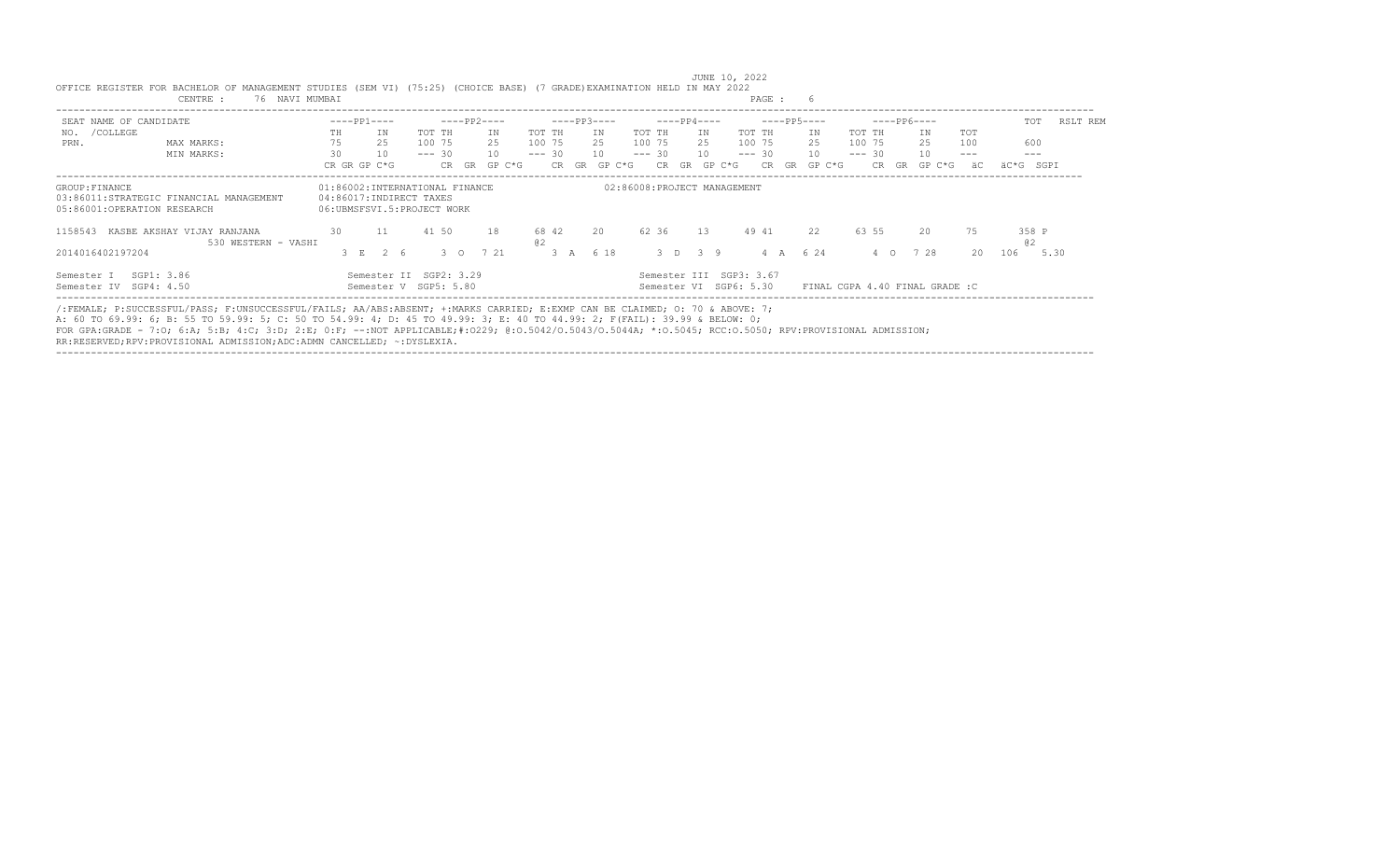| SEAT NAME OF CANDIDATE                                                              |                                                           |          | $---PP1---$                                                                                     |                    |               | $---PP2---$ |          |                    |       | $---PP3---$ |          |                    |       |    | $---PP4---$ |                                                   |                    | $---PP5---$ |          |                    |       | $---PP6---$ |                                |              |           | TOT            | RSLT REM |
|-------------------------------------------------------------------------------------|-----------------------------------------------------------|----------|-------------------------------------------------------------------------------------------------|--------------------|---------------|-------------|----------|--------------------|-------|-------------|----------|--------------------|-------|----|-------------|---------------------------------------------------|--------------------|-------------|----------|--------------------|-------|-------------|--------------------------------|--------------|-----------|----------------|----------|
| /COLLEGE<br>NO.                                                                     |                                                           | TH       | IN                                                                                              | TOT TH             |               | TN          |          | TOT TH             |       |             | IN       | TOT TH             |       |    | IN          |                                                   | TOT TH             |             | IN       | TOT TH             |       |             | IN                             | TOT          |           |                |          |
| PRN.                                                                                | MAX MARKS:<br>MIN MARKS:                                  | 75<br>30 | 25<br>10                                                                                        | 100 75<br>$--- 30$ |               | 25<br>10    |          | 100 75<br>$--- 30$ |       |             | 25<br>10 | 100 75<br>$--- 30$ |       |    | 25<br>10    |                                                   | 100 75<br>$--- 30$ |             | 25<br>10 | 100 75<br>$--- 30$ |       |             | 25<br>10                       | 100<br>$---$ |           | 600<br>$- - -$ |          |
|                                                                                     |                                                           |          | CR GR GP C*G                                                                                    |                    | CR GR         |             | $GP C*G$ |                    | CR GR |             | GP C*G   |                    | CR.   | GR | GP C*G      |                                                   | CR.                | GR          | GP C*G   |                    | CR.   | GR          | GP C*G                         | äC           | äC*G SGPI |                |          |
| GROUP: MARKETING<br>03:86009:INTERNATIONAL MARKETING<br>05:86001:OPERATION RESEARCH |                                                           |          | 01:86003:BRAND MANAGEMENT<br>04:86012:MEDIA PLANNING & MANAGEMENT<br>06:UBMSFSVI.5:PROJECT WORK |                    |               |             |          |                    |       |             |          |                    |       |    |             | 02:86006:RETAIL MANAGEMENT                        |                    |             |          |                    |       |             |                                |              |           |                |          |
| 1159302                                                                             | PATEKAR HRUSHIKESH ASHOK PRATIKSHA<br>567 M L MHATRE-BHIW | 66       | 19                                                                                              | 85 60              |               | 20          |          | 80 58              |       | 1.5         |          |                    | 73 62 |    | 1.5         |                                                   | 77 62              |             | 18       |                    | 80 44 |             | 20                             | 64           |           | 459 P          |          |
| 2015016401717763                                                                    |                                                           |          | 7 21<br>$3^\circ$ 0                                                                             |                    | $3^{\circ}$ 0 | 7 21        |          |                    |       | 3 0 7 21    |          |                    |       |    | 3 0 7 21    |                                                   | $4\degree$ O       |             | 7 28     |                    | 4 A   |             | 6 2 4                          | 20           | 136       | 6.80           |          |
| SGP1: 2.00<br>Semester I<br>Semester IV SGP4: 5.30                                  |                                                           |          | Semester II SGP2: 2.14<br>Semester V SGP5: 3.60                                                 |                    |               |             |          |                    |       |             |          |                    |       |    |             | Semester III SGP3: 4.25<br>Semester VI SGP6: 6.80 |                    |             |          |                    |       |             | FINAL CGPA 4.02 FINAL GRADE :C |              |           |                |          |

 JUNE 10, 2022 OFFICE REGISTER FOR BACHELOR OF MANAGEMENT STUDIES (SEM VI) (75:25) (CHOICE BASE) (7 GRADE)EXAMINATION HELD IN MAY 2022<br>CENTRE : 115 RAJNOLI CENTRE : 115 RAJNOLI

/:FEMALE; P:SUCCESSFUL/PASS; F:UNSUCCESSFUL/FAILS; AA/ABS:ABSENT; +:MARKS CARRIED; E:EXMP CAN BE CLAIMED; O: 70 & ABOVE: 7;

A: 60 TO 69.99: 6; B: 55 TO 59.99: 5; C: 50 TO 54.99: 4; D: 45 TO 49.99: 3; E: 40 TO 44.99: 2; F(FAIL): 39.99 & BELOW: 0;

FOR GPA:GRADE - 7:O; 6:A; 5:B; 4:C; 3:D; 2:E; 0:F; --:NOT APPLICABLE;#:O229; @:O.5042/O.5043/O.5044A; \*:O.5045; RCC:O.5050; RPV:PROVISIONAL ADMISSION;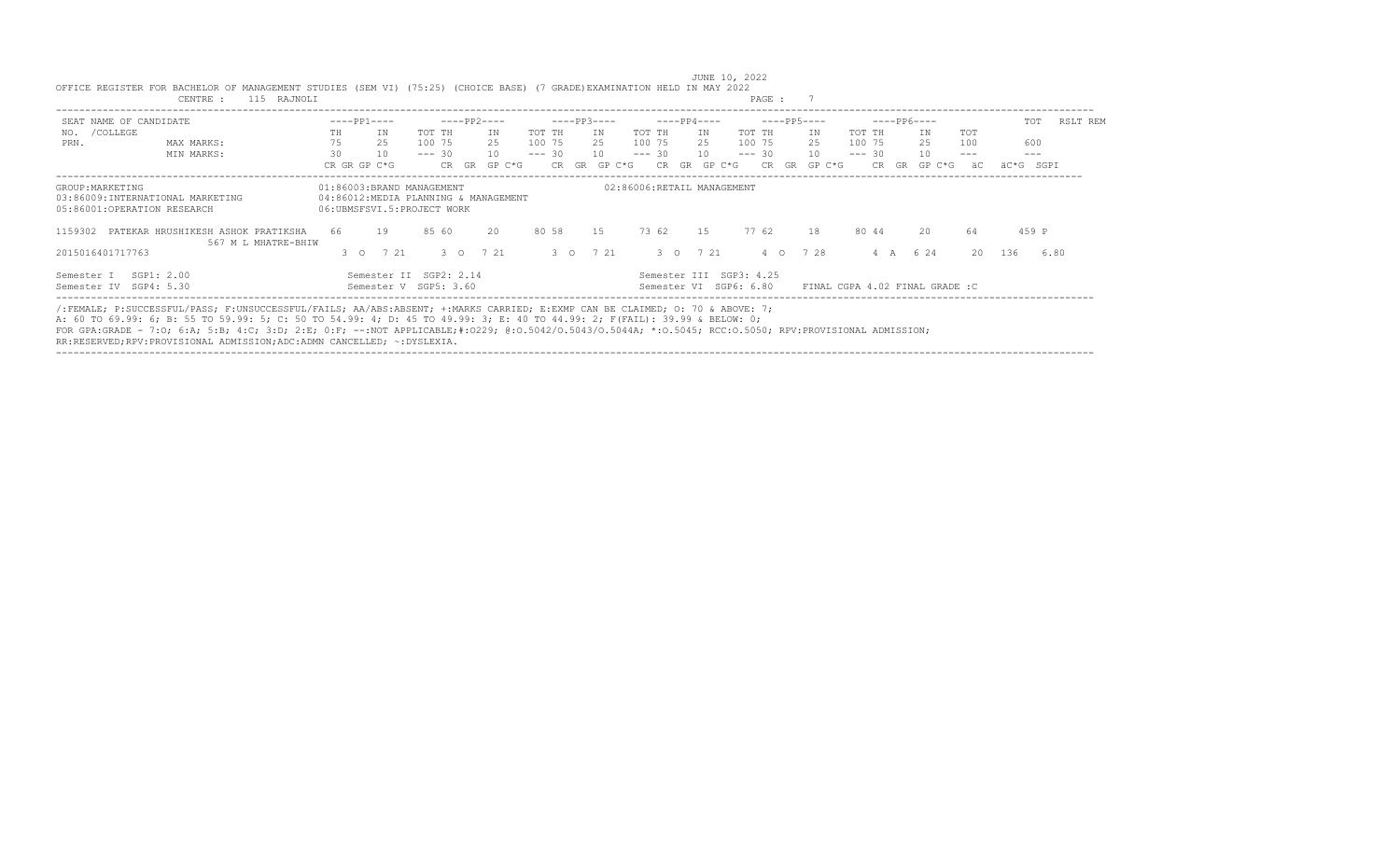| SEAT NAME OF CANDIDATE                                                                                            |                       |     |                                                                                           |                              |                                      |                              |                                           |       |                            |    |                                        |                                           | $---PP6---$ |                 |                                                                                                                                                                                                                                                                                                                                                                                                            |                                                                                                                                                                                                                                                                                                                                                                                                                  | TOT RSLT REM |
|-------------------------------------------------------------------------------------------------------------------|-----------------------|-----|-------------------------------------------------------------------------------------------|------------------------------|--------------------------------------|------------------------------|-------------------------------------------|-------|----------------------------|----|----------------------------------------|-------------------------------------------|-------------|-----------------|------------------------------------------------------------------------------------------------------------------------------------------------------------------------------------------------------------------------------------------------------------------------------------------------------------------------------------------------------------------------------------------------------------|------------------------------------------------------------------------------------------------------------------------------------------------------------------------------------------------------------------------------------------------------------------------------------------------------------------------------------------------------------------------------------------------------------------|--------------|
| NO. / COLLEGE<br>PRN.<br>MAX MARKS:<br>MIN MARKS:                                                                 | TH<br>75<br>$\sim$ 30 | 2.5 | IN<br>10                                                                                  | TOT TH<br>100 75<br>$--- 30$ | IN<br>2.5<br>10                      | TOT TH<br>100 75<br>$--- 30$ | IN TOT TH<br>2.5 100 7.5<br>$10 - - - 30$ |       |                            | IN | TOT TH<br>2.5 100 7.5<br>$10 - - - 30$ | IN TOT TH<br>2.5 100 7.5<br>$10 - - - 30$ |             | IN<br>2.5<br>10 | TOT<br>100<br>$\frac{1}{2} \frac{1}{2} \frac{1}{2} \frac{1}{2} \frac{1}{2} \frac{1}{2} \frac{1}{2} \frac{1}{2} \frac{1}{2} \frac{1}{2} \frac{1}{2} \frac{1}{2} \frac{1}{2} \frac{1}{2} \frac{1}{2} \frac{1}{2} \frac{1}{2} \frac{1}{2} \frac{1}{2} \frac{1}{2} \frac{1}{2} \frac{1}{2} \frac{1}{2} \frac{1}{2} \frac{1}{2} \frac{1}{2} \frac{1}{2} \frac{1}{2} \frac{1}{2} \frac{1}{2} \frac{1}{2} \frac{$ | 600<br>$\frac{1}{2} \frac{1}{2} \frac{1}{2} \frac{1}{2} \frac{1}{2} \frac{1}{2} \frac{1}{2} \frac{1}{2} \frac{1}{2} \frac{1}{2} \frac{1}{2} \frac{1}{2} \frac{1}{2} \frac{1}{2} \frac{1}{2} \frac{1}{2} \frac{1}{2} \frac{1}{2} \frac{1}{2} \frac{1}{2} \frac{1}{2} \frac{1}{2} \frac{1}{2} \frac{1}{2} \frac{1}{2} \frac{1}{2} \frac{1}{2} \frac{1}{2} \frac{1}{2} \frac{1}{2} \frac{1}{2} \frac{$<br>AC*G SGPT |              |
|                                                                                                                   | CR GR GP C*G          |     |                                                                                           |                              |                                      |                              |                                           |       |                            |    |                                        |                                           |             |                 |                                                                                                                                                                                                                                                                                                                                                                                                            |                                                                                                                                                                                                                                                                                                                                                                                                                  |              |
| GROUP: MARKETING<br>03:86009:INTERNATIONAL MARKETING<br>06:UBMSFSVI.5:PROJECT WORK<br>05:86001:OPERATION RESEARCH |                       |     | 01:86003:BRAND MANAGEMENT                                                                 |                              | 04:86012:MEDIA PLANNING & MANAGEMENT |                              |                                           |       | 02:86006:RETAIL MANAGEMENT |    |                                        |                                           |             |                 |                                                                                                                                                                                                                                                                                                                                                                                                            |                                                                                                                                                                                                                                                                                                                                                                                                                  |              |
| 1160319 DEVGANIYA DHARMESH BAVCHAND BHAI MA 48<br>635 MAJITHIA COMM.K<br>JULA                                     |                       | 19  |                                                                                           | 67 41<br>63                  | 23                                   | 64 47                        | 21                                        | 02    | 68 44                      |    | 23 67 48                               | 22                                        | 70 50       | 17              | 67                                                                                                                                                                                                                                                                                                                                                                                                         | 65                                                                                                                                                                                                                                                                                                                                                                                                               | 403 P RLE    |
| 2014016400638776                                                                                                  |                       |     | 3 0 7 21 3 A 6 18                                                                         |                              |                                      |                              | 3 0 7 21                                  |       | 3 A 6 18                   |    |                                        | 4 0 7 28                                  | 4 A 6 24    |                 | 20                                                                                                                                                                                                                                                                                                                                                                                                         | 130                                                                                                                                                                                                                                                                                                                                                                                                              | 6.50         |
| Semester I SGP1: 2.14<br>Semester IV -: ---                                                                       |                       |     | Semester II SGP2: 2.71<br>Semester V SGP5: 6.10                                           |                              |                                      |                              |                                           |       | Semester III -: ---        |    | Semester VI SGP6: 6.50                 |                                           |             |                 |                                                                                                                                                                                                                                                                                                                                                                                                            |                                                                                                                                                                                                                                                                                                                                                                                                                  |              |
| GROUP: FINANCE<br>03:86008:PROJECT MANAGEMENT<br>05:86001:OPERATION RESEARCH                                      |                       |     | 01:86002:INTERNATIONAL FINANCE<br>04:86017:INDIRECT TAXES<br>06: UBMSFSVI.5: PROJECT WORK |                              |                                      |                              | 02:86005:INNOVATIVE FINANCIAL SERVICES    |       |                            |    |                                        |                                           |             |                 |                                                                                                                                                                                                                                                                                                                                                                                                            |                                                                                                                                                                                                                                                                                                                                                                                                                  |              |
| 1160451 BHANUSHALI CHETAN PADAMSHI LEELABEN 47<br>647 LORD'S COLLEGE-                                             |                       |     | 13                                                                                        | 60 54                        | 1.5                                  | 69 62<br>01                  | 17 79 63 14 77 59                         |       |                            |    |                                        | 13                                        | 72 55       | 17              | 72                                                                                                                                                                                                                                                                                                                                                                                                         | <b>a</b> 1                                                                                                                                                                                                                                                                                                                                                                                                       | 429 P RLE    |
| 2015016401560145                                                                                                  |                       |     | 3 A 6 18                                                                                  |                              | 3 0 7 21                             |                              |                                           |       |                            |    |                                        | 3 0 7 21 3 0 7 21 4 0 7 28 4 0 7 28       |             |                 |                                                                                                                                                                                                                                                                                                                                                                                                            | 20 137 6.85                                                                                                                                                                                                                                                                                                                                                                                                      |              |
| Semester I SGP1: 6.50<br>Semester IV -: ---                                                                       |                       |     | Semester II -: ---<br>Semester V SGP5: 6.80                                               |                              |                                      |                              |                                           |       | Semester III -: ---        |    | Semester VI SGP6: 6.85                 |                                           |             |                 |                                                                                                                                                                                                                                                                                                                                                                                                            |                                                                                                                                                                                                                                                                                                                                                                                                                  |              |
| GROUP: MARKETING<br>03:86009:INTERNATIONAL MARKETING<br>05:86001:OPERATION RESEARCH                               |                       |     | 01:86003:BRAND MANAGEMENT<br>06:UBMSFSVI.5:PROJECT WORK                                   |                              | 04:86012:MEDIA PLANNING & MANAGEMENT |                              |                                           |       | 02:86006:RETAIL MANAGEMENT |    |                                        |                                           |             |                 |                                                                                                                                                                                                                                                                                                                                                                                                            |                                                                                                                                                                                                                                                                                                                                                                                                                  |              |
| 1160666 SIDHPURA DHAVAL KISHOR PUSHPA<br>896 KAPOL VIDYANIDH                                                      | 53                    |     | 16                                                                                        | 69 42<br>01                  | 23                                   | 65 47                        | 19                                        | 66 50 |                            | 14 | 64 48                                  | 14                                        | 62 55       | 23              | 78                                                                                                                                                                                                                                                                                                                                                                                                         | 01                                                                                                                                                                                                                                                                                                                                                                                                               | 404 P RLE    |
| 2012016400488833                                                                                                  |                       |     | 3 0 7 21 3 A 6 18                                                                         |                              |                                      | 3 A 6 18                     |                                           |       | 3 A 6 18                   |    |                                        | 4 A 6 24                                  | 4 0 7 2 8   |                 |                                                                                                                                                                                                                                                                                                                                                                                                            | 20 127                                                                                                                                                                                                                                                                                                                                                                                                           | 6.35         |
| Semester I SGP1: 2.43<br>Semester IV -: ---                                                                       |                       |     | Semester II SGP2: 2.86<br>Semester V SGP5: 6.35                                           |                              |                                      |                              |                                           |       | Semester III -: ---        |    | Semester VI SGP6: 6.35                 |                                           |             |                 |                                                                                                                                                                                                                                                                                                                                                                                                            |                                                                                                                                                                                                                                                                                                                                                                                                                  |              |

JUNE 10, 2022<br>OFFICE REGISTER FOR BACHELOR OF MANAGEMENT STUDIES (SEM VI) (75:25) (CHOICE BASE) (7 GRADE)EXAMINATION HELD IN MAY 2022<br>PAGE : 8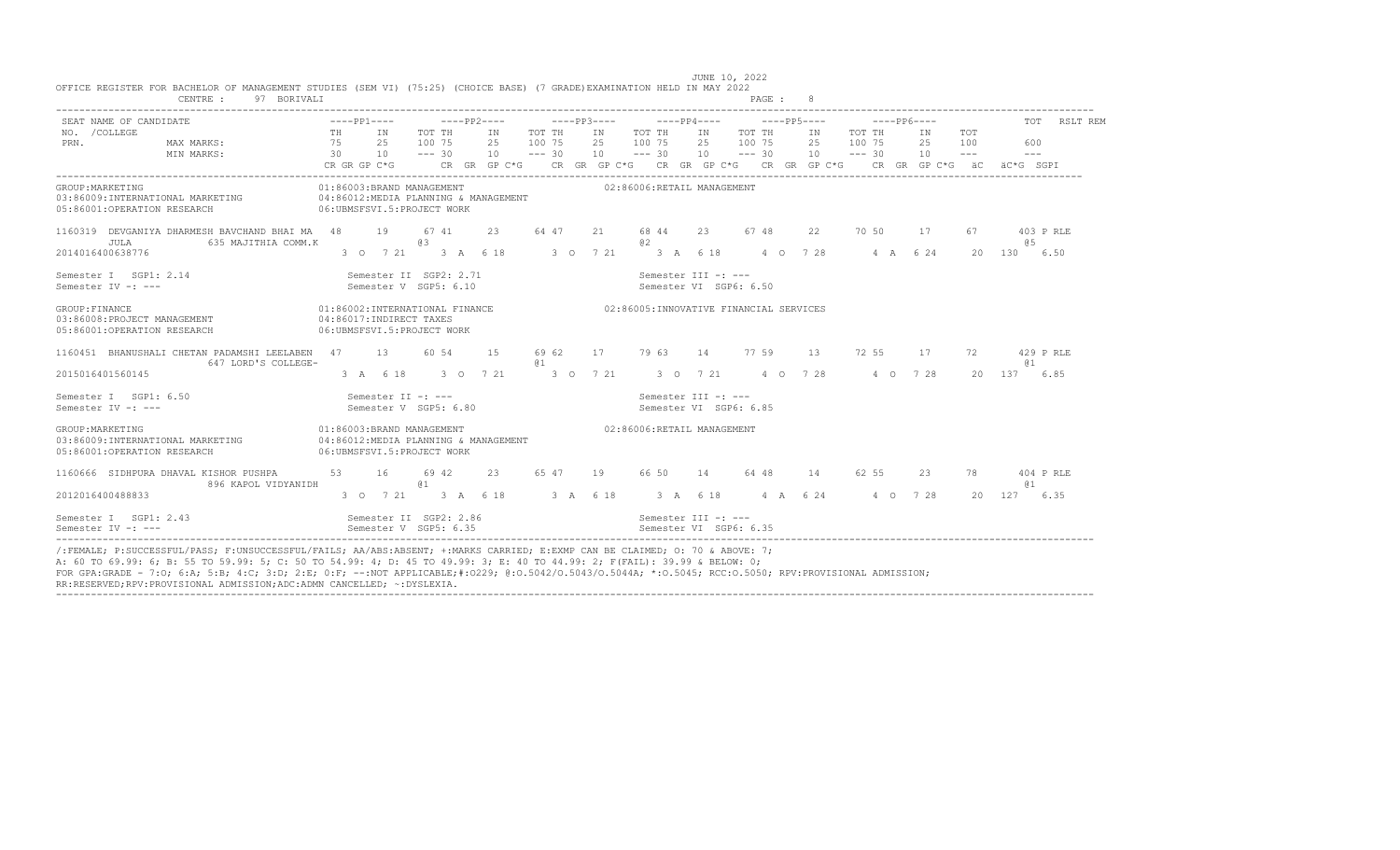| SEAT NAME OF CANDIDATE                                                                                           |                                                                                                                             |                                                 | ----pp1----     ----pp2----     ----pp3----    ----pp4----    ----pp5----    ----pp6---- |    |                                               |                                                       |    |             |           |            | TOT RSLT REM     |
|------------------------------------------------------------------------------------------------------------------|-----------------------------------------------------------------------------------------------------------------------------|-------------------------------------------------|------------------------------------------------------------------------------------------|----|-----------------------------------------------|-------------------------------------------------------|----|-------------|-----------|------------|------------------|
| NO. / COLLEGE<br>MAX MARKS: 75 25<br>PRN.<br>MIN MARKS:                                                          | TH IN<br>30 10 --- 30 10 --- 30 10 --- 30 10 --- 30 10 --- 30 10 --- 30 10 --- --- ---                                      | TOT TH<br>100 75                                | IN TOT TH IN TOT TH<br>25 100 75 25 100 75                                               |    |                                               | IN TOT THIN TOT THIN<br>25 100 75 25                  |    | 100 75      | 2.5       | TOT<br>100 | 600              |
|                                                                                                                  |                                                                                                                             |                                                 |                                                                                          |    |                                               |                                                       |    |             |           |            |                  |
| GROUP: MARKETING<br>03:86009:INTERNATIONAL MARKETING<br>05:86001:OPERATION RESEARCH                              | 01:86003:BRAND MANAGEMENT 602:86006:RETAIL MANAGEMENT<br>04:86012:MEDIA PLANNING & MANAGEMENT<br>06:UBMSFSVI.5:PROJECT WORK |                                                 |                                                                                          |    |                                               |                                                       |    |             |           |            |                  |
| 1160996 / GUPTA KARISHMA RADHEY KRISHNA SUNIT 54 15 69 42<br>A<br>311 S.I.W.S.                                   |                                                                                                                             | @ 1                                             | 21 63 44                                                                                 | 17 |                                               | 61 56 19 75 41 19                                     |    | 60 66       | 19        | 8.5        | 413 P RLE<br>@ 1 |
| 2014016400370643                                                                                                 |                                                                                                                             |                                                 | 3 0 7 21 3 A 6 18 3 A 6 18                                                               |    |                                               | 3 0 7 21 4 A 6 24                                     |    |             | 4 0 7 2 8 |            | 20 130 6.50      |
| Semester I SGP1: 2.57<br>Semester IV SGP4: 4.00                                                                  | Semester II $-:---$                                                                                                         | Semester V SGP5: 4.50                           |                                                                                          |    | Semester VI SGP6: 6.50                        | Semester III SGP3: 2.17                               |    |             |           |            |                  |
| 1161415 SANDEVOL MARTIN PAULRAJ BHAGYA<br>608 BHARTIYAGRAMIN                                                     | 63 18                                                                                                                       | 81 51                                           | 66 62<br>1.5                                                                             | 15 |                                               | 77 65 14 79 56                                        | 12 | 68 50<br>02 | 10        | 60.        | 431 P RLE<br>a2  |
| 2015016401125937                                                                                                 |                                                                                                                             |                                                 | 3 0 7 21 3 A 6 18 3 0 7 21 3 0 7 21 4 0 7 28                                             |    |                                               |                                                       |    | 4 A 6 24    |           | $20 -$     | 133 6.65         |
| Semester I SGP1: 6.65<br>Semester IV -: ---                                                                      |                                                                                                                             | Semester II SGP2: 6.10<br>Semester V SGP5: 6.65 |                                                                                          |    | Semester III -: ---<br>Semester VI SGP6: 6.65 |                                                       |    |             |           |            |                  |
| GROUP: FINANCE<br>03:86011:STRATEGIC FINANCIAL MANAGEMENT 04:86017:INDIRECT TAXES<br>05:86001:OPERATION RESEARCH | 01:86002:INTERNATIONAL FINANCE 602:86008:PROJECT MANAGEMENT<br>06:UBMSFSVI.5:PROJECT WORK                                   |                                                 |                                                                                          |    |                                               |                                                       |    |             |           |            |                  |
| 1161480 / KAMBLE VISHAKHA ASHOK SUNITA 53 16<br>737 PHULE- PAREL DA                                              |                                                                                                                             | 69 39<br>@ 1                                    | 10 49 50 15                                                                              |    |                                               | 65 50 18 68 48<br>02                                  |    | 21 69 50    | 10        |            | 380 P<br>a3      |
| 2014016400296917                                                                                                 |                                                                                                                             |                                                 |                                                                                          |    |                                               |                                                       |    |             |           |            | 2.0 117 5.85     |
| Semester I SGP1: 3.00 Semester II SGP2: 3.00 Semester II SGP3: 2.67<br>Semester IV SGP4: 3.00                    | Semester V SGP5: 3.70                                                                                                       |                                                 |                                                                                          |    |                                               | Semester VI SGP6: 5.85 FINAL CGPA 3.54 FINAL GRADE: D |    |             |           |            |                  |

JUNE 10, 2022<br>OFFICE REGISTER FOR BACHELOR OF MANAGEMENT STUDIES (SEM VI) (75:25) (CHOICE BASE) (7 GRADE)EXAMINATION HELD IN MAY 2022<br>PAGE : 9

FOR GPA:GRADE - 7:O; 6:A; 5:B; 4:C; 3:D; 2:E; 0:F; --:NOT APPLICABLE;#:O229; @:O.5042/O.5043/O.5044A; \*:O.5045; RCC:O.5050; RPV:PROVISIONAL ADMISSION; RR:RESERVED;RPV:PROVISIONAL ADMISSION;ADC:ADMN CANCELLED; ~:DYSLEXIA.

----------------------------------------------------------------------------------------------------------------------------------------------------------------------------------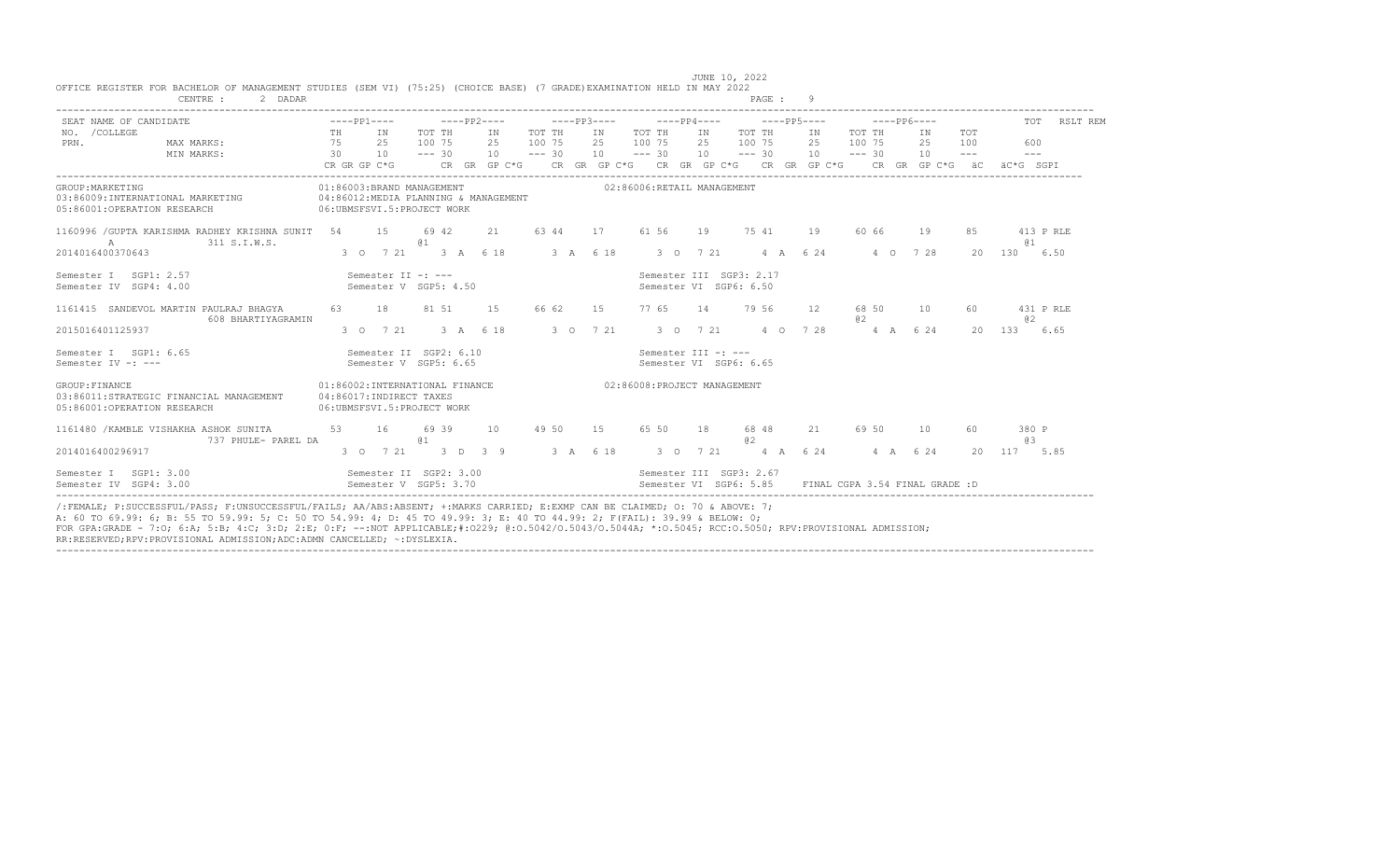| CENTRE : 5 THANE                                                                                                                                                                                                                                                                                                                                                                 |  |                                                                                                                                      |    |                  |                            | PAGE : IU                                                                        |    |     |             |    |                                         |              |
|----------------------------------------------------------------------------------------------------------------------------------------------------------------------------------------------------------------------------------------------------------------------------------------------------------------------------------------------------------------------------------|--|--------------------------------------------------------------------------------------------------------------------------------------|----|------------------|----------------------------|----------------------------------------------------------------------------------|----|-----|-------------|----|-----------------------------------------|--------------|
| SEAT NAME OF CANDIDATE                                                                                                                                                                                                                                                                                                                                                           |  | ----pp1----     ----pp2----     ----pp3----    ----pp4----    ----pp5----    ----pp6----                                             |    |                  |                            |                                                                                  |    |     |             |    |                                         | TOT RSLT REM |
| GROUP:FINANCE FINANCE MANAGEMENT (01:86002:INTERNATIONAL FINANCE )<br>03:86008:PROJECT MANAGEMENT (04:86011:STRATEGIC FINANCIAL MANAGEMENT) (02:86005:INNOVATIVE FINANCIAL SERVICES<br>05:86001:OPERATION RESEARCH (06:UBMSFSVI.5:PR                                                                                                                                             |  |                                                                                                                                      |    |                  |                            |                                                                                  |    |     |             |    |                                         |              |
| 1161847 BHANDE AKSHAY PRAVIN PREETI 50 23 73 48<br>309 THANAWALA- N.K.<br>$2014016400086437$ 3 0 7 21 3 0 7 21 3 0 7 21 3 B 5 15 4 0 7 28 4 0 7 28 20 134 6.70                                                                                                                                                                                                                   |  |                                                                                                                                      | @1 |                  |                            | 21 69 50 22 72 36 21 57 60 18 78 54 20 74 423 P                                  |    |     |             |    | a <sub>1</sub>                          |              |
| Semester II SGP2: 3.14<br>Semester V SGP5: 7.00<br>Semester I SGP1: 2.00<br>Semester IV SGP4: 3.83                                                                                                                                                                                                                                                                               |  |                                                                                                                                      |    |                  |                            | Semester III SGP3: 3.50<br>Semester VI SGP6: 6.70 FINAL CGPA 4.36 FINAL GRADE :C |    |     |             |    |                                         |              |
| 1161900 VICHARE OMKAR CHANDRAKANT SUVIDHA  45  23  68  42  20  62  51  23  74  42  21  63  50  20  70  43  18<br>$309$ THANAWALA- N.K. $\qquad \qquad \qquad \qquad \qquad \qquad 02$<br>2014016400087085                                                                                                                                                                        |  | 3 0 7 21 3 A 6 18 3 0 7 21 3 A 6 18 4 0 7 28 4 A 6 24 20 130 6.50                                                                    |    |                  |                            |                                                                                  |    |     |             | 61 | 398 P<br>a2                             |              |
| Semester I SGP1: 2.14 Semester II SGP2: 2.29 Semester II SGP3: 2.33<br>Semester IV SGP4: 2.83 Semester V SGP5: 6.70 Semester V SGP6: 6.50 FINAL CGPA 3.80 FINAL GRADE :D                                                                                                                                                                                                         |  |                                                                                                                                      |    |                  |                            |                                                                                  |    |     |             |    |                                         |              |
| GROUP: HUMAN RESOURCE CONTROL CONTROLS AND THE SECONOMIC SERVICE ON THE SECONOMIC SERVICE OF SALL SERVICES OF SALL SERVICES OF SALL SERVICES OF SALL SERVICES OF SALL SERVICES OF SALL SERVICES OF SALL SERVICES OF SALL SERVI<br>03:86010:HRM IN SERVICE SECTOR MANAGEMENT 04:86016:HUMAN RESOURCE ACCOUNTING AND AUD<br>05:86001:OPERATION RESEARCH 06:UBMSFSVI.5:PROJECT WORK |  |                                                                                                                                      |    |                  |                            |                                                                                  |    |     |             |    |                                         |              |
| 1161940 /YADAV SAYALI ARVIND HEMA   45   20   65   41   16   57   29<br>309 THANAWALA- N.K.                                                                                                                                                                                                                                                                                      |  |                                                                                                                                      | @1 | $\mathfrak{g}$ 1 |                            | 18  47  50  15  65  45  17  62  30  10  40  336 P RLE                            |    |     |             |    | 61                                      |              |
| 2015016401146632<br>Semester I : ---<br>Semester IV SGP4: 5.20                                                                                                                                                                                                                                                                                                                   |  | 3 A 6 18 3 B 5 15 3 D 3 9 3 A 6 18 4 A 6 24 4 E 2 8 20 92 4.60<br>Semester II -: ---<br>Semester V SGP5: 5.35 Semester VI SGP6: 4.60 |    |                  |                            |                                                                                  |    |     |             |    |                                         |              |
|                                                                                                                                                                                                                                                                                                                                                                                  |  |                                                                                                                                      |    |                  | 02:86006:RETAIL MANAGEMENT |                                                                                  |    |     |             |    |                                         |              |
| 1162173 CHOUDHARY SURAJ INDRAJEET MANJU 49 20 6938<br>619 R.J. THAKUR COL 61<br>3 0 7 21 3 B 5 15 3 B 5 15 3 A 6 18 4 0 7 28<br>2015016400287026                                                                                                                                                                                                                                 |  | 19 57 39 17 56 45 20 65 49                                                                                                           |    |                  |                            |                                                                                  | 19 | 0.2 | 68 31 11 42 |    | 357 P RLE<br>0.3<br>4 E 2 8 20 105 5.25 |              |
| Semester I SGP1: 4.14<br>Semester IV SGP4: 2.00<br>Semester V SGP5: 4.15                                                                                                                                                                                                                                                                                                         |  |                                                                                                                                      |    |                  | Semester III -: ---        | Semester VI SGP6: 5.25                                                           |    |     |             |    |                                         |              |
| 1162413 DUBEY CHANDAN JATASHANKAR SARASWATI 35 10 45 42 10 52 45 10 55 48 10 58 42 10 52 56 18                                                                                                                                                                                                                                                                                   |  |                                                                                                                                      |    |                  |                            |                                                                                  |    |     |             |    | 74 336 P                                |              |
| 801 DNYAN GANGA, TH<br>2012016400978063                                                                                                                                                                                                                                                                                                                                          |  | 3 D 3 9 3 C 4 12 3 B 5 15 3 B 5 15 4 C 4 16 4 0 7 28 20 95 4.75                                                                      |    |                  |                            |                                                                                  |    |     |             |    |                                         |              |
| Semester I SGP1: 2.71<br>Semester IV SGP4: 3.67<br>Semester V SGP5: 3.75                                                                                                                                                                                                                                                                                                         |  |                                                                                                                                      |    |                  |                            | Semester III SGP3: 2.33<br>Semester VI SGP6: 4.75 FINAL CGPA 3.70 FINAL GRADE: D |    |     |             |    |                                         |              |
| 1162439 SINGH PAWAN YASHWANT GEETA   47   10   57   45   11   56   57   10   67   54   12   66   56   13<br>801 DNYAN GANGA, TH                                                                                                                                                                                                                                                  |  |                                                                                                                                      |    |                  | 03                         |                                                                                  |    | @1  | 69 50 17 67 |    | 382 P<br>64                             |              |
| 2012016400977895<br>Semester I SGP1: 3.71 Semester II SGP2: 5.29 Semester II SGP3: 4.00<br>Semester IV SGP4: 3.67 Semester V SGP5: 2.85 Semester V SGP6: 6.05 FINAL CGPA 4.26 FINAL GRADE :C                                                                                                                                                                                     |  | 3 B 5 15 3 B 5 15 3 0 7 21 3 A 6 18 4 0 7 28 4 A 6 24 20 121 6.05                                                                    |    |                  |                            |                                                                                  |    |     |             |    |                                         |              |

JUNE 10, 2022<br>OFFICE REGISTER FOR BACHELOR OF MANAGEMENT STUDIES (SEM VI) (75:25) (CHOICE BASE) (7 GRADE)EXAMINATION HELD IN MAY 2022<br>PAGE : 10

/:FEMALE; P:SUCCESSFUL/PASS; F:UNSUCCESSFUL/FAILS; AA/ABS:ABSENT; +:MARKS CARRIED; E:EXMP CAN BE CLAIMED; O: 70 & ABOVE: 7;<br>A: 60 TO 69.99: 6; B: 55 TO 59.99: 5; C: 50 TO 54.99: 4; D: 45 TO 49.99: 3; E: 40 TO 44.99: 2; F(F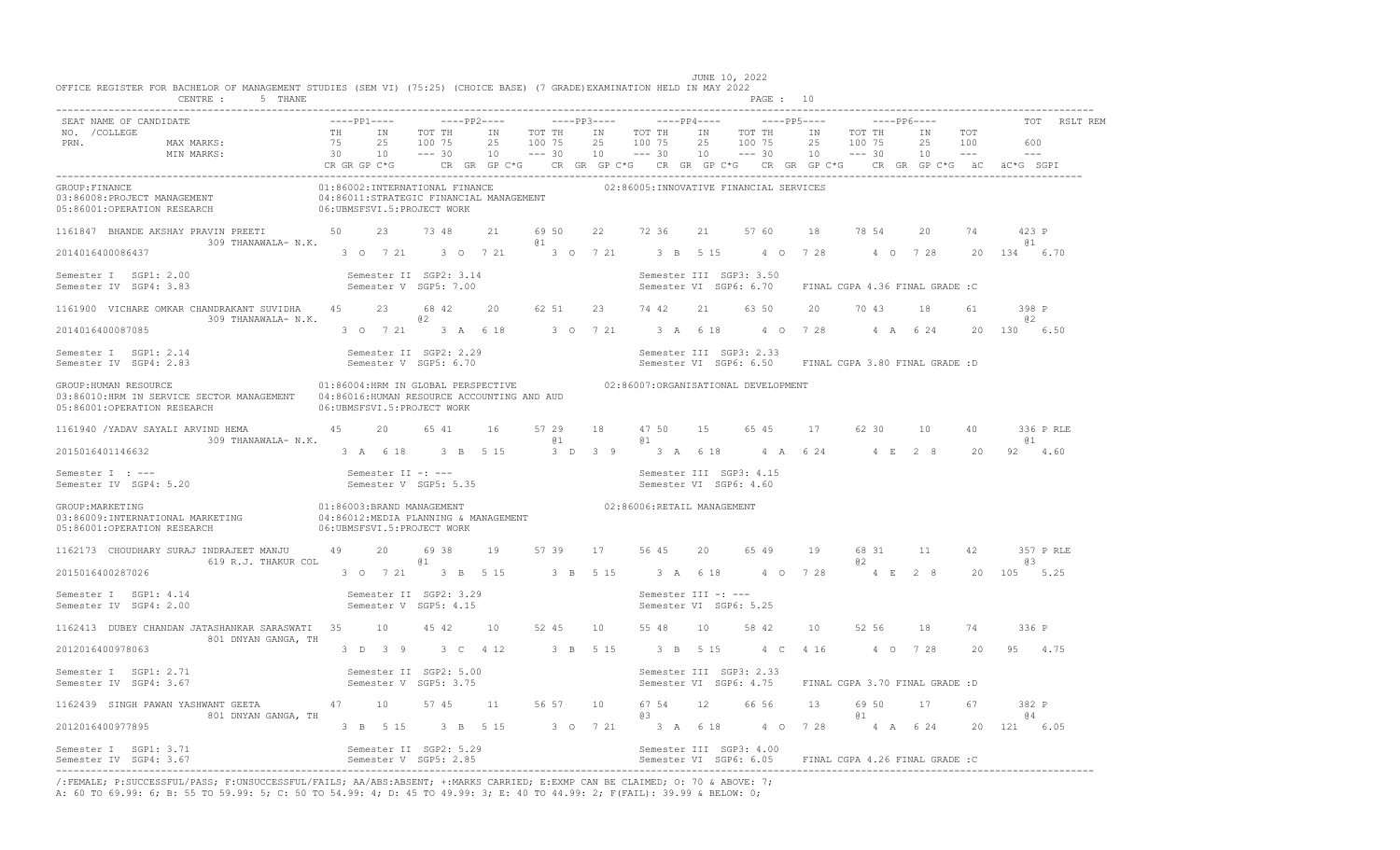FOR GPA:GRADE - 7:O; 6:A; 5:B; 4:C; 3:D; 2:E; 0:F; --:NOT APPLICABLE;#:O229; @:O.5042/O.5043/O.5044A; \*:O.5045; RCC:O.5050; RPV:PROVISIONAL ADMISSION; RR:RESERVED;RPV:PROVISIONAL ADMISSION;ADC:ADMN CANCELLED; ~:DYSLEXIA. ----------------------------------------------------------------------------------------------------------------------------------------------------------------------------------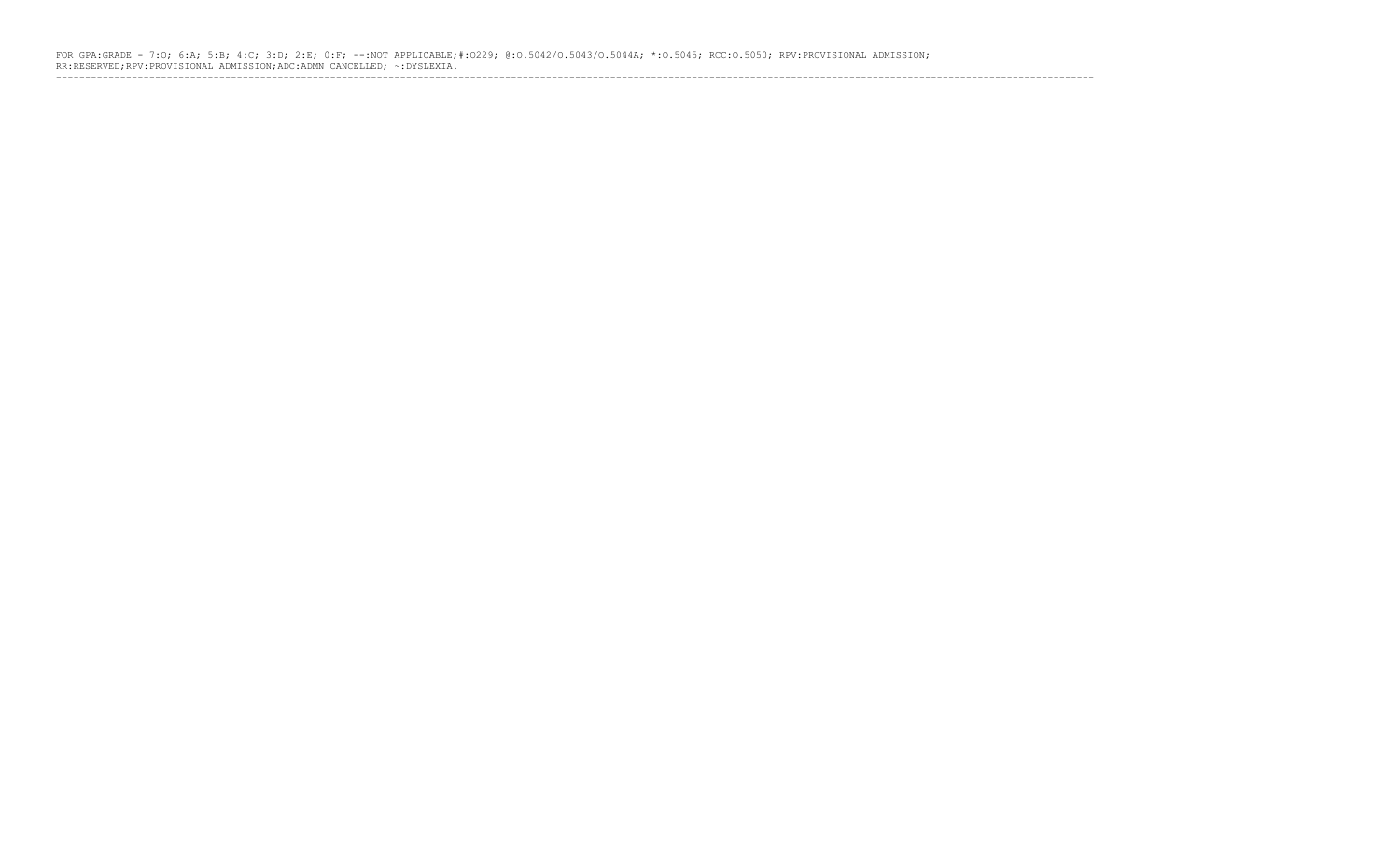| CENTRE : 25 DOMBIVLI                                                                                                                                                                                                                                                                                                                                                                                                                                                                         |                                                         |                                                 |                            | PAGE : II                                                                                                                                                                                |                                |              |                         |
|----------------------------------------------------------------------------------------------------------------------------------------------------------------------------------------------------------------------------------------------------------------------------------------------------------------------------------------------------------------------------------------------------------------------------------------------------------------------------------------------|---------------------------------------------------------|-------------------------------------------------|----------------------------|------------------------------------------------------------------------------------------------------------------------------------------------------------------------------------------|--------------------------------|--------------|-------------------------|
| SEAT NAME OF CANDIDATE<br>NO. / COLLEGE                                                                                                                                                                                                                                                                                                                                                                                                                                                      | TH IN                                                   | TOT TH                                          | IN TOT TH                  | IN TOT THIN TOT TH                                                                                                                                                                       | $---PP6---$<br>IN<br>TOT TH    | IN TOT       | TOT RSLT REM            |
| PRN.<br>MAX MARKS:                                                                                                                                                                                                                                                                                                                                                                                                                                                                           | 75                                                      | 25 100 75<br>25                                 | 100 75                     | 25 100 75<br>25<br>100 75                                                                                                                                                                | 25<br>100 75                   | 25 100       | 600                     |
| MIN MARKS:                                                                                                                                                                                                                                                                                                                                                                                                                                                                                   | $30 \t 10 \t - -30$                                     |                                                 |                            | $10 \qquad -- -30 \qquad 10 \qquad -- -30 \qquad 10 \qquad -- -30 \qquad 10 \qquad -- -30$<br>CR GR GP C*G CR GR GP C*G CR GR GP C*G CR GR GP C*G CR GR GP C*G CR GR GP C*G äC äC*G SGPI |                                | $10 - - -$   | $---$                   |
| GROUP: HUMAN RESOURCE<br>03:86010:HRM IN SERVICE SECTOR MANAGEMENT    04:86013:WORKFORCE DIVERSITY<br>05:86001:OPERATION RESEARCH 06:UBMSFSVI.5:PROJECT WORK                                                                                                                                                                                                                                                                                                                                 |                                                         | 01:86004:HRM IN GLOBAL PERSPECTIVE              |                            | 02:86007:ORGANISATIONAL DEVELOPMENT                                                                                                                                                      |                                |              |                         |
| 1162823 / PARAB DARSHANA SANTOSH SHUBHANGEE 47 14<br>493 PRAGATI- DOMBIV                                                                                                                                                                                                                                                                                                                                                                                                                     |                                                         | 61 56<br>10                                     | 66 57<br>12                | 69 60<br>19<br>79 60<br>@ 1                                                                                                                                                              | 75 50<br>15                    | 22<br>72     | 422 P<br>61 T           |
| 2014016400776605                                                                                                                                                                                                                                                                                                                                                                                                                                                                             |                                                         |                                                 | 3 A 6 18 3 A 6 18 3 0 7 21 | 3 0 7 21 4 0 7 28 4 0 7 28                                                                                                                                                               |                                | $20^{\circ}$ | 134 6.70                |
| Semester I SGP1: 2.71<br>Semester IV SGP4: 4.33                                                                                                                                                                                                                                                                                                                                                                                                                                              |                                                         | Semester II SGP2: 2.57<br>Semester V SGP5: 6.80 |                            | Semester III SGP3: 2.67<br>Semester VI SGP6: 6.70 FINAL CGPA 4.30 FINAL GRADE :C                                                                                                         |                                |              |                         |
| GROUP: FINANCE<br>03:86011:STRATEGIC FINANCIAL MANAGEMENT<br>05:86001:OPERATION RESEARCH                                                                                                                                                                                                                                                                                                                                                                                                     | 04:86017:INDIRECT TAXES<br>06: UBMSFSVI.5: PROJECT WORK |                                                 |                            | 01:86005:INNOVATIVE FINANCIAL SERVICES 602:86008:PROJECT MANAGEMENT                                                                                                                      |                                |              |                         |
| 1163016 / GUPTA DURGAVATI MOTIPRASAD BAGAUNAD 59<br>727 G.R PATIL AS&C-<br>EVI                                                                                                                                                                                                                                                                                                                                                                                                               | 20                                                      | 79 58<br>16                                     | 74 60<br>18 78 60          | 15 75 60                                                                                                                                                                                 | 17<br>77 60                    | 18<br>78     | 461 P                   |
| 2015016401122904                                                                                                                                                                                                                                                                                                                                                                                                                                                                             |                                                         | 3 0 7 21 3 0 7 21 3 0 7 21                      |                            | 3 0 7 21<br>4 0 7 28                                                                                                                                                                     | 4 0 7 28                       | $20^{\circ}$ | 7.00<br>140             |
| Semester I SGP1: 4.29<br>Semester IV SGP4: 3.00                                                                                                                                                                                                                                                                                                                                                                                                                                              |                                                         | Semester II SGP2: 4.57<br>Semester V SGP5: 6.20 |                            | Semester III SGP3: 3.00<br>Semester VI SGP6: 7.00                                                                                                                                        | FINAL CGPA 4.68 FINAL GRADE :C |              |                         |
| GROUP: FINANCE<br>03:86008:PROJECT MANAGEMENT<br>05:86001:OPERATION RESEARCH                                                                                                                                                                                                                                                                                                                                                                                                                 | 06: UBMSFSVI.5: PROJECT WORK                            | 04:86011:STRATEGIC FINANCIAL MANAGEMENT         |                            | 01:86002:INTERNATIONAL FINANCE 02:86005:INNOVATIVE FINANCIAL SERVICES                                                                                                                    |                                |              |                         |
| 1163077 / JADHAV SAYALI RADHESH KARTIKA<br>923 ROYAL - DOMBIVL                                                                                                                                                                                                                                                                                                                                                                                                                               | 58 19                                                   | 77 51<br>18                                     | 69 61<br>20<br>@ 1         | 81 51<br>19 70 48                                                                                                                                                                        | 18<br>66 60                    | 12<br>72     | 435 P RLE<br><b>a</b> 1 |
| 2014016400440297                                                                                                                                                                                                                                                                                                                                                                                                                                                                             |                                                         |                                                 |                            | 3 0 7 21 3 0 7 21 3 0 7 21 3 0 7 21 4 A 6 24                                                                                                                                             | 4 0 7 28                       |              | 20 136 6.80             |
| Semester I SGP1: 6.45<br>Semester IV -: ---                                                                                                                                                                                                                                                                                                                                                                                                                                                  | Semester II -: ---                                      | Semester V SGP5: 6.35                           |                            | Semester III -: ---<br>Semester VI SGP6: 6.80                                                                                                                                            |                                |              |                         |
| GROUP: FINANCE<br>03:86011:STRATEGIC FINANCIAL MANAGEMENT 04:86017:INDIRECT TAXES<br>05:86001:OPERATION RESEARCH                                                                                                                                                                                                                                                                                                                                                                             | 06:UBMSFSVI.5:PROJECT WORK                              |                                                 |                            | 01:86002:INTERNATIONAL FINANCE 602:86008:PROJECT MANAGEMENT                                                                                                                              |                                |              |                         |
| 1163133 CHAUBAL ADVAIT AJAY REENA 57<br>925 JMF'S VANDE MAT                                                                                                                                                                                                                                                                                                                                                                                                                                  | 18                                                      | 75 59                                           | 17 76 61<br>17 78 62       | 18<br>80 55                                                                                                                                                                              | 77 70<br>22                    | 20<br>90     | 476 P                   |
| 2013016400062457                                                                                                                                                                                                                                                                                                                                                                                                                                                                             |                                                         |                                                 |                            | 3 0 7 21 3 0 7 21 3 0 7 21 3 0 7 21 4 0 7 28                                                                                                                                             | 4 0 7 28                       |              | 20 140 7.00             |
| Semester I SGP1: 2.43<br>Semester IV SGP4: 3.67                                                                                                                                                                                                                                                                                                                                                                                                                                              |                                                         | Semester II SGP2: 2.29<br>Semester V SGP5: 7.00 |                            | Semester III SGP3: 2.17<br>Semester VI SGP6: 7.00 FINAL CGPA 4.09 FINAL GRADE: C                                                                                                         |                                |              |                         |
| /:FEMALE; P:SUCCESSFUL/PASS; F:UNSUCCESSFUL/FAILS; AA/ABS:ABSENT; +:MARKS CARRIED; E:EXMP CAN BE CLAIMED; 0: 70 & ABOVE: 7;<br>A: 60 TO 69.99: 6; B: 55 TO 59.99: 5; C: 50 TO 54.99: 4; D: 45 TO 49.99: 3; E: 40 TO 44.99: 2; F(FAIL): 39.99 & BELOW: 0;<br>FOR GPA:GRADE - 7:0; 6:A; 5:B; 4:C; 3:D; 2:E; 0:F; --:NOT APPLICABLE;#:0229; 0:0.5042/0.5043/0.5044A; *:0.5045; RCC:0.5050; RPV:PROVISIONAL ADMISSION;<br>RR:RESERVED;RPV:PROVISIONAL ADMISSION;ADC:ADMN CANCELLED; ~: DYSLEXIA. |                                                         |                                                 |                            |                                                                                                                                                                                          |                                |              |                         |

----------------------------------------------------------------------------------------------------------------------------------------------------------------------------------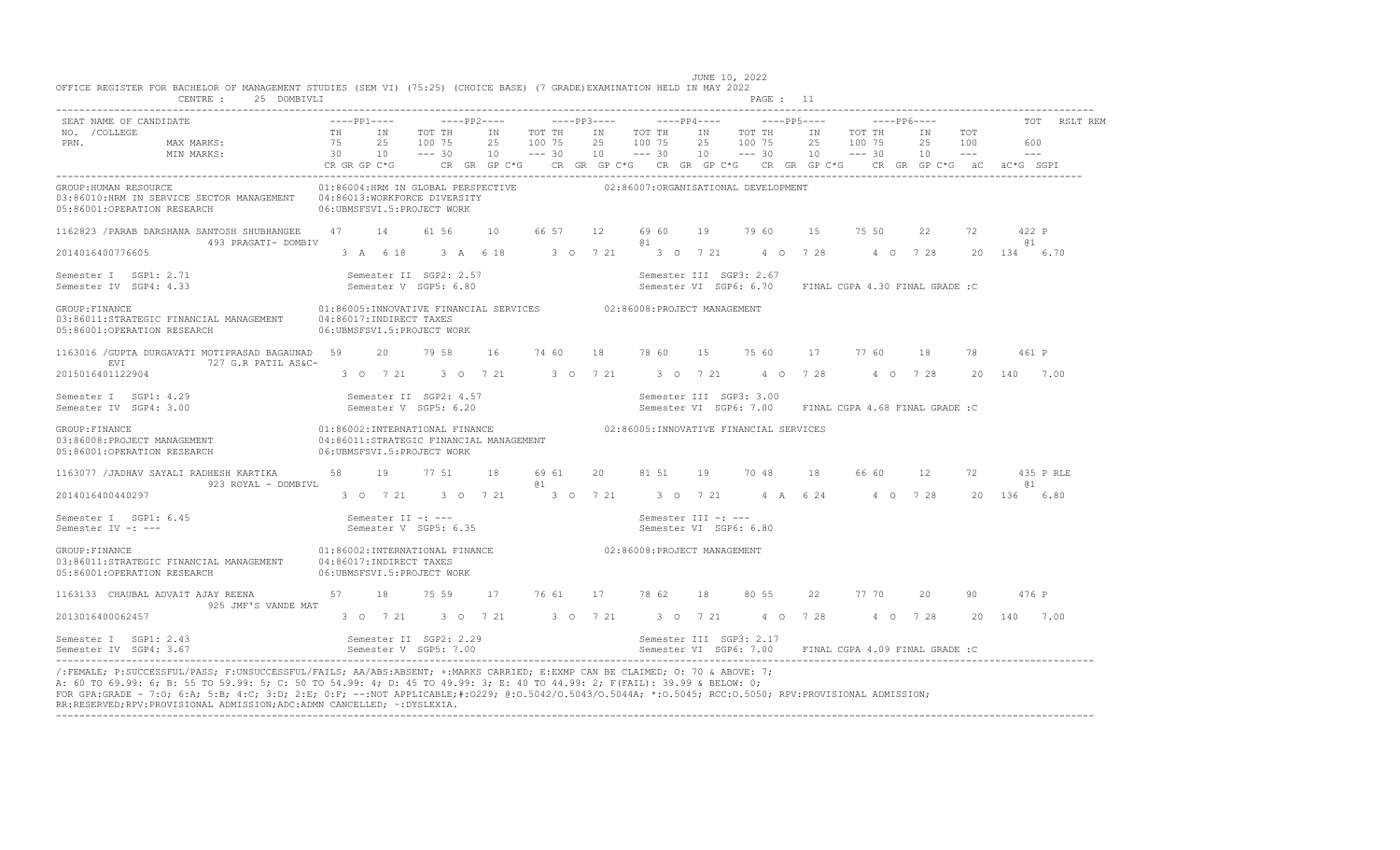| SEAT NAME OF CANDIDATE                               |                                                                |              | $---PP1---$                                             |          |       | -----PP2----                           |                                            |             | $---PP3---$     |          | $---PP4---$ |                                                   |          | $---PP5---$                            |             | $---PP6---$ |                                |                     | TOT          | RSLT REM |
|------------------------------------------------------|----------------------------------------------------------------|--------------|---------------------------------------------------------|----------|-------|----------------------------------------|--------------------------------------------|-------------|-----------------|----------|-------------|---------------------------------------------------|----------|----------------------------------------|-------------|-------------|--------------------------------|---------------------|--------------|----------|
| NO. / COLLEGE                                        |                                                                | TH           | IN                                                      | TOT TH   |       | IN                                     | TOT TH                                     |             | IN              | TOT TH   |             | IN                                                | TOT TH   | TN                                     | TOT TH      |             | T <sub>N</sub>                 | <b>TOT</b>          |              |          |
| PRN.                                                 | MAX MARKS:                                                     | 75           | 25                                                      | 100 75   |       | 25                                     | 100 75                                     |             |                 |          |             | 25 100 75 25 100 75                               |          | 25                                     | 100 75      |             | 25                             | 100                 | 600          |          |
|                                                      | MIN MARKS:                                                     | 30           | 10                                                      | $--- 30$ |       | 10                                     | $--- 30$                                   |             | 10              | $--- 30$ |             | 10                                                | $--- 30$ | 10                                     | $--- 30$    |             | 10                             | $\qquad \qquad - -$ | $- - -$      |          |
|                                                      |                                                                | CR GR GP C*G |                                                         |          |       | CR GR GP C*G                           |                                            |             |                 |          |             |                                                   |          | CR GR GP C*G CR GR GP C*G CR GR GP C*G |             |             | CR GR GP C*G äC                |                     | äC*G SGPT    |          |
| GROUP: FINANCE<br>05:86001:OPERATION RESEARCH        | 03:86011:STRATEGIC FINANCIAL MANAGEMENT                        |              | 04:86017:INDIRECT TAXES<br>06: UBMSFSVI.5: PROJECT WORK |          |       | 01:86005:INNOVATIVE FINANCIAL SERVICES |                                            |             |                 |          |             | 02:86008:PROJECT MANAGEMENT                       |          |                                        |             |             |                                |                     |              |          |
|                                                      | 1163878 / YADAV KARISHMA NARENDRA RESHMA<br>645 MODEL (KALYAN) | 45           | 16                                                      |          | 61 53 | 16                                     | 69 48<br>@ 1                               |             | 10 <sup>1</sup> | 58 42    | 14          | 56 48                                             |          | 16                                     | 64 30       |             | 15                             | 4.5                 | 353 P<br>61  |          |
| 2015016402307981                                     |                                                                |              | 3 A 6 18                                                |          |       | 3 0 7 21                               |                                            | $3 \quad B$ | 5 1 5           |          | 3 B 5 15    |                                                   |          | 4 A 6 24                               |             | $4\quad$ D  | 3 1 2                          | 20                  | 105          | 5.25     |
| Semester I SGP1: 2.43<br>Semester IV SGP4: 2.17      |                                                                |              | Semester II SGP2: 2.71<br>Semester V SGP5: 5.90         |          |       |                                        |                                            |             |                 |          |             | Semester III SGP3: 3.17<br>Semester VI SGP6: 5.25 |          |                                        |             |             | FINAL CGPA 3.61 FINAL GRADE :D |                     |              |          |
| GROUP: HUMAN RESOURCE<br>05:86001:OPERATION RESEARCH | 03:86010:HRM IN SERVICE SECTOR MANAGEMENT                      |              | 06: UBMSFSVI.5: PROJECT WORK                            |          |       | 01:86004:HRM IN GLOBAL PERSPECTIVE     | 04:86016:HUMAN RESOURCE ACCOUNTING AND AUD |             |                 |          |             | 02:86007:ORGANISATIONAL DEVELOPMENT               |          |                                        |             |             |                                |                     |              |          |
|                                                      | 1163894 TAMBE AKSHAY PRADIP MEGHA<br>645 MODEL (KALYAN)        | 42           | 12                                                      | 54 39    |       | 11                                     | 50 47                                      |             | 12              | 59 41    | 12          |                                                   | 53 56    | 12                                     | 68 50<br>a2 |             | 13                             | 63                  | 347 P<br>0.2 |          |
| 2015016402307795                                     |                                                                |              | 3 C 4 12                                                |          |       | 3 C 4 12                               | 3 B 5 15                                   |             |                 |          | 3 C 4 12    |                                                   |          | 4 0 7 28                               |             | 4 A 6 24    |                                | 20                  | 103 5.15     |          |
| Semester I SGP1: 3.00<br>Semester IV SGP4: 3.17      |                                                                |              | Semester II SGP2: 3.29<br>Semester V SGP5: 5.70         |          |       |                                        |                                            |             |                 |          |             | Semester III SGP3: 3.00<br>Semester VI SGP6: 5.15 |          |                                        |             |             | FINAL CGPA 3.89 FINAL GRADE: D |                     |              |          |

----------------------------------------------------------------------------------------------------------------------------------------------------------------------------------

 JUNE 10, 2022 OFFICE REGISTER FOR BACHELOR OF MANAGEMENT STUDIES (SEM VI) (75:25) (CHOICE BASE) (7 GRADE)EXAMINATION HELD IN MAY 2022 CENTRE : 8 KALYAN

FOR GPA:GRADE - 7:O; 6:A; 5:B; 4:C; 3:D; 2:E; 0:F; --:NOT APPLICABLE;#:O229; @:O.5042/O.5043/O.5044A; \*:O.5045; RCC:O.5050; RPV:PROVISIONAL ADMISSION;

RR:RESERVED;RPV:PROVISIONAL ADMISSION;ADC:ADMN CANCELLED; ~:DYSLEXIA.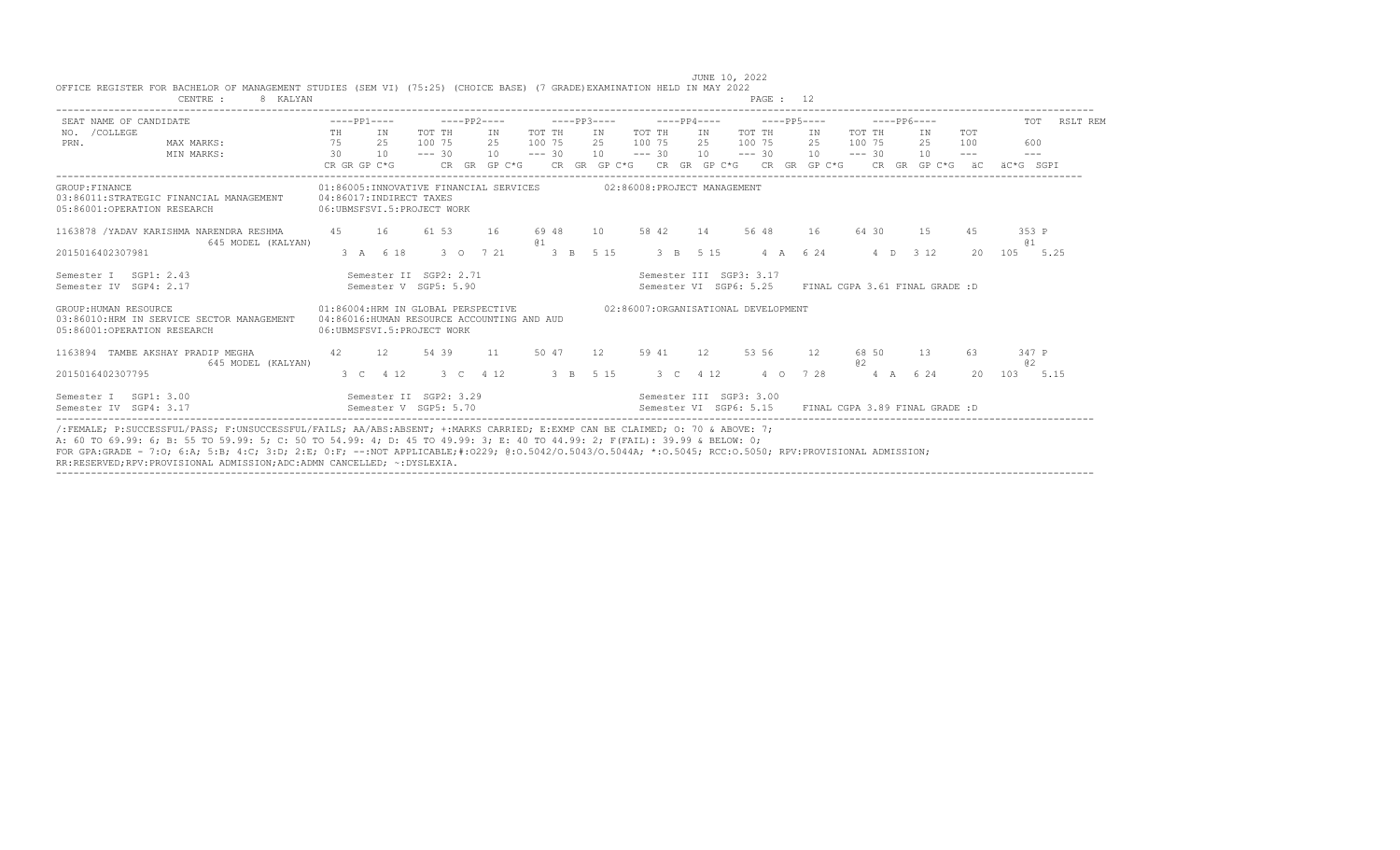| ZZ VASAI                                                                                                    |                                                                                                   |    |                                                 |                         |                  |    |                                                                                                                                                            |     |                                                                                                                                                      |                 |                                |                |                                                                                                                                                                                                                                                                                                                                                                                                            |                           |
|-------------------------------------------------------------------------------------------------------------|---------------------------------------------------------------------------------------------------|----|-------------------------------------------------|-------------------------|------------------|----|------------------------------------------------------------------------------------------------------------------------------------------------------------|-----|------------------------------------------------------------------------------------------------------------------------------------------------------|-----------------|--------------------------------|----------------|------------------------------------------------------------------------------------------------------------------------------------------------------------------------------------------------------------------------------------------------------------------------------------------------------------------------------------------------------------------------------------------------------------|---------------------------|
| SEAT NAME OF CANDIDATE                                                                                      |                                                                                                   |    |                                                 |                         |                  |    |                                                                                                                                                            |     |                                                                                                                                                      |                 |                                |                |                                                                                                                                                                                                                                                                                                                                                                                                            | TOT RSLT REM              |
| NO. / COLLEGE<br>PRN.<br>MAX MARKS:<br>$30 \t 10 \t - - - 30$<br>MIN MARKS:                                 | TH IN<br>75<br>CR GR GP C*G                                                                       | 25 | TOT TH<br>100 75                                | IN<br>25<br>$10 = -230$ | TOT TH<br>100 75 |    | IN TOT TH<br>2.5 100 7.5<br>$10 - - - 30$                                                                                                                  |     | IN TOT TH<br>25 100 75<br>$10 \t--- 30 \t10 \t--- 30$<br>CR GR GP C*G $\,$ CR GR GP C*G $\,$ CR GR GP C*G $\,$ CR GP C*G $\,$ CR GP C*G $\,$ äC $\,$ |                 | IN TOT TH<br>2.5 100 7.5       | IN<br>25<br>10 | TOT<br>100<br>$\frac{1}{2} \frac{1}{2} \frac{1}{2} \frac{1}{2} \frac{1}{2} \frac{1}{2} \frac{1}{2} \frac{1}{2} \frac{1}{2} \frac{1}{2} \frac{1}{2} \frac{1}{2} \frac{1}{2} \frac{1}{2} \frac{1}{2} \frac{1}{2} \frac{1}{2} \frac{1}{2} \frac{1}{2} \frac{1}{2} \frac{1}{2} \frac{1}{2} \frac{1}{2} \frac{1}{2} \frac{1}{2} \frac{1}{2} \frac{1}{2} \frac{1}{2} \frac{1}{2} \frac{1}{2} \frac{1}{2} \frac{$ | 600<br>$  -$<br>äC*G SGPI |
| GROUP: FINANCE<br>03:86008: PROJECT MANAGEMENT<br>05:86001:OPERATION RESEARCH<br>06:UBMSFSVI.5:PROJECT WORK | 01:86002:INTERNATIONAL FINANCE<br>04:86011:STRATEGIC FINANCIAL MANAGEMENT                         |    |                                                 |                         |                  |    |                                                                                                                                                            |     | 02:86005:INNOVATIVE FINANCIAL SERVICES                                                                                                               |                 |                                |                |                                                                                                                                                                                                                                                                                                                                                                                                            |                           |
| 1164182 MACHADO SIAN SILVESTER ANITA 38 12<br>149 ST. GONSALO GAR                                           |                                                                                                   |    | 50 44                                           | 1.5                     | 59 45            | 15 | 60 38                                                                                                                                                      | 12  | 50 41                                                                                                                                                | 18              | 59 30                          | 15             | 4.5                                                                                                                                                                                                                                                                                                                                                                                                        | 323 P                     |
| 2014016400533905                                                                                            |                                                                                                   |    | 3 C 4 12 3 B 5 15                               |                         | 3 A 6 18         |    | 3 C 4 12                                                                                                                                                   |     |                                                                                                                                                      | 4 B 5 20        |                                | 4 D 3 12       | $20^{\circ}$                                                                                                                                                                                                                                                                                                                                                                                               | 4.45<br>89                |
| Semester I SGP1: 2.43<br>Semester IV SGP4: 3.67                                                             |                                                                                                   |    | Semester II SGP2: 2.57<br>Semester V SGP5: 5.45 |                         |                  |    |                                                                                                                                                            |     | Semester III SGP3: 2.83<br>Semester VI SGP6: 4.45                                                                                                    |                 | FINAL CGPA 3.57 FINAL GRADE :D |                |                                                                                                                                                                                                                                                                                                                                                                                                            |                           |
| GROUP: MARKETING<br>03:86009:INTERNATIONAL MARKETING<br>05:86001:OPERATION RESEARCH                         | 01:86003:BRAND MANAGEMENT<br>04:86012:MEDIA PLANNING & MANAGEMENT<br>06: UBMSFSVI.5: PROJECT WORK |    |                                                 |                         |                  |    | 02:86006:RETAIL MANAGEMENT                                                                                                                                 |     |                                                                                                                                                      |                 |                                |                |                                                                                                                                                                                                                                                                                                                                                                                                            |                           |
| 1164478 CHAURASIA SATYAM RAJESH RAMILA<br>893 DR AMBEDKAR-VAS                                               | 42                                                                                                | 24 | 66 44                                           | 20                      | 64 44            | 16 | 60 50                                                                                                                                                      | 20  | 70 45                                                                                                                                                | 24              | 69 70<br>01                    | - 18           | 88                                                                                                                                                                                                                                                                                                                                                                                                         | 417 P RLE<br>0 1          |
| 2015016400558541                                                                                            |                                                                                                   |    | 3 A 6 18 3 A 6 18                               |                         |                  |    |                                                                                                                                                            |     | 3 A 6 18 3 O 7 21 4 O 7 28                                                                                                                           |                 |                                | 4 0 7 28       |                                                                                                                                                                                                                                                                                                                                                                                                            | 20 131 6.55               |
| Semester I SGP1: 4.29<br>Semester IV -: ---                                                                 |                                                                                                   |    | Semester II SGP2: 2.43<br>Semester V SGP5: 6.85 |                         |                  |    | Semester III -: ---<br>Semester VI SGP6: 6.55                                                                                                              |     |                                                                                                                                                      |                 |                                |                |                                                                                                                                                                                                                                                                                                                                                                                                            |                           |
| GROUP: FINANCE<br>03:86014:FINANCING RURAL DEVELOPMENT<br>05:86001:OPERATION RESEARCH                       | 01:86002:INTERNATIONAL FINANCE<br>04:86017:INDIRECT TAXES<br>06:UBMSFSVI.5:PROJECT WORK           |    |                                                 |                         |                  |    |                                                                                                                                                            |     | 02:86005:INNOVATIVE FINANCIAL SERVICES                                                                                                               |                 |                                |                |                                                                                                                                                                                                                                                                                                                                                                                                            |                           |
| 1164512 BHANOSHI PRATIK NAGESH SHASHIKALA<br>893 DR AMBEDKAR-VAS                                            | 44                                                                                                | 19 | 63 51                                           | 22                      | 73 54            |    | 16 70 57                                                                                                                                                   | 2.2 | 79 45                                                                                                                                                | 10 <sup>1</sup> | 55 50                          | 13             | 63                                                                                                                                                                                                                                                                                                                                                                                                         | 403 P                     |
| 2014016401267512                                                                                            |                                                                                                   |    |                                                 |                         |                  |    | 3 A 6 18 3 O 7 21 3 O 7 21 3 O 7 21                                                                                                                        |     | 4 B 5 20                                                                                                                                             |                 |                                | 4 A 6 24       |                                                                                                                                                                                                                                                                                                                                                                                                            | 20 125 6.25               |
| Semester I SGP1: 4.43<br>Semester IV SGP4: 3.00                                                             |                                                                                                   |    |                                                 |                         |                  |    | Semester II SGP2: 5.29                                 Semester III SGP3: 3.00<br>Semester V SGP5: 6.85                             Semester VI SGP6: 6.25 |     | Semester VI SGP6: 6.25 FINAL CGPA 4.80 FINAL GRADE :C                                                                                                |                 |                                |                |                                                                                                                                                                                                                                                                                                                                                                                                            |                           |

FOR GPA:GRADE - 7:O; 6:A; 5:B; 4:C; 3:D; 2:E; 0:F; --:NOT APPLICABLE;#:O229; @:O.5042/O.5043/O.5044A; \*:O.5045; RCC:O.5050; RPV:PROVISIONAL ADMISSION;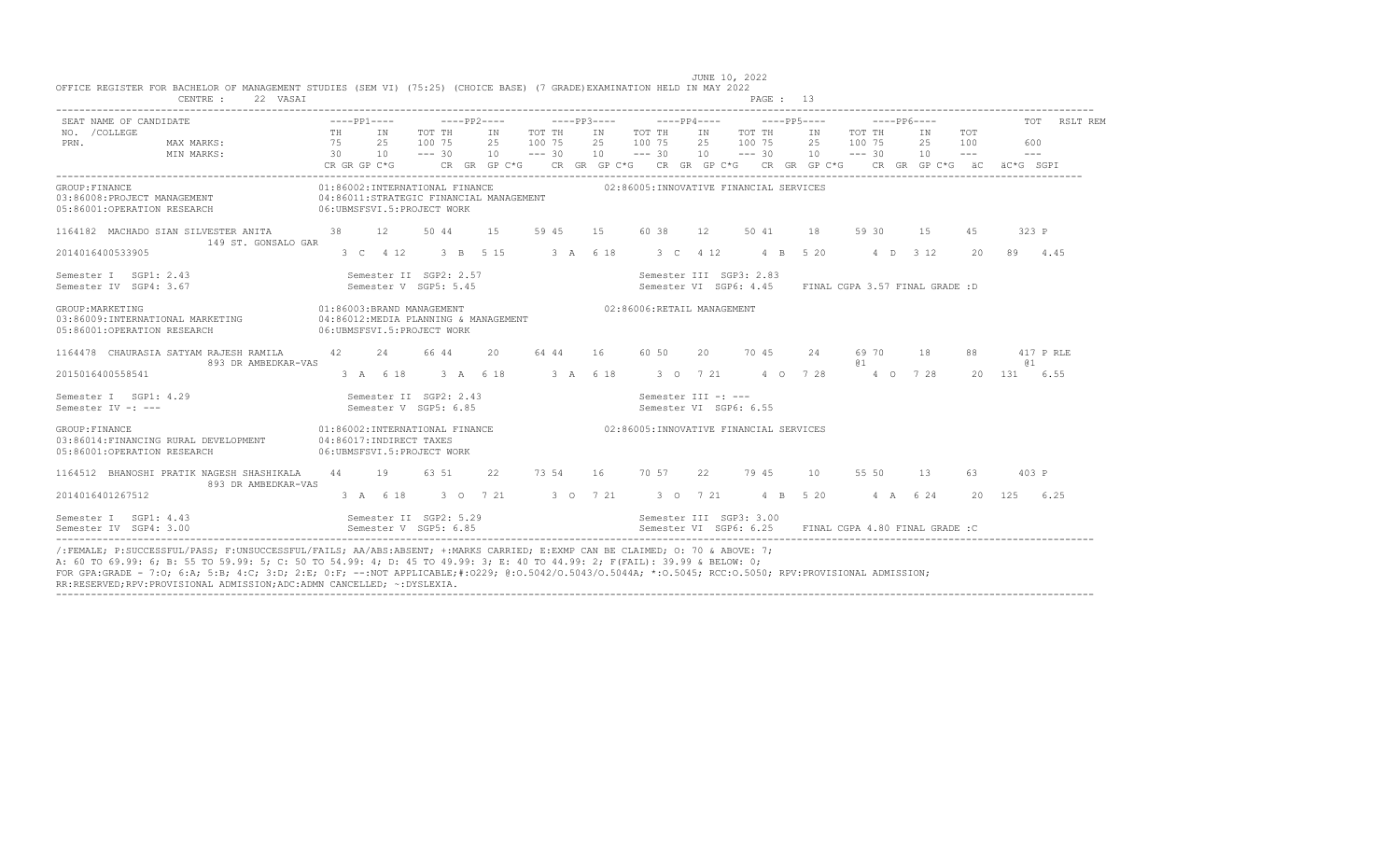| SEAT NAME OF CANDIDATE                                                               |                                                                 |              | $---PP1---$ |                                                                                                 |          |      | $---PP2---$ |              |          |             | $---PP3---$ | $---PP4---$ |                                                   |             |                  | $---PP5---$  |          | $---PP6---$ |                                 |            |           | TOT<br>RSLT REM |
|--------------------------------------------------------------------------------------|-----------------------------------------------------------------|--------------|-------------|-------------------------------------------------------------------------------------------------|----------|------|-------------|--------------|----------|-------------|-------------|-------------|---------------------------------------------------|-------------|------------------|--------------|----------|-------------|---------------------------------|------------|-----------|-----------------|
| NO. / COLLEGE                                                                        |                                                                 | TH           |             | ΙN                                                                                              | TOT TH   |      | IN          |              | TOT TH   |             | TN          | TOT TH      | IN                                                | TOT TH      |                  | IN           | TOT TH   |             | TN                              | <b>TOT</b> |           |                 |
| PRN.                                                                                 | MAX MARKS:                                                      | 75           |             | 25                                                                                              | 100 75   |      | 2.5         |              | 100 75   |             | 2.5         | 100 75      | 2.5                                               | 100 75      |                  | 2.5          | 100 75   |             | 2.5                             | 100        |           | 600             |
|                                                                                      | MIN MARKS:                                                      | 30           |             | 10                                                                                              | $--- 30$ |      | 10          |              | $--- 30$ |             | 10          | $--- 30$    | 10                                                | $--- 30$    |                  | 10           | $--- 30$ |             | 10                              | $- - - -$  |           | $- - -$         |
|                                                                                      |                                                                 | CR GR GP C*G |             |                                                                                                 |          |      |             | CR GR GP C*G |          |             |             |             | CR GR GP C*G CR GR GP C*G                         |             |                  | CR GR GP C*G |          |             | CR GR GP C*G                    | äC         | äC*G SGPT |                 |
| GROUP: MARKETING<br>03:86009; INTERNATIONAL MARKETING<br>05:86001:OPERATION RESEARCH |                                                                 |              |             | 01:86003:BRAND MANAGEMENT<br>04:86012:MEDIA PLANNING & MANAGEMENT<br>06:UBMSFSVI.5:PROJECT WORK |          |      |             |              |          |             |             |             | 02:86006:RETAIL MANAGEMENT                        |             |                  |              |          |             |                                 |            |           |                 |
|                                                                                      | 1164560 / ANDADE RATNMALA EKNATH SUNANDA<br>921 BHIMRAO PRADHAN | 39           |             | 18                                                                                              | 57 42    |      | 10          |              | 52 38    |             | 21          | 59 48       | 18                                                | 66 36       |                  | 22           |          | 58 60       | 1.5                             | 75         |           | 367 P           |
| 2014016401187353                                                                     |                                                                 |              | $3 \quad B$ | 5 1 5                                                                                           |          | $3-$ | 4 1 2       |              |          | $3 \quad B$ | 5 15        | 3 A 6 18    |                                                   |             | $4 \quad B$      | 5 20         |          | $4\circ$    | 7 28                            | 20         | 108       | 5.40            |
| Semester I<br>Semester IV                                                            | SGP1: 3.43<br>SGP4: 4.83                                        |              |             | Semester II SGP2: 3.57<br>Semester V SGP5: 5.70                                                 |          |      |             |              |          |             |             |             | Semester III SGP3: 5.50<br>Semester VI SGP6: 5.40 |             |                  |              |          |             | FINAL CGPA 4.74 FINAL GRADE : C |            |           |                 |
| 1164563                                                                              | JADHAV TUSHAR SUDHIR LATA<br>921 BHIMRAO PRADHAN                | 57           |             | - 2.0                                                                                           | 77 48    |      | 12          |              | 60 62    |             | 23          | 85 48       | 2.0                                               | 68 36<br>a2 |                  | 21           |          | 57 60       | 1.5                             | 75         | a2        | 422 P RLE       |
| 2014016400932407                                                                     |                                                                 |              |             | 3 0 7 21                                                                                        |          |      | 3 A 6 18    |              |          |             | 3 0 7 21    | 3 0 7 21    |                                                   |             | $4 \overline{B}$ | 5 20         |          | $4\circ$    | 7 28                            | 20         | 129       | 6.45            |
| Semester I SGP1: 6.20                                                                |                                                                 |              |             | Semester II -: ---                                                                              |          |      |             |              |          |             |             |             | Semester III -: ---                               |             |                  |              |          |             |                                 |            |           |                 |
| Semester IV -: ---                                                                   |                                                                 |              |             | Semester V SGP5: 6.50                                                                           |          |      |             |              |          |             |             |             | Semester VI SGP6: 6.45                            |             |                  |              |          |             |                                 |            |           |                 |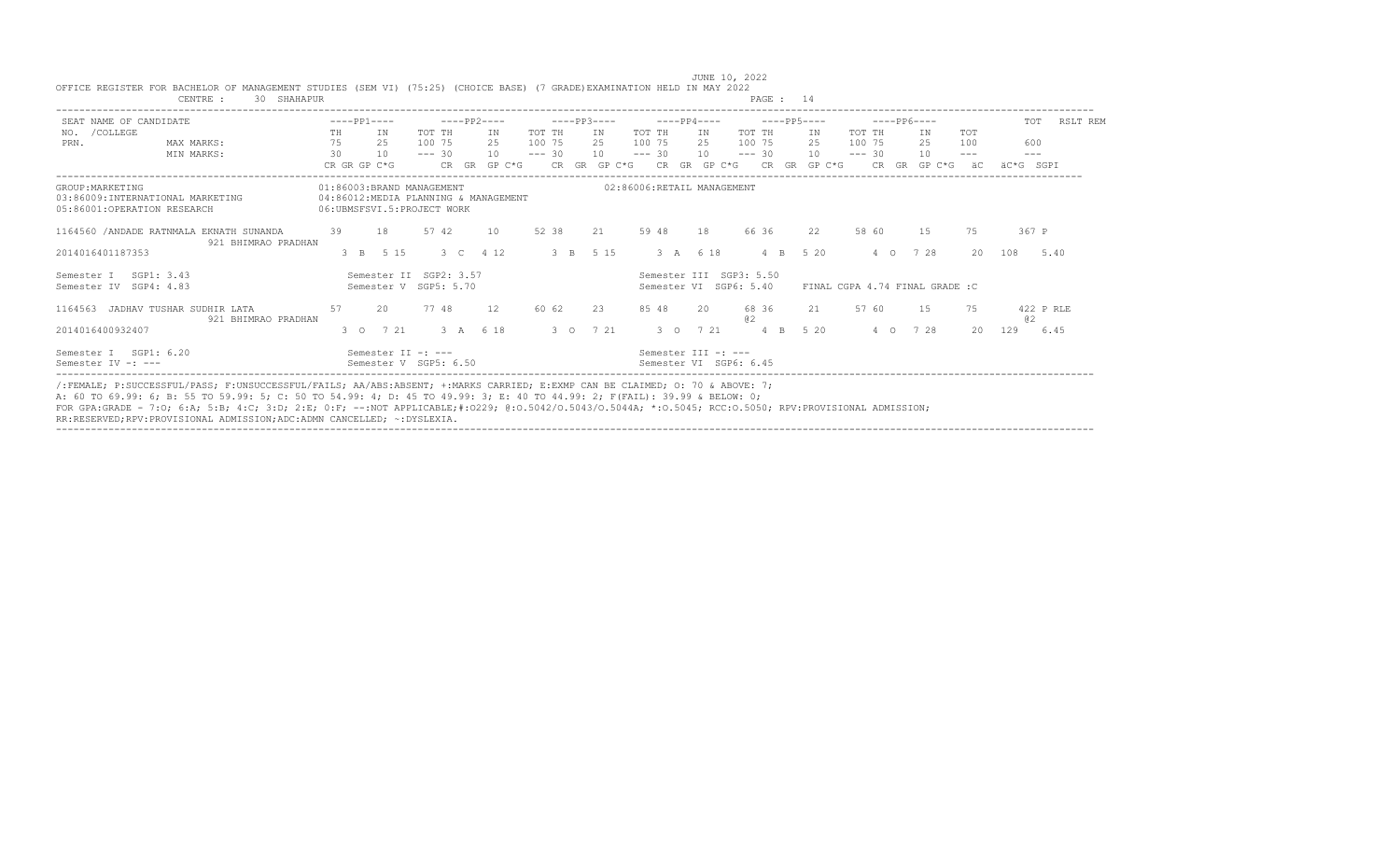| SEAT NAME OF CANDIDATE                                                                                                                                |                                                       |                                                 |                                           |                    |                                                                       |           |                                                                                                                                                                                             | TOT RSLT REM     |
|-------------------------------------------------------------------------------------------------------------------------------------------------------|-------------------------------------------------------|-------------------------------------------------|-------------------------------------------|--------------------|-----------------------------------------------------------------------|-----------|---------------------------------------------------------------------------------------------------------------------------------------------------------------------------------------------|------------------|
| NO. / COLLEGE<br>TH IN TOT TH<br>MAX MARKS: $75$ 25 100 75<br>PRN.<br>MIN MARKS: 30 10 --- 30                                                         | TH IN                                                 | TOT TH                                          | IN TOT THIN TOT TH<br>25 100 75 25 100 75 |                    | IN TOT TH                                                             | IN TOT TH | IN TOT<br>25 100 75 25 100 75 25 100<br>10 --- 30 10 --- 30 10 --- 30 10 --- 30 10 --- -- ---<br>CR GR GP C*G CR GR GP C*G CR GR GP C*G CR GR GP C*G CR GR GP C*G CR GR GP C*G äC äC*G SGPI | 600              |
| GROUP: MARKETING<br>03:86009:INTERNATIONAL MARKETING 6 04:86012:MEDIA PLANNING & MANAGEMENT<br>05:86001:OPERATION RESEARCH 06:UBMSFSVI.5:PROJECT WORK |                                                       | 01:86003:BRAND MANAGEMENT                       | 02:86006:RETAIL MANAGEMENT                |                    |                                                                       |           |                                                                                                                                                                                             |                  |
| 1164729 / DAIT ASHWINI SURESH SUJATA 62 45<br>979 NAVNEET COLL.CO                                                                                     |                                                       | 24                                              | @ 1                                       |                    | 69 35 16 51 57 13 70 32 15                                            |           | 47 64<br>23<br>87                                                                                                                                                                           | 386 P RLE<br>@ 1 |
| 2014016401074475                                                                                                                                      |                                                       |                                                 |                                           |                    | 3 A 6 18 3 O 7 21 3 C 4 12 3 O 7 21 4 D 3 12 4 O 7 28                 |           |                                                                                                                                                                                             | 20 112 5.60      |
| Semester I : ---<br>Semester IV -: ---                                                                                                                | Semester II -: ---                                    | Semester V SGP5: 3.45                           |                                           |                    | Semester III -: ---<br>Semester VI SGP6: 5.60                         |           |                                                                                                                                                                                             |                  |
| GROUP: FINANCE<br>03:86011:STRATEGIC FINANCIAL MANAGEMENT<br>05:86001:OPERATION RESEARCH                                                              | 04:86017:INDIRECT TAXES<br>06:UBMSFSVI.5:PROJECT WORK |                                                 |                                           |                    | 01:86002:INTERNATIONAL FINANCE 62:86005:INNOVATIVE FINANCIAL SERVICES |           |                                                                                                                                                                                             |                  |
| 1164742 DSOUZA NAHOR MICHAEL CHIRAVATHI<br>979 NAVNEET COLL.CO                                                                                        | 38 14                                                 | 52 55<br>18                                     |                                           |                    | 73 50 20 70 50 21 71 30                                               | 15 45 69  | 2.4<br>93                                                                                                                                                                                   | $404$ P          |
| 2014016400957154                                                                                                                                      |                                                       |                                                 |                                           |                    | 3 C 4 12 3 O 7 21 3 O 7 21 3 O 7 21 4 D 3 12 4 O 7 28                 |           |                                                                                                                                                                                             | 20 115 5.75      |
| Semester I SGP1: 4.57<br>Semester IV SGP4: 5.00                                                                                                       |                                                       | Semester II SGP2: 4.14<br>Semester V SGP5: 4.50 |                                           |                    | Semester III SGP3: 4.83<br>Semester VI SGP6: 5.75                     |           | FINAL CGPA 4.80 FINAL GRADE :C                                                                                                                                                              |                  |
| 1164743 /HIRNAIK VARSHA GOVIND SHRADDHA<br>979 NAVNEET COLL.CO                                                                                        | 47 19                                                 | 66 44                                           | 14 58 42 18                               |                    | 64 48<br>60 48 16                                                     | 12        | 60 65<br>23<br>88                                                                                                                                                                           | 396 P RLE        |
| 2014016402250204                                                                                                                                      |                                                       |                                                 |                                           |                    | 3 A 6 18 3 B 5 15 3 A 6 18 3 A 6 18 4 A 6 24 4 0 7 28                 |           |                                                                                                                                                                                             | 20 121<br>6.05   |
| Semester I SGP1: 3.71<br>Semester IV -: ---                                                                                                           |                                                       | Semester II SGP2: 3.14<br>Semester V SGP5: 4.00 |                                           |                    | Semester III SGP3: 4.67<br>Semester VI SGP6: 6.05                     |           |                                                                                                                                                                                             |                  |
| 1164745 MALKAR VIRAJ TUKARAM SANGITA<br>979 NAVNEET COLL.CO                                                                                           | 39 15                                                 | 54 45<br>24                                     | 69 45<br>a <sub>1</sub>                   | 67 62<br>22<br>@ 3 | 82 51<br>20                                                           | 11 62 62  | 24<br>86                                                                                                                                                                                    | 420 P RLE<br>0.4 |
| 2014016400956812                                                                                                                                      |                                                       |                                                 |                                           |                    | 3 C 4 12 3 O 7 21 3 O 7 21 3 O 7 21 4 A 6 24 4 O 7 28                 |           |                                                                                                                                                                                             | 20 127 6.35      |
| Semester I SGP1: 3.29 Semester II SGP2: 3.14 Semester II SGP3: 3.33<br>Semester IV -: ---                                                             |                                                       | Semester V SGP5: 5.80                           |                                           |                    | Semester VI SGP6: 6.35                                                |           |                                                                                                                                                                                             |                  |

---------------------------------------------------------------------------------------------------------------------------------------------------------------------------------- /:FEMALE; P:SUCCESSFUL/PASS; F:UNSUCCESSFUL/FAILS; AA/ABS:ABSENT; +:MARKS CARRIED; E:EXMP CAN BE CLAIMED; O: 70 & ABOVE: 7; A: 60 TO 69.99: 6; B: 55 TO 59.99: 5; C: 50 TO 54.99: 4; D: 45 TO 49.99: 3; E: 40 TO 44.99: 2; F(FAIL): 39.99 & BELOW: 0; FOR GPA:GRADE - 7:O; 6:A; 5:B; 4:C; 3:D; 2:E; 0:F; --:NOT APPLICABLE;#:O229; @:O.5042/O.5043/O.5044A; \*:O.5045; RCC:O.5050; RPV:PROVISIONAL ADMISSION; RR:RESERVED;RPV:PROVISIONAL ADMISSION;ADC:ADMN CANCELLED; ~:DYSLEXIA.

----------------------------------------------------------------------------------------------------------------------------------------------------------------------------------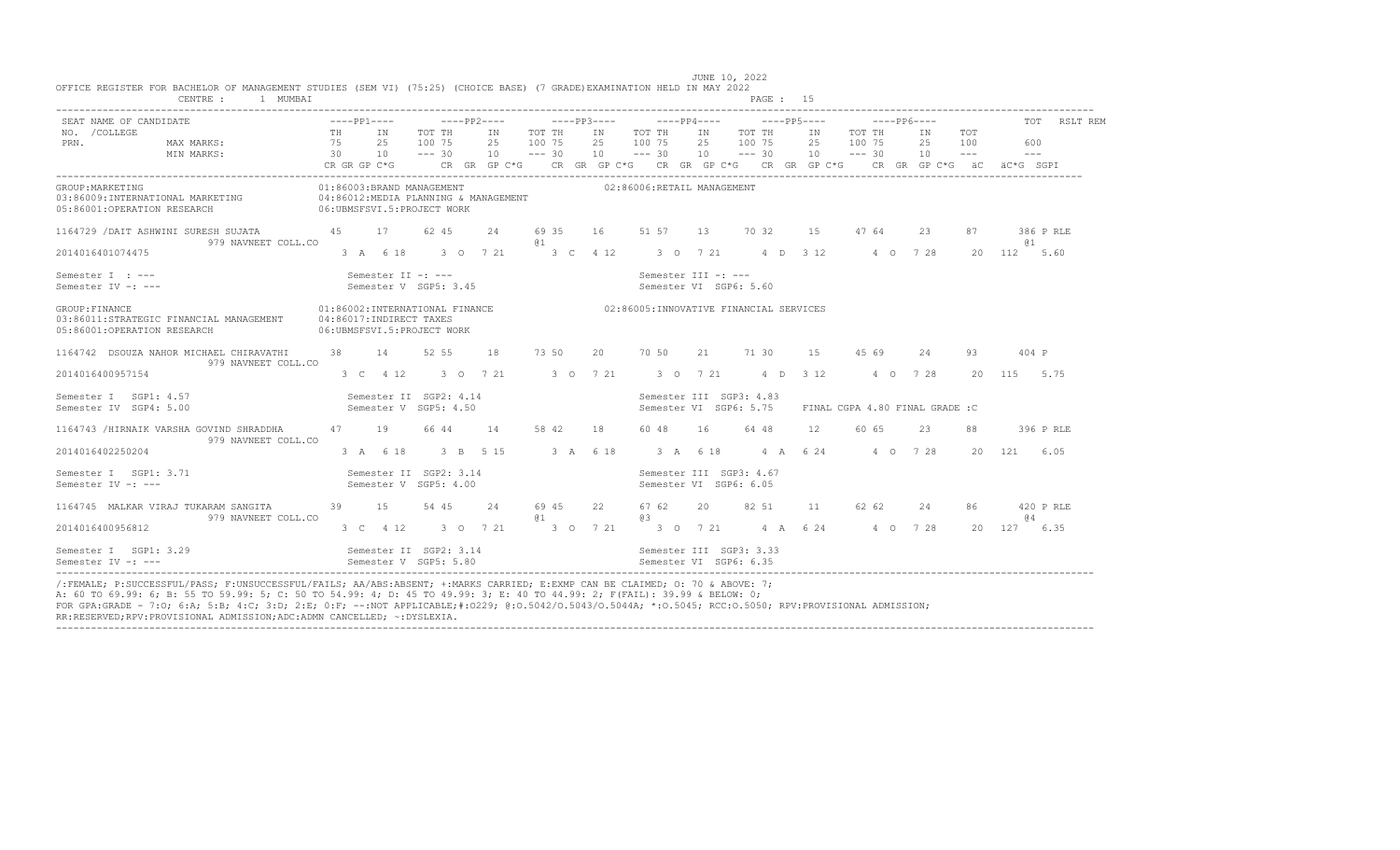| SEAT NAME OF CANDIDATE                                                                   | $---PP1---$                                                                                     | $---PP2---$              |           | $---PP3---$      |          |                                               | $---PP4---$ |                                                          | $---PP5---$ |                                | $---PP6---$        |                             | <b>TOT</b>           | RSLT REM |
|------------------------------------------------------------------------------------------|-------------------------------------------------------------------------------------------------|--------------------------|-----------|------------------|----------|-----------------------------------------------|-------------|----------------------------------------------------------|-------------|--------------------------------|--------------------|-----------------------------|----------------------|----------|
| NO. / COLLEGE<br>MAX MARKS:<br>PRN.                                                      | IN<br>TH<br>75<br>25                                                                            | TOT TH<br>100 75         | IN<br>2.5 | TOT TH<br>100 75 | IN<br>25 | TOT TH<br>100 75                              | IN<br>2.5   | TOT TH<br>100 75                                         | IN<br>2.5   | TOT TH<br>100 75               | IN<br>2.5          | TOT<br>100                  | 600                  |          |
| MIN MARKS:                                                                               | 30<br>10<br>CR GR GP C*G                                                                        | $--- 30$<br>CR GR GP C*G | 10        | $--- 30$         | 10       | $--- 30$                                      | 10          | $--- 30$<br>CR GR GP $C*G$ CR GR GP $C*G$ CR GR GP $C*G$ | 10          | $--- 30$                       | 10<br>CR GR GP C*G | $\qquad \qquad - -$<br>– äC | $- - -$<br>äC*G SGPI |          |
| GROUP: MARKETING<br>03:86009:INTERNATIONAL MARKETING<br>05:86001:OPERATION RESEARCH      | 01:86003:BRAND MANAGEMENT<br>04:86012:MEDIA PLANNING & MANAGEMENT<br>06:UBMSFSVI.5:PROJECT WORK |                          |           |                  |          | 02:86006:RETAIL MANAGEMENT                    |             |                                                          |             |                                |                    |                             |                      |          |
| 1164849 SAGVEKAR AQUEEL RAZZAK SHDUKATBI<br>384 G P M DEGREE CO                          | 16<br>62.                                                                                       | 78 51                    | 16        | 67 59<br>63      | 1.5      | 74 63                                         | 17          | 80 60                                                    | 19          | 79 68                          | 22                 | 90                          | 468 P<br>6.3         |          |
| 2011016401891854                                                                         | 3 0 7 21                                                                                        | $3^{\circ}$ 0            | 7 21      | $3^{\circ}$ O    | 7 21     |                                               | 3 0 7 21    | $4\circ$                                                 | 7 28        | $4\circ$                       | 7 28               | $20 -$                      | 140                  | 7.00     |
| SGP1: 2.86<br>Semester I<br>Semester IV SGP4: 2.33                                       | Semester V SGP5: 6.65                                                                           | Semester II SGP2: 2.29   |           |                  |          |                                               |             | Semester III SGP3: 2.33<br>Semester VI SGP6: 7.00        |             | FINAL CGPA 3.91 FINAL GRADE :D |                    |                             |                      |          |
| GROUP: FINANCE<br>03:86011:STRATEGIC FINANCIAL MANAGEMENT<br>05:86001:OPERATION RESEARCH | 01:86005:INNOVATIVE FINANCIAL SERVICES<br>04:86017:INDIRECT TAXES<br>06:UBMSFSVI.5:PROJECT WORK |                          |           |                  |          | 02:86008:PROJECT MANAGEMENT                   |             |                                                          |             |                                |                    |                             |                      |          |
| 1165132 / SHELKE RASHMI BHAGIRATH RAHILA<br>589 ORIENTAL - ANDH                          | 72<br>19                                                                                        | 91 69                    | 18        | 87 66            | 18       | 84 72                                         | 2.0         | 92 75                                                    | 18          | 93 45                          | 18                 | 63                          | 510 P RLE            |          |
| 2014016402036844                                                                         | 3 0 7 21                                                                                        | $3^{\circ}$              | 7 21      | $3^{\circ}$ 0    | 7 21     |                                               | 3 0 7 21    | $4\circ$                                                 | 7 28        | $4 \overline{A}$               | 6 2 4              | 20                          | 136                  | 6.80     |
| Semester I SGP1: 3.71<br>Semester $TV -: ---$                                            | Semester II SGP2: 3.86<br>Semester V SGP5: 6.85                                                 |                          |           |                  |          | Semester III -: ---<br>Semester VI SGP6: 6.80 |             |                                                          |             |                                |                    |                             |                      |          |

----------------------------------------------------------------------------------------------------------------------------------------------------------------------------------

|                                                                                                                         |                |  |  |  | JUNE 10, 2022 |      |  |
|-------------------------------------------------------------------------------------------------------------------------|----------------|--|--|--|---------------|------|--|
| OFFICE REGISTER FOR BACHELOR OF MANAGEMENT STUDIES (SEM VI) (75:25) (CHOICE BASE) (7 GRADE)EXAMINATION HELD IN MAY 2022 |                |  |  |  |               |      |  |
| CENTRE                                                                                                                  | <b>ANDHERT</b> |  |  |  |               | PAGE |  |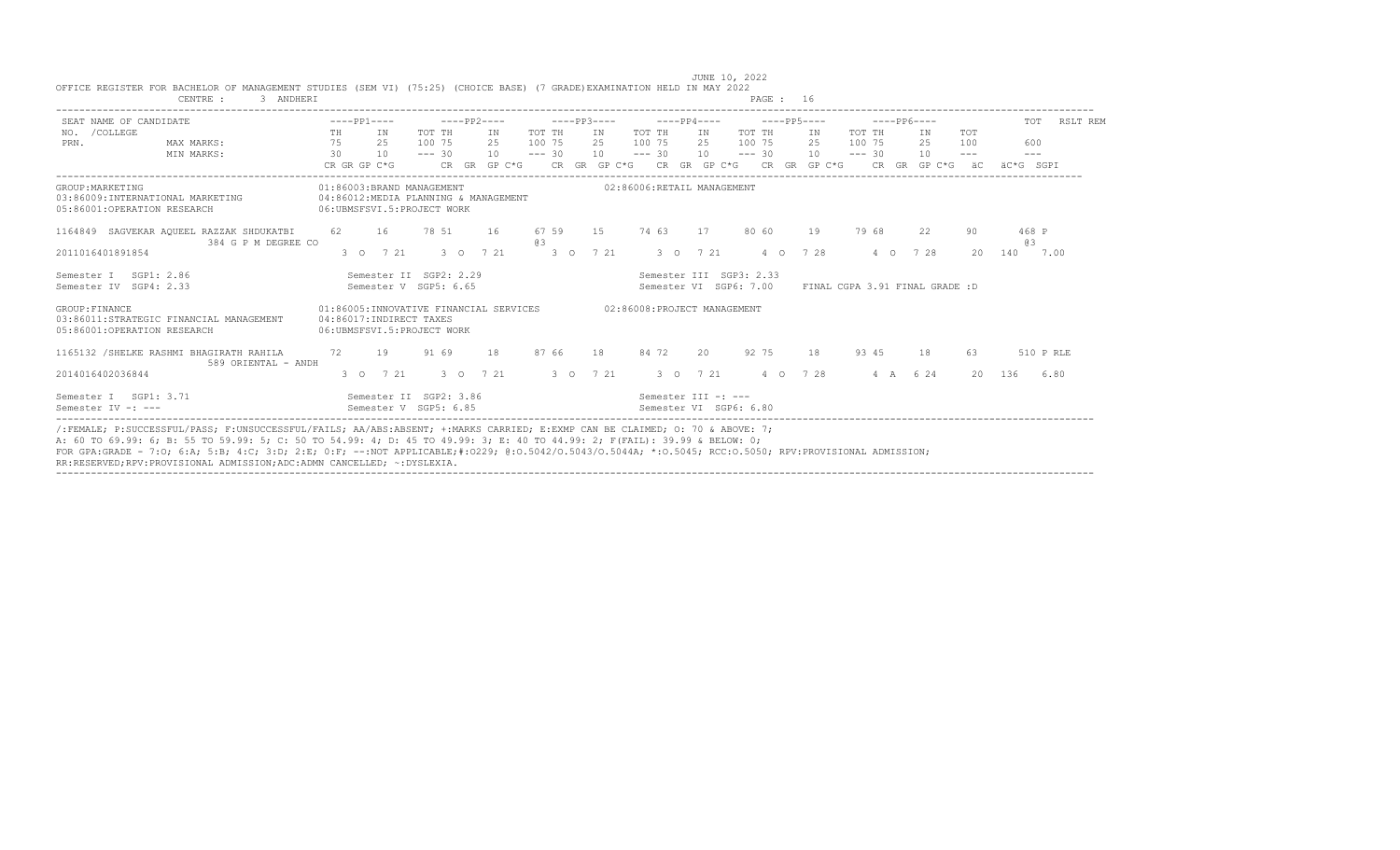| SEAT NAME OF CANDIDATE                               |                                                 | $---PP1---$  |                                                            |          |               | ----PP2----                        |             |               | $---PP3---$  |          | $---PP4---$  |                                                   | $---PP5---$  |          | $---PP6---$  |        | TOT       | RSLT REM  |
|------------------------------------------------------|-------------------------------------------------|--------------|------------------------------------------------------------|----------|---------------|------------------------------------|-------------|---------------|--------------|----------|--------------|---------------------------------------------------|--------------|----------|--------------|--------|-----------|-----------|
| /COLLEGE<br>NO.                                      |                                                 | TH           | ΙN.                                                        | TOT TH   |               | ΙN                                 | TOT TH      |               | IN           | TOT TH   | IN           | TOT TH                                            | IN           | TOT TH   | ΙN           | TOT    |           |           |
| PRN.                                                 | MAX MARKS:                                      | 75           | 25                                                         | 100 75   |               | 25                                 | 100 75      |               | 25 100 75    |          | 25           | 100 75                                            | 25           | 100 75   | 25           | 100    | 600       |           |
|                                                      | MIN MARKS:                                      | 30           | 10                                                         | $--- 30$ |               | 10                                 | $--- 30$    |               | 10           | $--- 30$ | 10           |                                                   | $--- 30 10$  | $--- 30$ | 10           |        | $---$     |           |
|                                                      |                                                 | CR GR GP C*G |                                                            |          |               | CR GR GP C*G                       |             |               | CR GR GP C*G |          | CR GR GP C*G |                                                   | CR GR GP C*G | CR.      | GR<br>GP C*G | ăС     | äC*G SGPI |           |
| GROUP: HUMAN RESOURCE<br>05:86001:OPERATION RESEARCH | 03:86010:HRM IN SERVICE SECTOR MANAGEMENT       |              | 04:86013:WORKFORCE DIVERSITY<br>06:UBMSFSVI.5:PROJECT WORK |          |               | 01:86004:HRM IN GLOBAL PERSPECTIVE |             |               |              |          |              | 02:86007:ORGANISATIONAL DEVELOPMENT               |              |          |              |        |           |           |
| 1165483                                              | SAYYED REHAN BABU RAZIYA<br>362 ST PAUL COLLEGE | 51           | 17                                                         | 02       | 68 50         | 18                                 | 68 57<br>02 |               | 16           | 73 56    | 19           | 75 59                                             | 18           | 7758     | 17           | 75     | (4)       | 436 P RLE |
| 2015016400863135                                     |                                                 |              | 3 0 7 21                                                   |          | $3^{\circ}$ 0 | 7 21                               |             | $3^{\circ}$ 0 | 7 21         |          | 3 0 7 21     |                                                   | 4 0 7 28     | $4\circ$ | 7 28         | $20 -$ | 140       | 7.00      |
| Semester I SGP1: 4.75<br>Semester IV -: ---          |                                                 |              | Semester II SGP2: 4.15<br>Semester V SGP5: 6.30            |          |               |                                    |             |               |              |          |              | Semester III SGP3: 7.00<br>Semester VI SGP6: 7.00 |              |          |              |        |           |           |

 JUNE 10, 2022 OFFICE REGISTER FOR BACHELOR OF MANAGEMENT STUDIES (SEM VI) (75:25) (CHOICE BASE) (7 GRADE)EXAMINATION HELD IN MAY 2022 CENTRE : 17 CENTRE : 17 CENTRE : 17 CENTRE : 17 CENTRE : 17 CENTRE : 17 CENTRE : 17 CENTRE : 17 CENTRE : 17 CENTRE : 17 CENTRE : 17 CENTRE : 17 CENTRE : 17 CENTRE : 17 CENTRE : 17 CENTRE : 17 CENTRE : 17 CENTRE : 17 CENTRE

A: 60 TO 69.99: 6; B: 55 TO 59.99: 5; C: 50 TO 54.99: 4; D: 45 TO 49.99: 3; E: 40 TO 44.99: 2; F(FAIL): 39.99 & BELOW: 0;<br>FOR GPA:GRADE - 7:O; 6:A; 5:B; 4:C; 3:D; 2:E; 0:F; --:NOT APPLICABLE;#:O229; @:O.5042/O.5043/O.5043A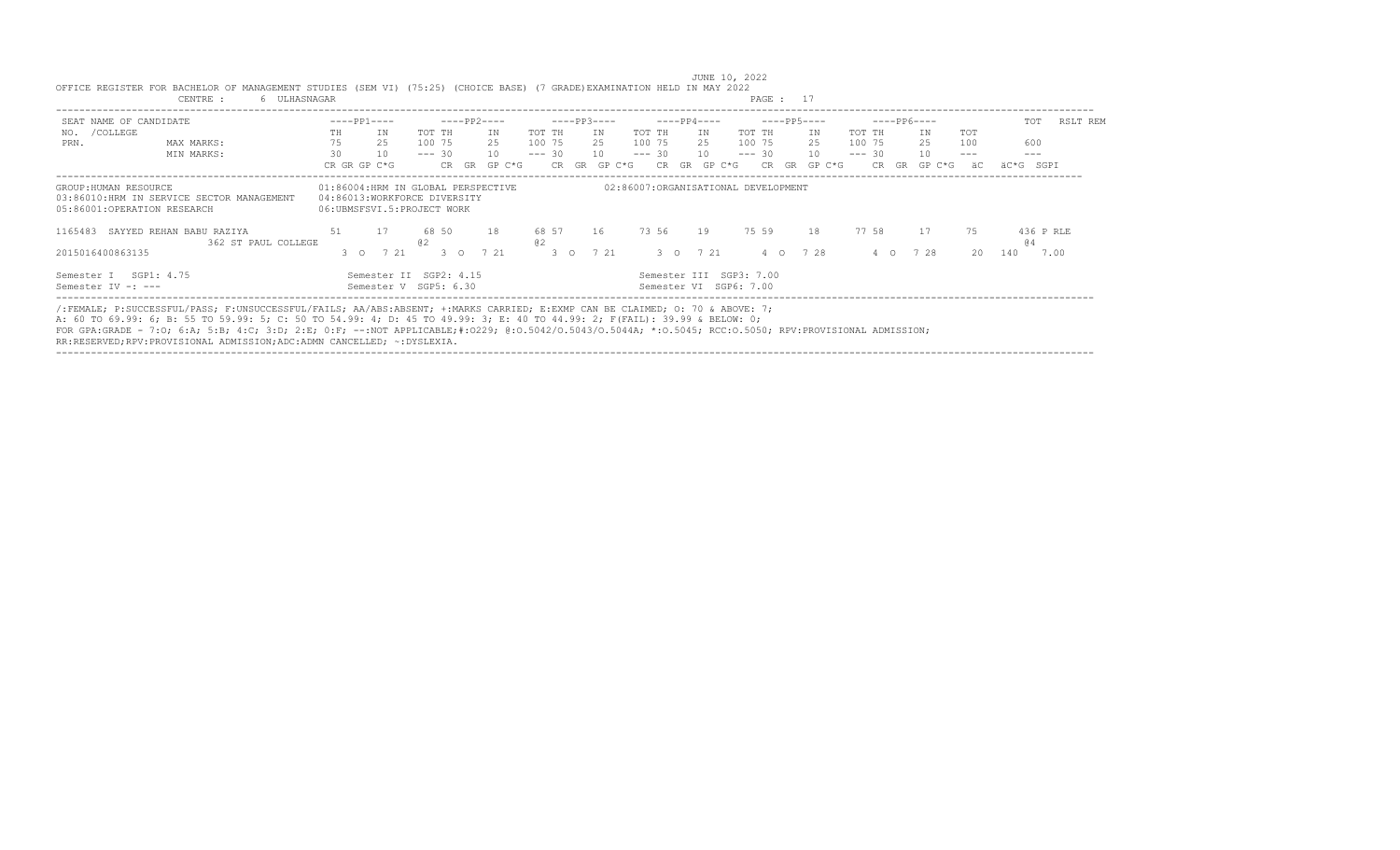| SEAT NAME OF CANDIDATE                                                              |    | $---PP1---$                                               |                  | $---PP2---$                          |        |    |                                           |    | $---PP3---$                                                                                                                                                                                                                                                             |        | $---PP6---$ |           |                                |                   |                                                                                                                                                                                                                                                                                                                                                                                                           | TOT RSLT REM |
|-------------------------------------------------------------------------------------|----|-----------------------------------------------------------|------------------|--------------------------------------|--------|----|-------------------------------------------|----|-------------------------------------------------------------------------------------------------------------------------------------------------------------------------------------------------------------------------------------------------------------------------|--------|-------------|-----------|--------------------------------|-------------------|-----------------------------------------------------------------------------------------------------------------------------------------------------------------------------------------------------------------------------------------------------------------------------------------------------------------------------------------------------------------------------------------------------------|--------------|
| NO. / COLLEGE<br>MAX MARKS:<br>PRN.                                                 |    | TH IN<br>75 25                                            | TOT TH<br>100 75 | IN T<br>25                           | 100 75 |    | TOT THE IN TOT THE<br>25 100 75 25 100 75 |    | IN TOT TH IN                                                                                                                                                                                                                                                            | 2.5    | 100 75      | TOT TH    | <b>TN</b><br>25                | <b>TOT</b><br>100 | 600                                                                                                                                                                                                                                                                                                                                                                                                       |              |
| MIN MARKS:                                                                          |    | 30 10                                                     | $--- 30$         |                                      |        |    |                                           |    | $10 \qquad \qquad -2 \qquad 30 \qquad 10 \qquad \qquad -2 \qquad 30 \qquad 10 \qquad \qquad -2 \qquad 30 \qquad 10 \qquad \qquad -2 \qquad 30 \qquad 10$<br>CR GR GP C*G $\,$ CR GR GP C*G $\,$ CR GR GP C*G $\,$ CR GR GP C*G $\,$ CR GP C*G $\,$ CR GR GP C*G $\,$ äC |        |             |           |                                | $---$             | $\frac{1}{2} \frac{1}{2} \frac{1}{2} \frac{1}{2} \frac{1}{2} \frac{1}{2} \frac{1}{2} \frac{1}{2} \frac{1}{2} \frac{1}{2} \frac{1}{2} \frac{1}{2} \frac{1}{2} \frac{1}{2} \frac{1}{2} \frac{1}{2} \frac{1}{2} \frac{1}{2} \frac{1}{2} \frac{1}{2} \frac{1}{2} \frac{1}{2} \frac{1}{2} \frac{1}{2} \frac{1}{2} \frac{1}{2} \frac{1}{2} \frac{1}{2} \frac{1}{2} \frac{1}{2} \frac{1}{2} \frac{$<br>äC*G SGPT |              |
| GROUP: MARKETING<br>03:86009:INTERNATIONAL MARKETING<br>05:86001:OPERATION RESEARCH |    | 01:86003:BRAND MANAGEMENT<br>06: UBMSFSVI.5: PROJECT WORK |                  | 04:86012:MEDIA PLANNING & MANAGEMENT |        |    | 02:86006:RETAIL MANAGEMENT                |    |                                                                                                                                                                                                                                                                         |        |             |           |                                |                   |                                                                                                                                                                                                                                                                                                                                                                                                           |              |
| 1166136 DAKWE OMKAR PRAKASH NIRMALA<br>873 YASHWANTRAO-KOP                          | 53 | 15                                                        | 68 56<br>a2      | 17                                   | 73 66  | 14 | 80 62                                     | 20 | 82 57                                                                                                                                                                                                                                                                   | 19     | 76 55       |           | 14                             | 69<br>@ 1         | 448 P<br>@ 3                                                                                                                                                                                                                                                                                                                                                                                              |              |
| 2014016401076265                                                                    |    |                                                           |                  |                                      |        |    | 3 0 7 21 3 0 7 21 3 0 7 21 3 0 7 21       |    | 4 0 7 28                                                                                                                                                                                                                                                                |        |             | 4 0 7 2 8 |                                | 20                | 140 7.00                                                                                                                                                                                                                                                                                                                                                                                                  |              |
| Semester I SGP1: 4.86<br>Semester IV SGP4: 6.11                                     |    | Semester II SGP2: 2.86<br>Semester V SGP5: 6.80           |                  |                                      |        |    |                                           |    | Semester III SGP3: 6.67<br>Semester VI SGP6: 7.00                                                                                                                                                                                                                       |        |             |           | FINAL CGPA 5.72 FINAL GRADE :B |                   |                                                                                                                                                                                                                                                                                                                                                                                                           |              |
| 1166299 GADKARI PRATEIK SUNIL VARSHA<br>875 SATYAGRAH-KHARG                         |    | 44 18                                                     | 62 46            | 18                                   | 64 42  | 17 | 59 50                                     | 16 | 66 45                                                                                                                                                                                                                                                                   | $20 -$ | 65 32       |           | 16                             | 48                |                                                                                                                                                                                                                                                                                                                                                                                                           | 364 P RPV    |
| 2010016402625512                                                                    |    | 3 A 6 18 3 A 6 18                                         |                  |                                      |        |    |                                           |    | 3 B 5 15 3 A 6 18 4 A 6 24 4 D 3 12                                                                                                                                                                                                                                     |        |             |           |                                | 20                | 105                                                                                                                                                                                                                                                                                                                                                                                                       | 5.25         |
| Semester I : ---<br>Semester IV -: ---                                              |    | Semester II -: ---<br>Semester V SGP5: 6.00               |                  |                                      |        |    | Semester III -: ---                       |    | Semester VI SGP6: 5.25                                                                                                                                                                                                                                                  |        |             |           |                                |                   |                                                                                                                                                                                                                                                                                                                                                                                                           |              |
| 1166306 / KOLI DIKSHA HARISHCHANDRA SHARMILA 44 17<br>875 SATYAGRAH-KHARG           |    |                                                           | 61 46            | 16                                   | 62 47  | 17 | 64 47 17                                  |    | 64 48                                                                                                                                                                                                                                                                   | 18     | 66 32       |           | 12                             | 44                | 361 P                                                                                                                                                                                                                                                                                                                                                                                                     |              |
| 2015016400910622                                                                    |    |                                                           |                  | 3 A 6 18 3 A 6 18 3 A 6 18           |        |    | 3 A 6 18                                  |    | 4 A 6 24                                                                                                                                                                                                                                                                |        |             | 4 E 2 8   |                                | $20 -$            | 104 5.20                                                                                                                                                                                                                                                                                                                                                                                                  |              |
| Semester I SGP1: 2.86<br>Semester IV SGP4: 6.35                                     |    | Semester V SGP5: 6.25                                     |                  | Semester II SGP2: 2.71               |        |    |                                           |    | Semester III SGP3: 4.95<br>Semester VI SGP6: 5.20 FINAL CGPA 4.72 FINAL GRADE :C                                                                                                                                                                                        |        |             |           |                                |                   |                                                                                                                                                                                                                                                                                                                                                                                                           |              |

|                                                                                                                         |  |                |  |  |  | JUNE 10, 2022 |  |
|-------------------------------------------------------------------------------------------------------------------------|--|----------------|--|--|--|---------------|--|
| OFFICE REGISTER FOR BACHELOR OF MANAGEMENT STUDIES (SEM VI) (75:25) (CHOICE BASE) (7 GRADE)EXAMINATION HELD IN MAY 2022 |  |                |  |  |  |               |  |
| CENTRE :                                                                                                                |  | 76 NAVI MUMBAT |  |  |  | PAGE          |  |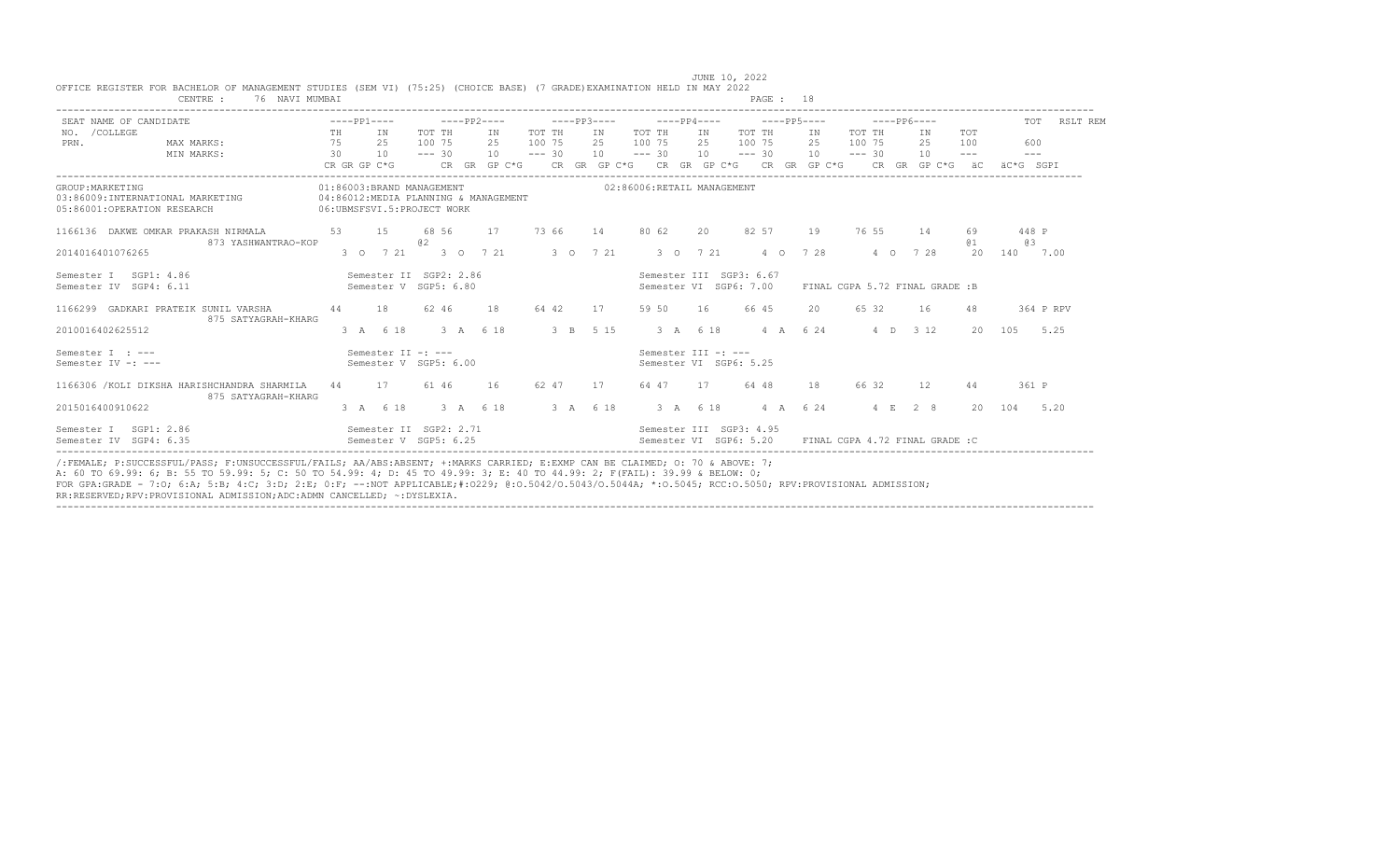| SEAT NAME OF CANDIDATE                                                              |                                                                |               | $---PP1---$                                             |            |               | $---PP2---$                          |          |       | $---PP3---$ |          |     | $---PP4---$                |                                                   |                   | $---PP5---$     |          |     | $---PP6---$                    |                     | TOT          | RSLT REM |
|-------------------------------------------------------------------------------------|----------------------------------------------------------------|---------------|---------------------------------------------------------|------------|---------------|--------------------------------------|----------|-------|-------------|----------|-----|----------------------------|---------------------------------------------------|-------------------|-----------------|----------|-----|--------------------------------|---------------------|--------------|----------|
| /COLLEGE<br>NO.                                                                     |                                                                | TH.           | ΙN                                                      | TOT TH     |               | ΙN                                   | TOT TH   |       | IN          | TOT TH   |     | IN                         | TOT TH                                            |                   | IN              | TOT TH   |     | IN                             | TOT                 |              |          |
| PRN.                                                                                | MAX MARKS:                                                     | 75            | 25                                                      | 100 75     |               | 2.5                                  | 100 75   |       | 25          | 100 75   |     | 2.5                        | 100 75                                            |                   | 2.5             | 100 75   |     | 25                             | 100                 | 600          |          |
|                                                                                     | MIN MARKS:                                                     | 30            | 10                                                      | $--- 30$   |               | 10                                   | $--- 30$ |       | 10          | $--- 30$ |     | 10                         | $--- 30$                                          |                   | 10 <sup>1</sup> | $--- 30$ |     | 10                             | $\qquad \qquad - -$ | $---$        |          |
|                                                                                     |                                                                |               | CR GR GP C*G                                            |            | CR GR         | GP C*G                               |          | CR GR | GP C*G      |          | CR. | GR<br>GP C*G               |                                                   | CR.<br>$-$ GR $-$ | GP C*G          |          | CR. | GR GP C*G                      | äС                  | äC*G SGPI    |          |
| GROUP: MARKETING<br>03:86009:INTERNATIONAL MARKETING<br>05:86001:OPERATION RESEARCH |                                                                |               | 01:86003:BRAND MANAGEMENT<br>06:UBMSFSVI.5:PROJECT WORK |            |               | 04:86012:MEDIA PLANNING & MANAGEMENT |          |       |             |          |     | 02:86006:RETAIL MANAGEMENT |                                                   |                   |                 |          |     |                                |                     |              |          |
|                                                                                     | 1166653 /BHANUSHALI JIVITA SUNIL MAYURI<br>513 GIRIVASI SEVA M | 51            | - 18                                                    | 6960<br>01 |               | 18                                   |          | 78 60 | 17          | 7732     |     | 16                         | 48 62                                             |                   | 1.5             | 77 65    |     | 18                             | 83                  | 432 P<br>@ 1 |          |
| 2013016400859321                                                                    |                                                                | $3^{\circ}$ 0 | 7 21                                                    |            | $3^{\circ}$ 0 | 7 21                                 |          |       | 3 0 7 21    |          |     | 3 D 3 9                    |                                                   | 4 0               | 7 28            |          | 4 0 | 7 28                           | 20                  | 128          | 6.40     |
| SGP1: 4.14<br>Semester I<br>Semester IV SGP4: 3.33                                  |                                                                |               | Semester II SGP2: 3.71<br>Semester V SGP5: 7.00         |            |               |                                      |          |       |             |          |     |                            | Semester III SGP3: 3.17<br>Semester VI SGP6: 6.40 |                   |                 |          |     | FINAL CGPA 4.63 FINAL GRADE :C |                     |              |          |

 JUNE 10, 2022 OFFICE REGISTER FOR BACHELOR OF MANAGEMENT STUDIES (SEM VI) (75:25) (CHOICE BASE) (7 GRADE)EXAMINATION HELD IN MAY 2022 CENTRE : 124 NAVI MUMBAI

A: 60 TO 69.99: 6; B: 55 TO 59.99: 5; C: 50 TO 54.99: 4; D: 45 TO 49.99: 3; E: 40 TO 44.99: 2; F(FAIL): 39.99 & BELOW: 0;<br>FOR GPA:GRADE - 7:O; 6:A; 5:B; 4:C; 3:D; 2:E; 0:F; --:NOT APPLICABLE;#:O229; @:O.5042/O.5043/O.5043A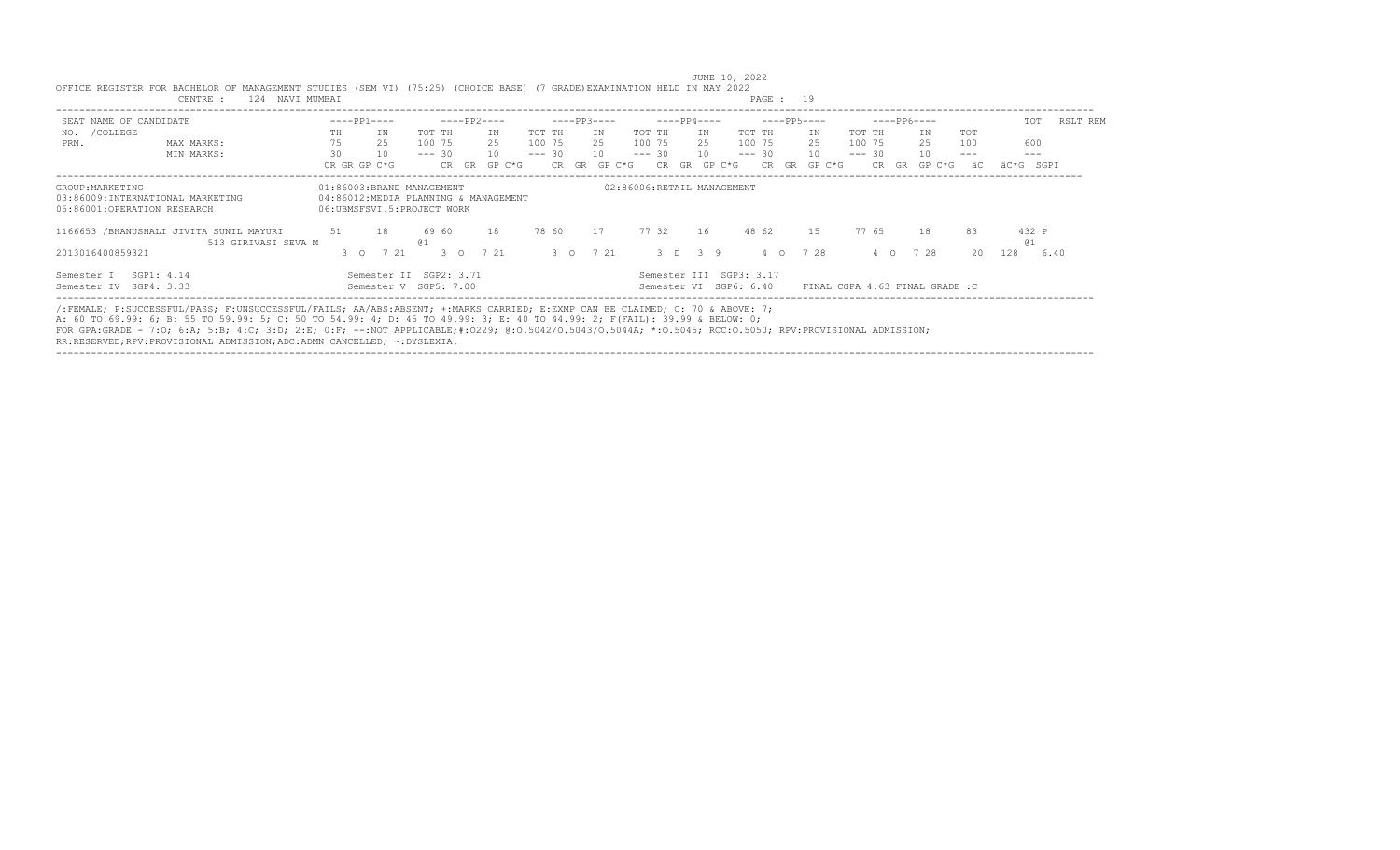| SEAT NAME OF CANDIDATE                                                       |                                                          | $---PP1---$                    |                                                                       |          |            | $---PP2---$ |          |       | $---PP3---$ |          |       | $---PP4---$  |                                                   | $---PP5---$  |                                           | $---PP6---$  |       | TOT         | RSLT REM |
|------------------------------------------------------------------------------|----------------------------------------------------------|--------------------------------|-----------------------------------------------------------------------|----------|------------|-------------|----------|-------|-------------|----------|-------|--------------|---------------------------------------------------|--------------|-------------------------------------------|--------------|-------|-------------|----------|
| /COLLEGE<br>NO.                                                              |                                                          | TH.                            | IN                                                                    | TOT TH   |            | ΙN          | TOT TH   |       | T N         | TOT TH   |       | IN           | TOT TH                                            | ΙN           | TOT TH                                    | IN           | TOT   |             |          |
| PRN.                                                                         | MAX MARKS:                                               | 75                             | 25                                                                    | 100 75   |            | 2.5         | 100 75   |       | 2.5         | 100 75   |       | 2.5          | 100 75                                            | 2.5          | 100 75                                    | 25           | 100   | 600         |          |
|                                                                              | MIN MARKS:                                               | 30                             | 10                                                                    | $--- 30$ |            | 10          | $--- 30$ |       | 10          | $--- 30$ |       | 10           | $--- 30$                                          | 10           | $--- 30$                                  | 10           | $---$ | $- - -$     |          |
|                                                                              |                                                          | CR GR GP C*G                   |                                                                       |          | GR<br>CR . | $GP C*G$    |          | CR GR | GP C*G      |          | CR.   | GP C*G<br>GR | CR.                                               | GP C*G<br>GR | CR.                                       | GP C*G<br>GR | äС    | äC*G SGPI   |          |
| GROUP: FINANCE<br>03:86008:PROJECT MANAGEMENT<br>05:86001:OPERATION RESEARCH |                                                          | 01:86002:INTERNATIONAL FINANCE | 04:86011:STRATEGIC FINANCIAL MANAGEMENT<br>06:UBMSFSVI.5:PROJECT WORK |          |            |             |          |       |             |          |       |              | 02:86005:INNOVATIVE FINANCIAL SERVICES            |              |                                           |              |       |             |          |
| 1167358                                                                      | GAIKWAD AKSHAY PANDHRINATH RAJANI<br>921 BHIMRAO PRADHAN | 56                             | 19                                                                    | 75 45    |            | 19          | 64 42    |       | 18          |          | 60 45 | 17           | 62 36                                             | 18           | 54 60                                     | 15           | 75    | 390 P       |          |
| 2015016401357632                                                             |                                                          | $3^{\circ}$ 0                  | 721                                                                   |          | 3A         | 6 18        |          | 3A    | 6 18        |          | 3A    | 6 18         | 4 C                                               | 4 16         | $\circ$<br>$\overline{4}$                 | 728          | 20    | 119<br>5.95 |          |
| Semester I<br>Semester IV                                                    | SGP1: 3.43<br>SGP4: 5.45                                 |                                | Semester II SGP2: 3.33<br>Semester V SGP5: 6.70                       |          |            |             |          |       |             |          |       |              | Semester III SGP3: 5.00<br>Semester VI SGP6: 5.95 |              | FINAL CGPA 4.98+00.02=5.00 FINAL GRADE :B |              |       |             |          |

---------------------------------------------------------------------------------------------------------------------------------------------------------------------------------- /:FEMALE; P:SUCCESSFUL/PASS; F:UNSUCCESSFUL/FAILS; AA/ABS:ABSENT; +:MARKS CARRIED; E:EXMP CAN BE CLAIMED; O: 70 & ABOVE: 7;

A: 60 TO 69.99: 6; B: 55 TO 59.99: 5; C: 50 TO 54.99: 4; D: 45 TO 49.99: 3; E: 40 TO 44.99: 2; F(FAIL): 39.99 & BELOW: 0;<br>FOR GPA:GRADE - 7:O; 6:A; 5:B; 4:C; 3:D; 2:E; 0:F; --:NOT APPLICABLE;#:O229; @:O.5042/O.5043/O.5043A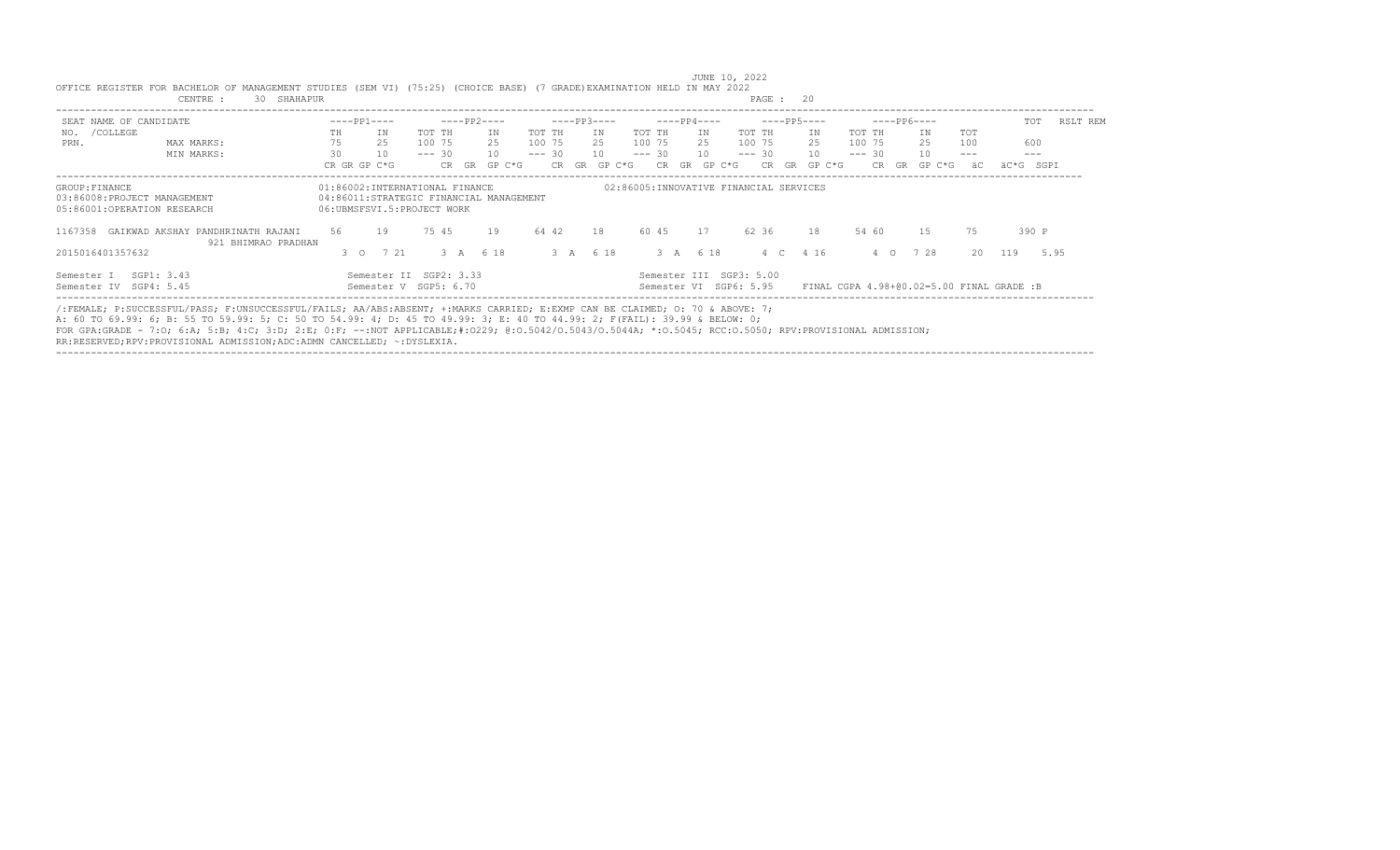| SEAT NAME OF CANDIDATE                                                              |                                                 |       | $---PP1---$                                                                                     |          |          | $---PP2---$ |            |       | $---PP3---$ |          | $---PP4---$ |    |                                                   |          |            | $---PP5---$  |             |     | $---PP6---$                    |       | TOT       | RSLT REM |
|-------------------------------------------------------------------------------------|-------------------------------------------------|-------|-------------------------------------------------------------------------------------------------|----------|----------|-------------|------------|-------|-------------|----------|-------------|----|---------------------------------------------------|----------|------------|--------------|-------------|-----|--------------------------------|-------|-----------|----------|
| /COLLEGE<br>NO.                                                                     |                                                 | TH.   | TN                                                                                              | TOT TH   |          | TN          | TOT TH     |       | TN          | TOT TH   |             |    | IN                                                | TOT TH   |            | TN           | TOT TH      |     | IN                             | TOT   |           |          |
| PRN.                                                                                | MAX MARKS:                                      | 75    | 25                                                                                              | 100 75   |          | 2.5         | 100 75     |       | 2.5         | 100 75   |             |    | 2.5                                               | 100 75   |            | 2.5          | 100 75      |     | 25                             | 100   | 600       |          |
|                                                                                     | MIN MARKS:                                      | 30    | 10                                                                                              | $--- 30$ |          | 10          | $--- 30$   |       | 10          | $--- 30$ |             |    | 10                                                | $--- 30$ |            | 10           | $--- 30$    |     | 10                             | $---$ | $- - -$   |          |
|                                                                                     |                                                 |       | CR GR GP C*G                                                                                    |          | CR GR    | $GP C*G$    |            | CR GR | GP C*G      |          | CR.         | GR | GP C*G                                            |          | CR.        | GP C*G<br>GR | CR.         | GR. | GP C*G                         | äC    | äC*G SGPI |          |
| GROUP: MARKETING<br>03:86009:INTERNATIONAL MARKETING<br>05:86001:OPERATION RESEARCH |                                                 |       | 01:86003:BRAND MANAGEMENT<br>04:86012:MEDIA PLANNING & MANAGEMENT<br>06:UBMSFSVI.5:PROJECT WORK |          |          |             |            |       |             |          |             |    | 02:86006:RETAIL MANAGEMENT                        |          |            |              |             |     |                                |       |           |          |
| 1167480                                                                             | NAUTIYAL SHANTANU MUKESH HEMANGI<br>155 SATHAYE | $37+$ | $1.5+$                                                                                          |          | $52.30+$ | 18          | $48.30+$   |       | $12+$       |          | $42.31+$    |    | $1.3+$                                            |          | $44 \t31+$ | $10+$        | $41.30+$    |     | $10+$                          | 40    | 267 P     |          |
| 2015016400594792                                                                    |                                                 |       | 3 C 4 12                                                                                        |          | 3 D      | $\sim$ 3 9  | $3 \times$ |       | 26          |          | $3$ F $2$ 6 |    |                                                   |          |            | 4 F. 2 8     | $E_{\rm c}$ |     | 2 8                            | 20    | 49        | 2.45     |
| SGP1: 2.57<br>Semester I<br>Semester IV SGP4: 3.17                                  |                                                 |       | Semester II SGP2: 3.29<br>Semester V SGP5: 4.10                                                 |          |          |             |            |       |             |          |             |    | Semester III SGP3: 2.50<br>Semester VI SGP6: 2.45 |          |            |              |             |     | FINAL CGPA 3.01 FINAL GRADE :D |       |           |          |

/:FEMALE; P:SUCCESSFUL/PASS; F:UNSUCCESSFUL/FAILS; AA/ABS:ABSENT; +:MARKS CARRIED; E:EXMP CAN BE CLAIMED; O: 70 & ABOVE: 7;

A: 60 TO 69.99: 6; B: 55 TO 59.99: 5; C: 50 TO 54.99: 4; D: 45 TO 49.99: 3; E: 40 TO 44.99: 2; F(FAIL): 39.99 & BELOW: 0;

FOR GPA:GRADE - 7:O; 6:A; 5:B; 4:C; 3:D; 2:E; 0:F; --:NOT APPLICABLE;#:O229; @:O.5042/O.5043/O.5044A; \*:O.5045; RCC:O.5050; RPV:PROVISIONAL ADMISSION;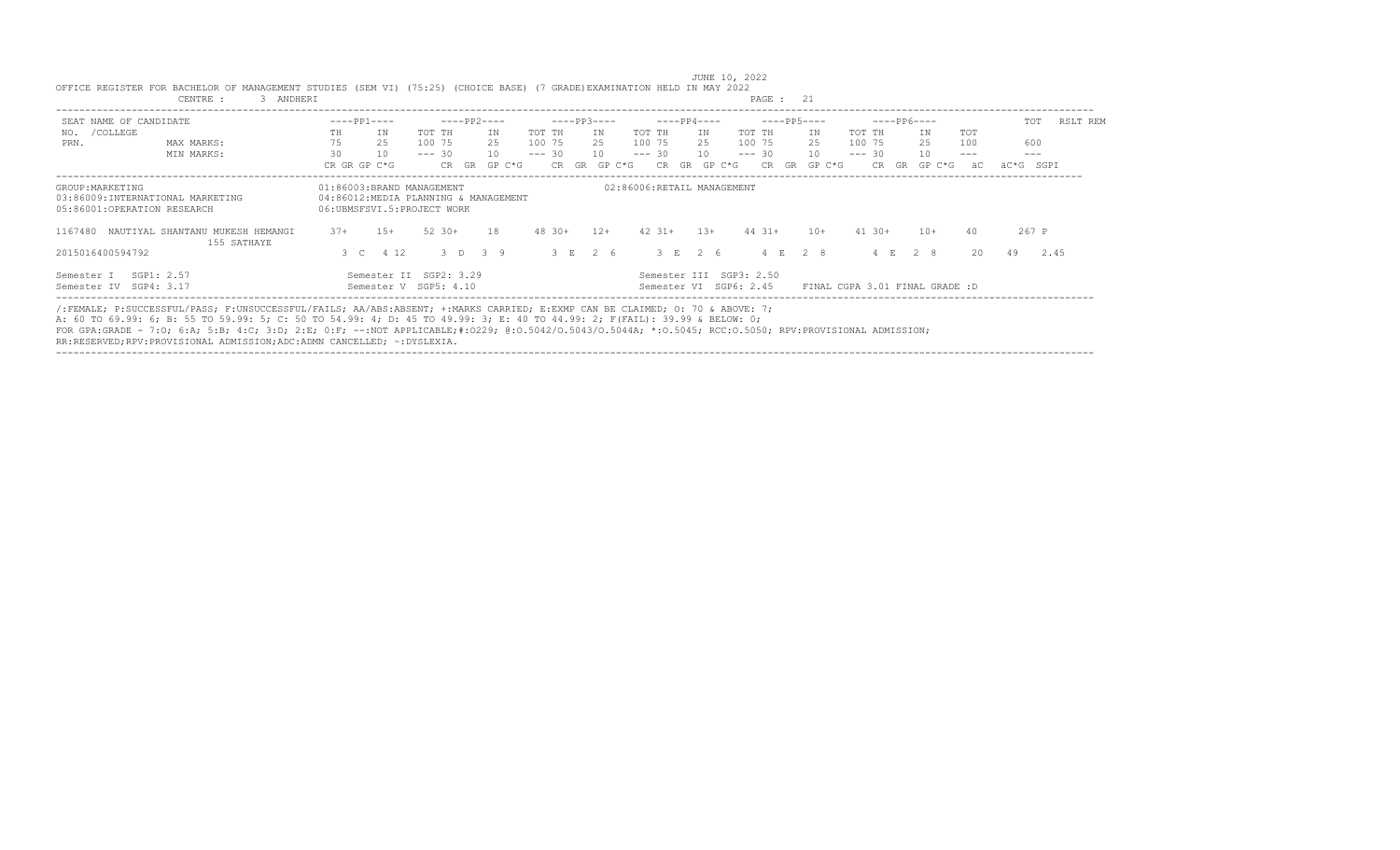| SEAT NAME OF CANDIDATE                                                              |                                                     |               | $---PP1---$                                             |          |       | $---PP2---$                          |          |       | $---PP3---$ |          | $---PP4---$ |                            |                        |          | $---PP5---$ |          | $---PP6---$ |        |       | TOT       | RSLT REM  |
|-------------------------------------------------------------------------------------|-----------------------------------------------------|---------------|---------------------------------------------------------|----------|-------|--------------------------------------|----------|-------|-------------|----------|-------------|----------------------------|------------------------|----------|-------------|----------|-------------|--------|-------|-----------|-----------|
| /COLLEGE<br>NO.                                                                     |                                                     | TH.           | ΙN                                                      | TOT TH   |       | ΙN                                   | TOT TH   |       | IN          | TOT TH   | ΙN          |                            | TOT TH                 |          | ΙN          | TOT TH   |             | ΙN     | TOT   |           |           |
| PRN.                                                                                | MAX MARKS:                                          | 75            | 25                                                      | 100 75   |       | 2.5                                  | 100 75   |       | 25          | 100 75   | 25          |                            | 100 75                 |          | 25          | 100 75   |             | 25     | 100   | 600       |           |
|                                                                                     | MIN MARKS:                                          | 30            | 10                                                      | $--- 30$ |       | 10                                   | $--- 30$ |       | 10          | $--- 30$ | 10          |                            | $--- 30$               |          | 10          | $--- 30$ |             | 10     | $---$ | $---$     |           |
|                                                                                     |                                                     |               | CR GR GP C*G                                            |          | CR    | GP C*G<br>GR                         |          | CR GR | GP C*G      | CR.      | GR          | GP C*G                     | CR.                    | GR       | GP C*G      |          | CR.<br>GR   | GP C*G | äС    | äC*G SGPI |           |
| GROUP: MARKETING<br>03:86009:INTERNATIONAL MARKETING<br>05:86001:OPERATION RESEARCH |                                                     |               | 01:86003:BRAND MANAGEMENT<br>06:UBMSFSVI.5:PROJECT WORK |          |       | 04:86012:MEDIA PLANNING & MANAGEMENT |          |       |             |          |             | 02:86006:RETAIL MANAGEMENT |                        |          |             |          |             |        |       |           |           |
| 1167513                                                                             | TOGARE AMIT GANGADHAR MANGAL<br>621 S.S.T. ULHASNAG | 53            | 19                                                      |          | 72 47 | 18                                   | 65 60    |       | 19          | 79 63    | 18          |                            | 81 59                  |          | 19          | 78 60    |             | 17     | 77    |           | 452 P RLE |
| 2011016401976507                                                                    |                                                     | $3^{\circ}$ 0 | 7 21                                                    |          | 3 A   | 6 18                                 |          |       | 3 0 7 21    |          | 3 0 7 21    |                            |                        | $4\circ$ | 7 28        |          | 4 0         | 7 28   |       | 20 137    | 6.85      |
| Semester I : ---<br>Semester IV -: ---                                              |                                                     |               | Semester II -: ---<br>Semester V SGP5: 6.40             |          |       |                                      |          |       |             |          |             | Semester III -: ---        | Semester VI SGP6: 6.85 |          |             |          |             |        |       |           |           |

---------------------------------------------------------------------------------------------------------------------------------------------------------------------------------- /:FEMALE; P:SUCCESSFUL/PASS; F:UNSUCCESSFUL/FAILS; AA/ABS:ABSENT; +:MARKS CARRIED; E:EXMP CAN BE CLAIMED; O: 70 & ABOVE: 7;

A: 60 TO 69.99: 6; B: 55 TO 59.99: 5; C: 50 TO 54.99: 4; D: 45 TO 49.99: 3; E: 40 TO 44.99: 2; F(FAIL): 39.99 & BELOW: 0;<br>FOR GPA:GRADE - 7:O; 6:A; 5:B; 4:C; 3:D; 2:E; 0:F; --:NOT APPLICABLE;#:O229; @:O.5042/O.5043/O.5043A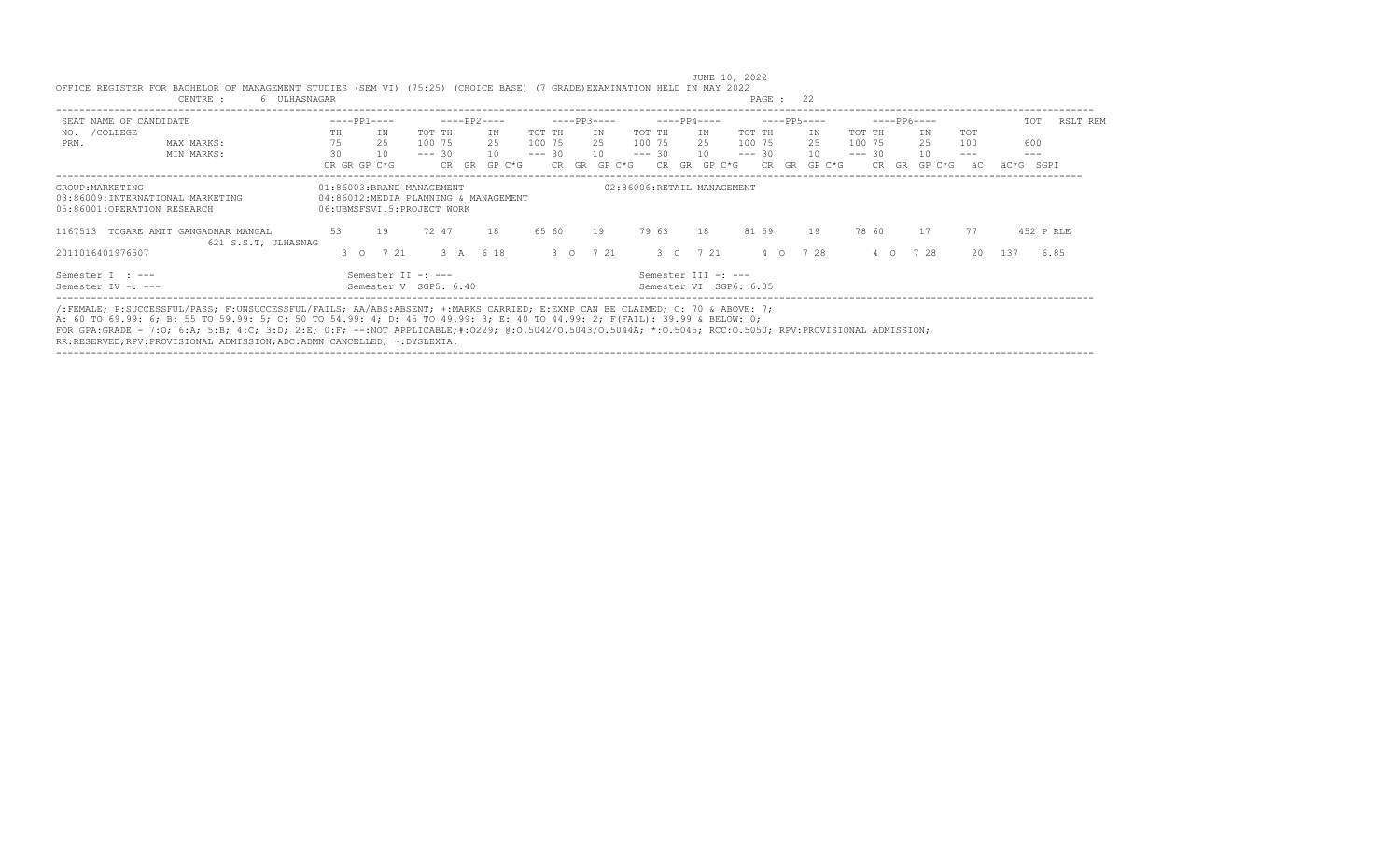| SEAT NAME OF CANDIDATE                                                              |                                                                                                                             |       | $---PP1---$                                             |          |             | $---PP2---$                          |          |        | $---PP3---$ |        |          | $---PP4---$                                 |        |          | $---PP5---$                                                                                     |        |          |           | $---PP6---$ |       | TOT          | RSLT REM |
|-------------------------------------------------------------------------------------|-----------------------------------------------------------------------------------------------------------------------------|-------|---------------------------------------------------------|----------|-------------|--------------------------------------|----------|--------|-------------|--------|----------|---------------------------------------------|--------|----------|-------------------------------------------------------------------------------------------------|--------|----------|-----------|-------------|-------|--------------|----------|
| /COLLEGE<br>NO.                                                                     |                                                                                                                             | TH.   | ΙN                                                      | TOT TH   |             | ΙN                                   | TOT TH   |        | IN          | TOT TH |          | IN                                          |        | TOT TH   |                                                                                                 | IN     | TOT TH   |           | IN          | TOT   |              |          |
| PRN.                                                                                | MAX MARKS:                                                                                                                  | 75    | 25                                                      | 100 75   |             | 2.5                                  | 100 75   |        | 25          | 100 75 |          | 25                                          |        | 100 75   |                                                                                                 | 25     | 100 75   |           | 25          | 100   | 600          |          |
|                                                                                     | MIN MARKS:                                                                                                                  | 30    | 10                                                      | $--- 30$ |             | 10                                   | $--- 30$ |        | 10          |        | $--- 30$ | 10                                          |        | $--- 30$ |                                                                                                 | 10     | $--- 30$ |           | 10          | $---$ | $---$        |          |
|                                                                                     |                                                                                                                             |       | CR GR GP C*G                                            |          | CR GR       | $GP C*G$                             |          | CR GR  | GP C*G      |        | CR.      | GR                                          | GP C*G | CR       | GR                                                                                              | GP C*G |          | CR.<br>GR | GP C*G      | äС    | SGPI<br>äC*G |          |
| GROUP: MARKETING<br>03:86009:INTERNATIONAL MARKETING<br>05:86001:OPERATION RESEARCH |                                                                                                                             |       | 01:86003:BRAND MANAGEMENT<br>06:UBMSFSVI.5:PROJECT WORK |          |             | 04:86012:MEDIA PLANNING & MANAGEMENT |          |        |             |        |          | 02:86006:RETAIL MANAGEMENT                  |        |          |                                                                                                 |        |          |           |             |       |              |          |
| 1167614                                                                             | BHENWAL MAYUR NARENDRA SUSHMA<br>151 DALMIA - MALAD                                                                         | $39+$ | $11+$                                                   |          | $50 \t 42+$ | $10+$                                |          | 52 36+ | $10+$       |        | 46 69+   | $1.3+$                                      |        | 82 42+   |                                                                                                 | 0.6F   |          | 48 60+    | $23+$       | 83    | 361 F        |          |
| 2015016401479652                                                                    |                                                                                                                             |       | 3 C 4 12                                                |          |             | 3 C 4 12                             |          |        | 3 D 3 9     |        |          | 3 0 7 21                                    |        |          | $\begin{array}{cccccccccccccc} \cdots & \cdots & \cdots & \cdots & \cdots & \cdots \end{array}$ |        |          | $\circ$   | 728         |       |              |          |
| Semester I<br>Semester IV SGP4: 5.70                                                | SGP1: 2.86                                                                                                                  |       | Semester II SGP2: 3.00<br>Semester V SGP5: 4.30         |          |             |                                      |          |        |             |        |          | Semester III SGP3: 4.70<br>Semester VI ---- |        |          |                                                                                                 |        |          |           |             |       |              |          |
|                                                                                     | /:FEMALE; P:SUCCESSFUL/PASS; F:UNSUCCESSFUL/FAILS; AA/ABS:ABSENT; +:MARKS CARRIED; E:EXMP CAN BE CLAIMED; 0: 70 & ABOVE: 7; |       |                                                         |          |             |                                      |          |        |             |        |          |                                             |        |          |                                                                                                 |        |          |           |             |       |              |          |

----------------------------------------------------------------------------------------------------------------------------------------------------------------------------------

JUNE 10, 2022<br>OFFICE REGISTER FOR BACHELOR OF MANAGEMENT STUDIES (SEM VI) (75:25) (CHOICE BASE) (7 GRADE)EXAMINATION HELD IN MAY 2022<br>PAGE : 23

A: 60 TO 69.99: 6; B: 55 TO 59.99: 5; C: 50 TO 54.99: 4; D: 45 TO 49.99: 3; E: 40 TO 44.99: 2; F(FAIL): 39.99 & BELOW: 0;<br>FOR GPA:GRADE - 7:O; 6:A; 5:B; 4:C; 3:D; 2:E; 0:F; --:NOT APPLICABLE;#:O229; @:O.5042/O.5043/O.5043A RR:RESERVED;RPV:PROVISIONAL ADMISSION;ADC:ADMN CANCELLED; ~:DYSLEXIA.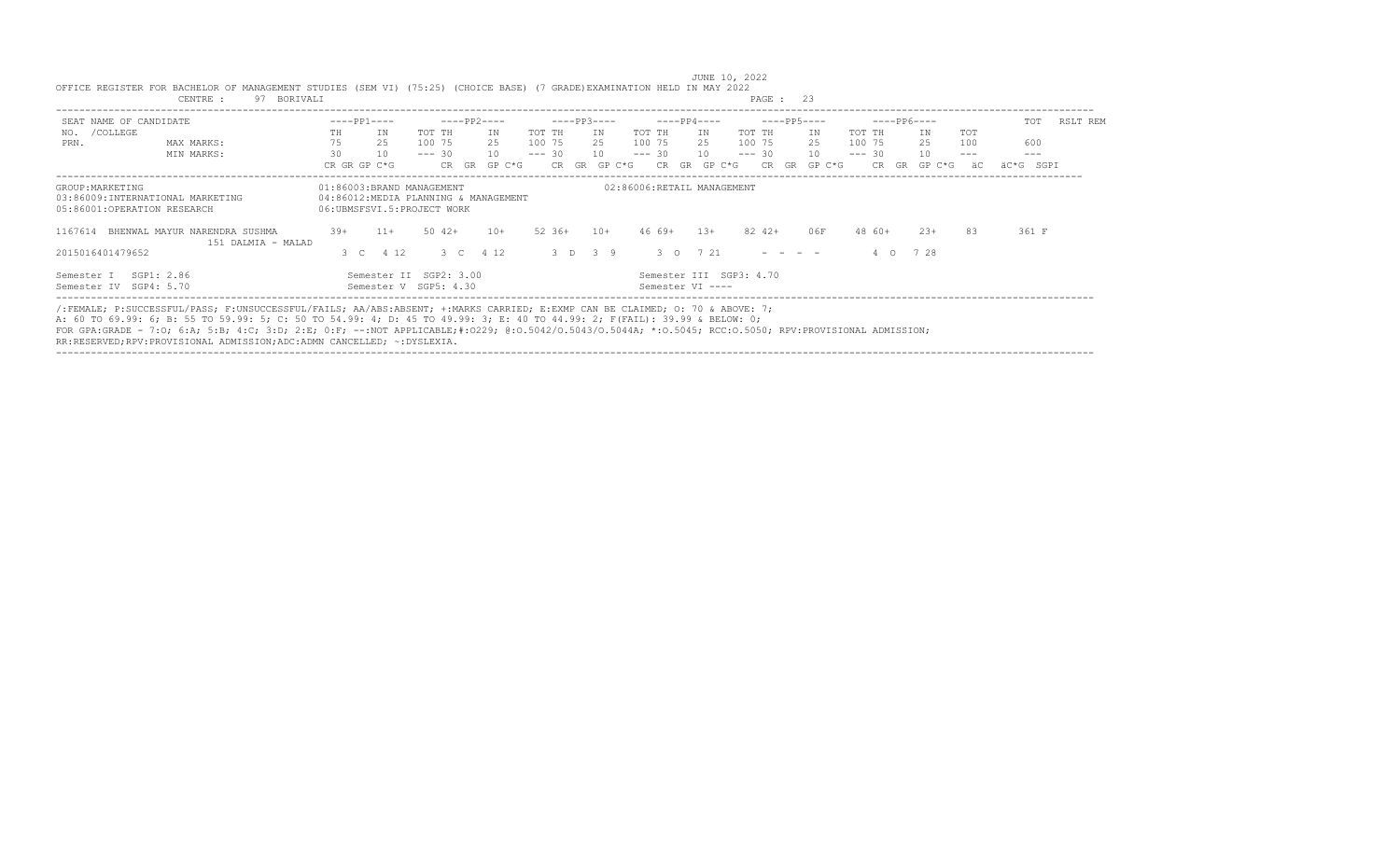| SEAT NAME OF CANDIDATE                                                              |                                                | $---PP1---$                                                                                           |                                             |          | $---PP2---$   |        |               | $---PP3---$ |        |                                               | $---PP4---$ |        |          | $---PP5---$  |          |     | $---PP6---$ |        | TOT             | RSLT REM |
|-------------------------------------------------------------------------------------|------------------------------------------------|-------------------------------------------------------------------------------------------------------|---------------------------------------------|----------|---------------|--------|---------------|-------------|--------|-----------------------------------------------|-------------|--------|----------|--------------|----------|-----|-------------|--------|-----------------|----------|
| /COLLEGE<br>NO.                                                                     |                                                | TH.                                                                                                   | ΙN.                                         | TOT TH   |               | IN     | TOT TH        | IN.         |        | TOT TH                                        | IN          |        | TOT TH   | IN           | TOT TH   |     | ΙN          | TOT    |                 |          |
| PRN.                                                                                | MAX MARKS:                                     |                                                                                                       | 2.5                                         | 100 75   |               | 2.5    | 100 75        | 25          |        | 100 75                                        | 2.5         |        | 100 75   | 2.5          | 100 75   |     | 25          | 100    | 600             |          |
|                                                                                     | MIN MARKS:                                     | 30                                                                                                    | 10                                          | $--- 30$ |               | 1 O    | $--- 30$      | 10          |        | $--- 30$                                      | 10          |        | $--- 30$ | 10           | $--- 30$ |     | 10          | $---$  | $---$           |          |
|                                                                                     |                                                | CR GR GP C*G                                                                                          |                                             |          | CR GR         | GP C*G |               | CR GR       | GP C*G | CR.                                           | GR          | GP C*G | CR.      | GP C*G<br>GR | CR.      | GR  | GP C*G      | äC     | äC*G SGPI       |          |
| GROUP: MARKETING<br>03:86009:INTERNATIONAL MARKETING<br>05:86001:OPERATION RESEARCH |                                                | 01:86003:BRAND MANAGEMENT<br>04:86018:MARKTING OF NON PROFIT ORGANISATI<br>06:UBMSFSVI.5:PROJECT WORK |                                             |          |               |        |               |             |        | 02:86006:RETAIL MANAGEMENT                    |             |        |          |              |          |     |             |        |                 |          |
| 1167617                                                                             | BOBBYRAJ C PUGAL LEENA<br>369 WILSON - CHOWPAT | 69                                                                                                    | 16                                          | 85 62    |               | 17     | 79 54         | 15          |        | 69 56                                         | 14          |        | 70 57    | 15           | 72 50    |     | 13          | 63     | 438 P RLE<br>01 |          |
| 2015016401073217                                                                    |                                                | 30                                                                                                    | 7 21                                        |          | $3^{\circ}$ 0 | 7 21   | $3^{\circ}$ 0 |             | 7 21   | $3^\circ$ 0                                   | 7 21        |        | $4\circ$ | 7 28         |          | 4 A | 6 2 4       | $20 -$ | 136             | 6.80     |
| Semester I : ---<br>Semester IV -: ---                                              |                                                |                                                                                                       | Semester II -: ---<br>Semester V SGP5: 6.70 |          |               |        |               |             |        | Semester III -: ---<br>Semester VI SGP6: 6.80 |             |        |          |              |          |     |             |        |                 |          |

/:FEMALE; P:SUCCESSFUL/PASS; F:UNSUCCESSFUL/FAILS; AA/ABS:ABSENT; +:MARKS CARRIED; E:EXMP CAN BE CLAIMED; O: 70 & ABOVE: 7;

A: 60 TO 69.99: 6; B: 55 TO 59.99: 5; C: 50 TO 54.99: 4; D: 45 TO 49.99: 3; E: 40 TO 44.99: 2; F(FAIL): 39.99 & BELOW: 0;

FOR GPA:GRADE - 7:O; 6:A; 5:B; 4:C; 3:D; 2:E; 0:F; --:NOT APPLICABLE;#:O229; @:O.5042/O.5043/O.5044A; \*:O.5045; RCC:O.5050; RPV:PROVISIONAL ADMISSION;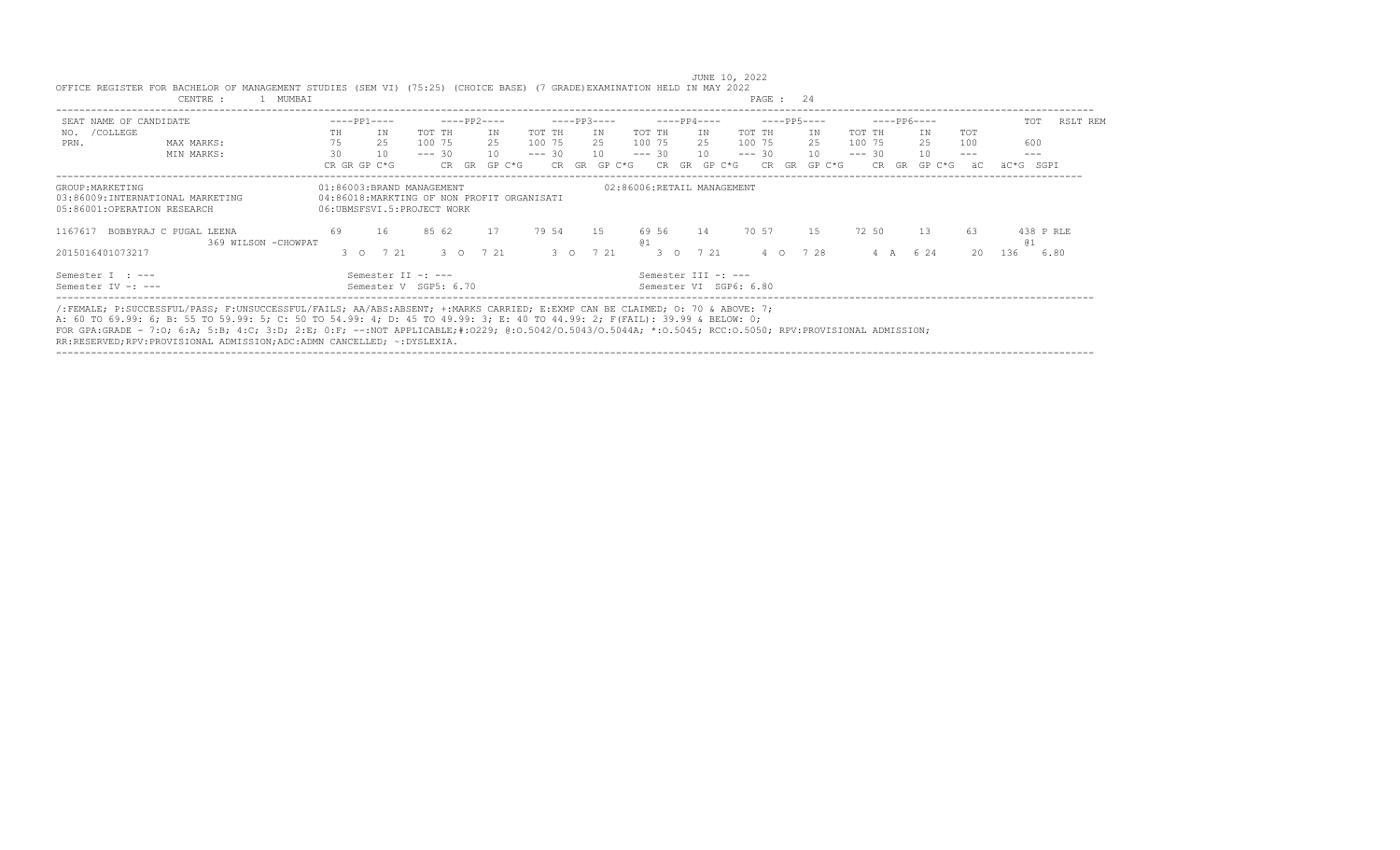| SEAT NAME OF CANDIDATE                                                               | $---PP1---$                | $---PP2---$                                                                      | $---PP3---$                | $---PP4---$                                   | $---PP5---$                  | ----- PP6----          | RSLT REM<br>TOT |
|--------------------------------------------------------------------------------------|----------------------------|----------------------------------------------------------------------------------|----------------------------|-----------------------------------------------|------------------------------|------------------------|-----------------|
| NO. / COLLEGE                                                                        | ΙN.<br>TH                  | TOT TH<br>ΙN                                                                     | TOT TH<br>IN               | TOT TH<br>TOT TH<br>IN                        | IN.<br>TOT TH                | TOT<br>ΙN              |                 |
| MAX MARKS:<br>PRN.                                                                   | 75<br>2.5                  | 100 75<br>2.5                                                                    | 100 75<br>2.5              | 100 75<br>100 75<br>2.5                       | 2.5<br>100 75                | 25<br>100              | 600             |
| MIN MARKS:                                                                           | 30<br>10                   | $--- 30$<br>10                                                                   | $--- 30$<br>10             | $--- 30$<br>$--- 30$<br>10                    | 10<br>$--- 30$               | 10<br>$---$            | $- - -$         |
|                                                                                      | CR GR GP C*G               | GP C*G<br>CR GR                                                                  | GP C*G<br>CR.<br><b>GR</b> | GR<br>CR.<br>GP C*G                           | CR.<br>GR<br>$GP C*G$<br>CR. | GR<br>GP C*G<br>äС     | äC*G SGPI       |
| GROUP: HUMAN RESOURCE<br>03:86013:WORKFORCE DIVERSITY<br>05:86001:OPERATION RESEARCH | 06:UBMSFSVI.5:PROJECT WORK | 01:86004:HRM IN GLOBAL PERSPECTIVE<br>04:86016:HUMAN RESOURCE ACCOUNTING AND AUD |                            | 02:86010:HRM IN SERVICE SECTOR MANAGEMENT     |                              |                        |                 |
| 1167723<br>CHAUHAN KARAN DINESH NAINA<br>540 S.K.SOMAIYA                             | $48+$<br>$16+$             | 64 40+<br>$12+$                                                                  | $52.35+$<br>$11+$          | $46 \t47+$<br>$64$ $31+$<br>$17 +$            | 14<br>$45\ 40+$              | $12+$<br>52            | 323 P RLE       |
| 2015016401876511                                                                     | 3 A 6 18                   | 3 C 4 12                                                                         | $3 \t 7 \t 3 \t 9$         | 3 A 6 18                                      | 4 D 3 12                     | $20 -$<br>4 1 6<br>4 C | 85<br>4.25      |
| SGP1: 3.00<br>Semester I<br>Semester IV -: ---                                       |                            | Semester II SGP2: 4.43<br>Semester V SGP5: 3.70                                  |                            | Semester III -: ---<br>Semester VI SGP6: 4.25 |                              |                        |                 |

---------------------------------------------------------------------------------------------------------------------------------------------------------------------------------- /:FEMALE; P:SUCCESSFUL/PASS; F:UNSUCCESSFUL/FAILS; AA/ABS:ABSENT; +:MARKS CARRIED; E:EXMP CAN BE CLAIMED; O: 70 & ABOVE: 7;

A: 60 TO 69.99: 6; B: 55 TO 59.99: 5; C: 50 TO 54.99: 4; D: 45 TO 49.99: 3; E: 40 TO 44.99: 2; F(FAIL): 39.99 & BELOW: 0;

FOR GPA:GRADE - 7:O; 6:A; 5:B; 4:C; 3:D; 2:E; 0:F; --:NOT APPLICABLE;#:O229; @:O.5042/O.5043/O.5044A; \*:O.5045; RCC:O.5050; RPV:PROVISIONAL ADMISSION;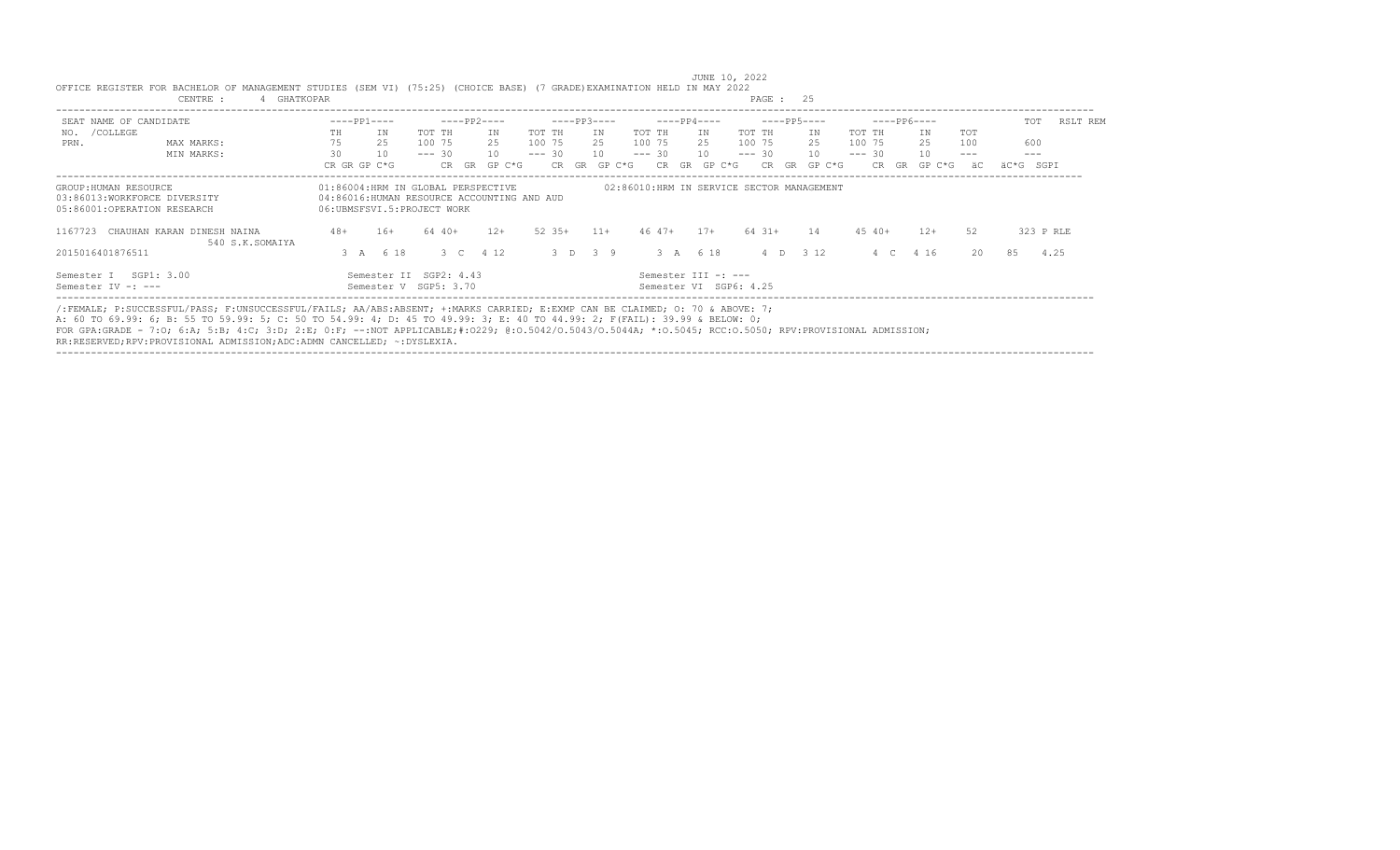| SEAT NAME OF CANDIDATE                          |                                                                                                                             |    |    | $---PP1---$                                             |          |        | $---PP2---$                          |          |          | $---PP3---$  |                            |        | $---PP4---$ |                                               |          |    | $---PP5---$     |          |           | $---PP6---$ |                     | TOT       | RSLT REM  |  |
|-------------------------------------------------|-----------------------------------------------------------------------------------------------------------------------------|----|----|---------------------------------------------------------|----------|--------|--------------------------------------|----------|----------|--------------|----------------------------|--------|-------------|-----------------------------------------------|----------|----|-----------------|----------|-----------|-------------|---------------------|-----------|-----------|--|
| /COLLEGE<br>NO.                                 |                                                                                                                             | TH |    | ΙN                                                      | TOT TH   |        | ΙN                                   | TOT TH   |          | ΙN           | TOT TH                     |        | IN          |                                               | TOT TH   |    | IN              | TOT TH   |           | ΙN          | TOT                 |           |           |  |
| PRN.                                            | MAX MARKS:                                                                                                                  |    | 75 | 2.5                                                     |          | 100 75 | 2.5                                  | 100 75   |          | 25           | 100 75                     |        | 25          |                                               | 100 75   |    | 25              | 100 75   |           | 25          | 100                 | 600       |           |  |
|                                                 | MIN MARKS:                                                                                                                  |    | 30 | 10                                                      | $--- 30$ |        | 10                                   | $--- 30$ |          | 10           | $--- 30$                   |        | 10          |                                               | $--- 30$ |    | 10 <sup>1</sup> | $--- 30$ |           | 10          | $\qquad \qquad - -$ | $---$     |           |  |
|                                                 |                                                                                                                             |    |    | CR GR GP C*G                                            |          | CR GR  | GP C*G                               |          |          | CR GR GP C*G |                            | CR.    | GR.         | GP C*G                                        | CR       | GR | GP C*G          |          | CR.<br>GR | GP C*G      | äС                  | äC*G SGPI |           |  |
| GROUP: MARKETING<br>05:86001:OPERATION RESEARCH | 03:86009:INTERNATIONAL MARKETING                                                                                            |    |    | 01:86003:BRAND MANAGEMENT<br>06:UBMSFSVI.5:PROJECT WORK |          |        | 04:86012:MEDIA PLANNING & MANAGEMENT |          |          |              | 02:86006:RETAIL MANAGEMENT |        |             |                                               |          |    |                 |          |           |             |                     |           |           |  |
| 1167947                                         | SALUNKHE SAGAR SANJAY ANITA<br>711 RAMSHETH - KHAR                                                                          |    | 48 | $16+$                                                   |          | 64 30+ | $10+$                                |          | $40.30+$ | $14+$        |                            | 44 30+ | $10+$       |                                               | 40 53    |    | 16              |          | 69 62+    | $16+$       | 78                  |           | 335 P RLE |  |
| 2015016402162012                                |                                                                                                                             |    |    | 3 A 6 18                                                |          |        | 3 E 2 6                              |          |          | 3 E 2 6      |                            |        | $3$ F $2$ 6 |                                               |          |    | 4 A 6 24        |          | 4 0       | 728         | 20                  | 88        | 4.40      |  |
| Semester I : ---<br>Semester IV -: ---          |                                                                                                                             |    |    | Semester II -: ---<br>Semester V SGP5: 3.25             |          |        |                                      |          |          |              |                            |        |             | Semester III -: ---<br>Semester VI SGP6: 4.40 |          |    |                 |          |           |             |                     |           |           |  |
|                                                 | /:FEMALE; P:SUCCESSFUL/PASS; F:UNSUCCESSFUL/FAILS; AA/ABS:ABSENT; +:MARKS CARRIED; E:EXMP CAN BE CLAIMED; 0: 70 & ABOVE: 7; |    |    |                                                         |          |        |                                      |          |          |              |                            |        |             |                                               |          |    |                 |          |           |             |                     |           |           |  |

 JUNE 10, 2022 OFFICE REGISTER FOR BACHELOR OF MANAGEMENT STUDIES (SEM VI) (75:25) (CHOICE BASE) (7 GRADE)EXAMINATION HELD IN MAY 2022<br>CENTRE : 76 NAVI MUMBAI CENTRE : 76 NAVI MUMBAI

A: 60 TO 69.99: 6; B: 55 TO 59.99: 5; C: 50 TO 54.99: 4; D: 45 TO 49.99: 3; E: 40 TO 44.99: 2; F(FAIL): 39.99 & BELOW: 0;<br>FOR GPA:GRADE - 7:O; 6:A; 5:B; 4:C; 3:D; 2:E; 0:F; --:NOT APPLICABLE;#:O229; @:O.5042/O.5043/O.5043A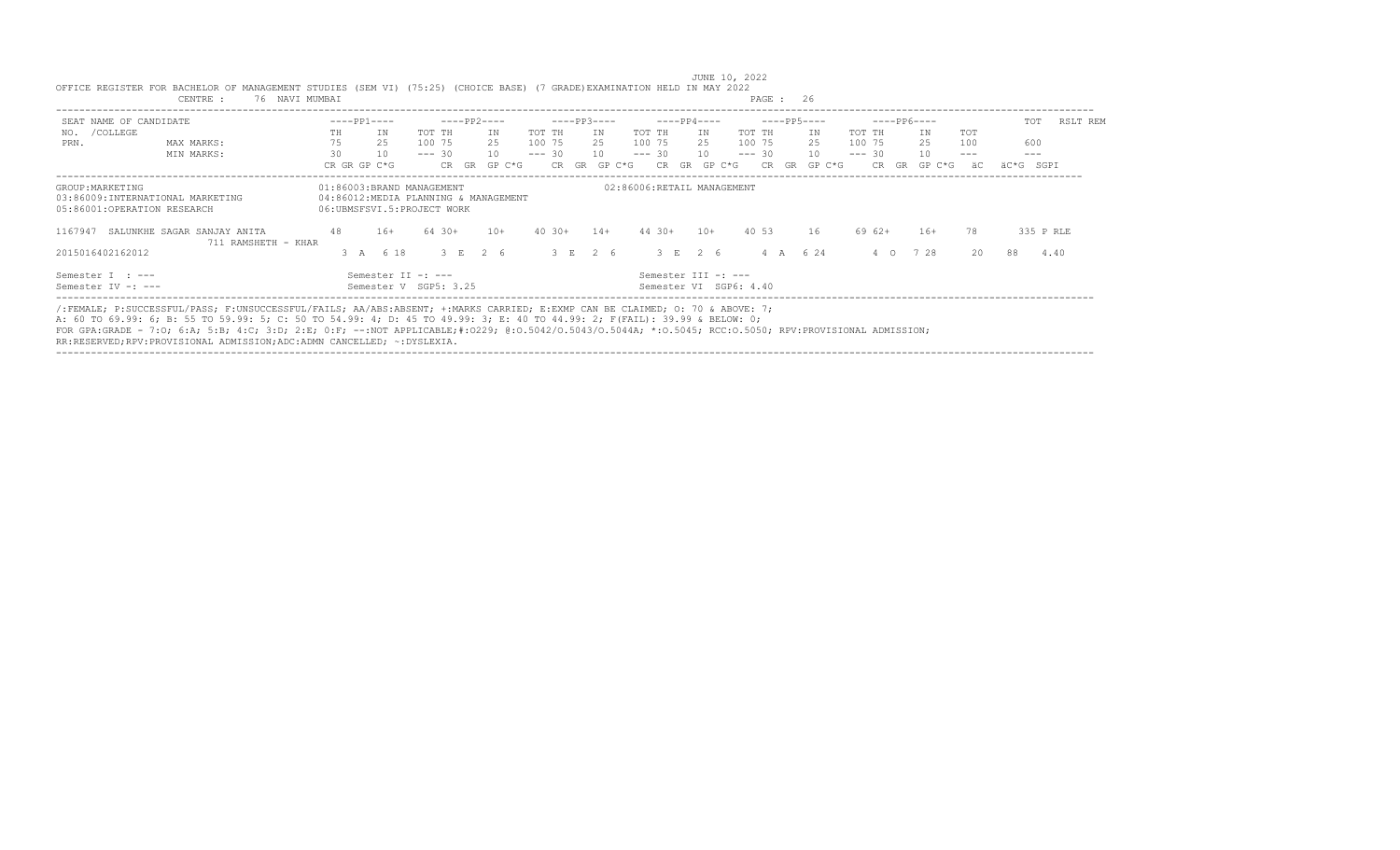| SEAT NAME OF CANDIDATE                                                              |                    |                            | $---PP1---$  |                                                                   |          |           | $---PP2---$ |        |          |       | $---PP3---$ |        |          | $---PP4---$ |    |                                                   |                  | $---PP5---$ |        |          | $---PP6---$  |    |                                |        |      | TOT     | RSLT REM |
|-------------------------------------------------------------------------------------|--------------------|----------------------------|--------------|-------------------------------------------------------------------|----------|-----------|-------------|--------|----------|-------|-------------|--------|----------|-------------|----|---------------------------------------------------|------------------|-------------|--------|----------|--------------|----|--------------------------------|--------|------|---------|----------|
| /COLLEGE<br>NO.                                                                     |                    | TH.                        |              | ΙN                                                                | TOT TH   |           |             | ΙN     | TOT TH   |       |             | IN     | TOT TH   |             |    | IN                                                | TOT TH           |             | IN.    | TOT TH   |              |    | IN                             | TOT    |      |         |          |
| PRN.                                                                                | MAX MARKS:         | 75                         |              | 25                                                                | 100 75   |           |             | 2.5    | 100 75   |       |             | 2.5    | 100 75   |             |    | 2.5                                               | 100 75           |             | 2.5    | 100 75   |              |    | 25                             | 100    | 600  |         |          |
|                                                                                     | MIN MARKS:         | 30                         |              | 10                                                                | $--- 30$ |           |             | 10     | $--- 30$ |       |             | 10     | $--- 30$ |             |    | 10                                                | $--- 30$         |             | 10     | $--- 30$ |              |    | 10                             | $-- -$ |      | $- - -$ |          |
|                                                                                     |                    |                            | CR GR GP C*G |                                                                   |          | CR GR     |             | GP C*G |          | CR.   | GR.         | GP C*G |          | CR.         | GR | GP C*G                                            | CR.              | GR          | GP C*G |          | CR.          | GR | GP C*G                         | äC     | äC*G | SGPI    |          |
| GROUP: MARKETING<br>03:86009:INTERNATIONAL MARKETING<br>05:86001:OPERATION RESEARCH |                    | 06:UBMSFSVI.5:PROJECT WORK |              | 01:86003:BRAND MANAGEMENT<br>04:86012:MEDIA PLANNING & MANAGEMENT |          |           |             |        |          |       |             |        |          |             |    | 02:86006:RETAIL MANAGEMENT                        |                  |             |        |          |              |    |                                |        |      |         |          |
| CHAVAN VISHAL ASHOK H<br>1168213                                                    | 221 G.K.S. COLLEGE | 44                         |              | 1.5                                                               | 59 40    |           |             | 16     |          | 56 45 |             | 1.5    |          | 60 48       |    | 17                                                | 65 47            |             | 1.5    | 62 41    |              |    | 16                             | 57     |      | 359 P   |          |
| 2015016402670172                                                                    |                    |                            | $\beta$ B    | 5 15                                                              |          | $\beta$ B | 5 1 5       |        |          | 3A    |             | 6 18   |          |             |    | 3 A 6 18                                          | $4 \overline{A}$ |             | 6 24   |          | $\mathbb{R}$ |    | $5 \t20$                       | 20     | 110  | 5.50    |          |
| SGP1: 5.14<br>Semester I<br>Semester IV SGP4: 6.39                                  |                    |                            |              | Semester II SGP2: 5.38<br>Semester V SGP5: 4.85                   |          |           |             |        |          |       |             |        |          |             |    | Semester III SGP3: 4.44<br>Semester VI SGP6: 5.50 |                  |             |        |          |              |    | FINAL CGPA 5.28 FINAL GRADE :B |        |      |         |          |

 JUNE 10, 2022 OFFICE REGISTER FOR BACHELOR OF MANAGEMENT STUDIES (SEM VI) (75:25) (CHOICE BASE) (7 GRADE)EXAMINATION HELD IN MAY 2022 CENTRE : 110 KHADAVALI

/:FEMALE; P:SUCCESSFUL/PASS; F:UNSUCCESSFUL/FAILS; AA/ABS:ABSENT; +:MARKS CARRIED; E:EXMP CAN BE CLAIMED; O: 70 & ABOVE: 7;

A: 60 TO 69.99: 6; B: 55 TO 59.99: 5; C: 50 TO 54.99: 4; D: 45 TO 49.99: 3; E: 40 TO 44.99: 2; F(FAIL): 39.99 & BELOW: 0;

FOR GPA:GRADE - 7:O; 6:A; 5:B; 4:C; 3:D; 2:E; 0:F; --:NOT APPLICABLE;#:O229; @:O.5042/O.5043/O.5044A; \*:O.5045; RCC:O.5050; RPV:PROVISIONAL ADMISSION;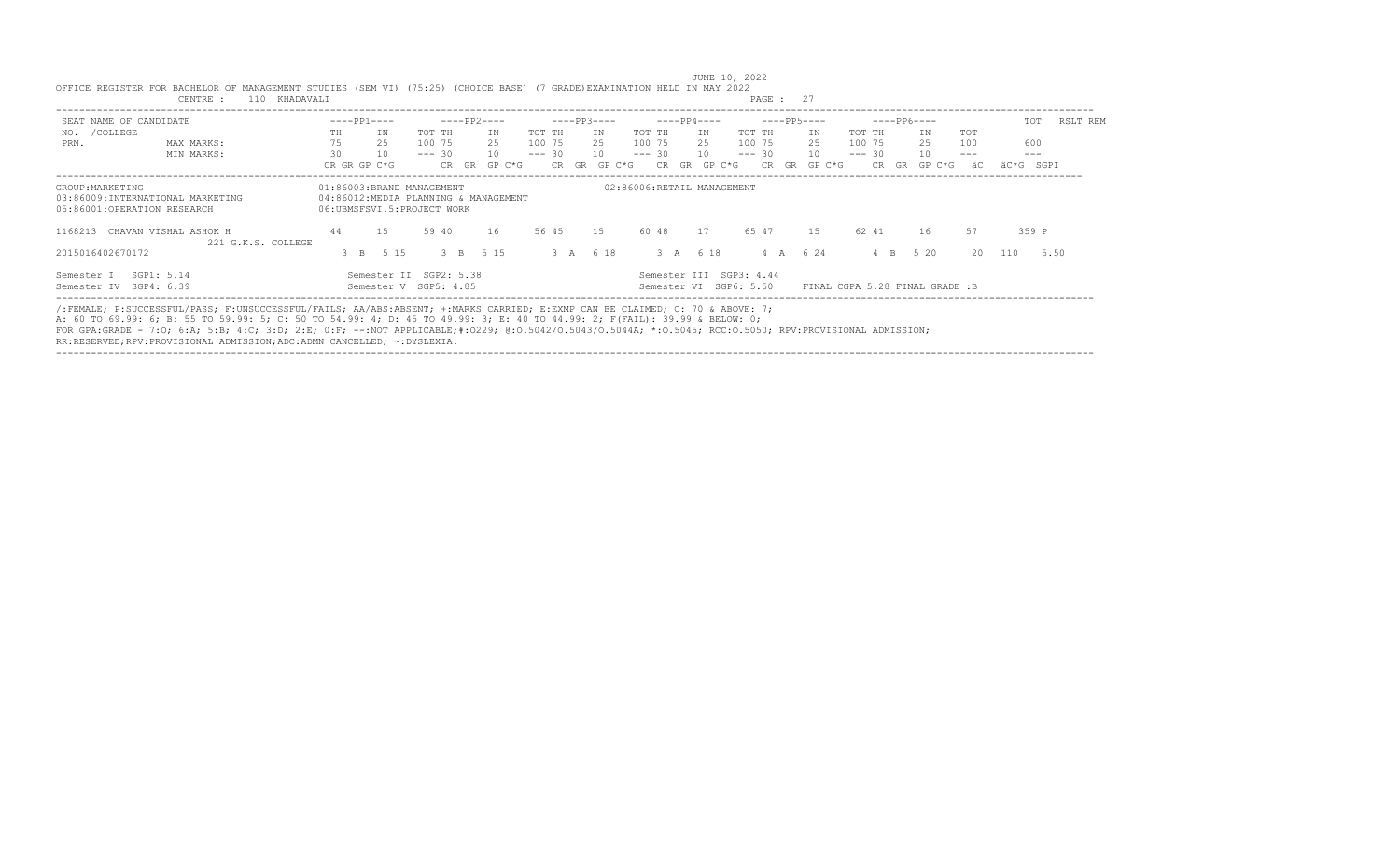| SEAT NAME OF CANDIDATE                                                              | $---PP1---$                                             | $---PP2---$                                     | $---PP3---$           | $---PP4---$                                       | $---PP5---$         | $---PP6---$                    | RSLT REM<br>TOT |
|-------------------------------------------------------------------------------------|---------------------------------------------------------|-------------------------------------------------|-----------------------|---------------------------------------------------|---------------------|--------------------------------|-----------------|
| /COLLEGE<br>NO.                                                                     | ΙN.<br>TH.                                              | TOT TH<br>ΙN                                    | TOT TH<br>IN          | TOT TH<br>TOT TH<br>ΙN.                           | IN.<br>TOT TH       | ΙN<br>TOT                      |                 |
| MAX MARKS:<br>PRN.                                                                  | 2.5                                                     | 2.5<br>100 75                                   | 100 75<br>25          | 100 75<br>100 75<br>2.5                           | 100 75<br>2.5       | 25<br>100                      | 600             |
| MIN MARKS:                                                                          | 30<br>10                                                | 10<br>$--- 30$                                  | $--- 30$<br>10        | 10<br>$--- 30$<br>$--- 30$                        | 10<br>$--- 30$      | 10<br>$---$                    | $- - -$         |
|                                                                                     | CR GR GP C*G                                            | CR GR<br>GP C*G                                 | GP C*G<br>CR GR       | CR.<br>GR<br>GP C*G                               | GP C*G<br>CR.<br>GR | CR.<br>GR<br>GP C*G<br>äC      | äC*G SGPI       |
| GROUP: MARKETING<br>03:86009:INTERNATIONAL MARKETING<br>05:86001:OPERATION RESEARCH | 01:86003:BRAND MANAGEMENT<br>06:UBMSFSVI.5:PROJECT WORK | 04:86012:MEDIA PLANNING & MANAGEMENT            |                       | 02:86006:RETAIL MANAGEMENT                        |                     |                                |                 |
| THADGE PARAG SHUBHASH SHUBHANGI<br>1168285<br>613 SAKET -KALYAN                     | 4.5<br>2.4                                              | 19<br>69 45<br>01                               | 64 47<br>21           | 84 39<br>68 62<br>22<br>@2                        | 23<br>62 40         | 10<br>50                       | 397 P<br>03     |
| 2014016401346014                                                                    | 7 21<br>$3^\circ$ 0                                     | 6 18<br>3A                                      | 7 21<br>$3^{\circ}$ 0 | 7 21<br>$3^\circ$ 0                               | 6 24<br>4 A         | 20<br>4 16<br>4 C              | 121<br>6.05     |
| SGP1: 3.86<br>Semester I<br>Semester IV SGP4: 2.50                                  |                                                         | Semester II SGP2: 3.71<br>Semester V SGP5: 5.80 |                       | Semester III SGP3: 2.17<br>Semester VI SGP6: 6.05 |                     | FINAL CGPA 4.02 FINAL GRADE :C |                 |

/:FEMALE; P:SUCCESSFUL/PASS; F:UNSUCCESSFUL/FAILS; AA/ABS:ABSENT; +:MARKS CARRIED; E:EXMP CAN BE CLAIMED; O: 70 & ABOVE: 7;

A: 60 TO 69.99: 6; B: 55 TO 59.99: 5; C: 50 TO 54.99: 4; D: 45 TO 49.99: 3; E: 40 TO 44.99: 2; F(FAIL): 39.99 & BELOW: 0;

FOR GPA:GRADE - 7:O; 6:A; 5:B; 4:C; 3:D; 2:E; 0:F; --:NOT APPLICABLE;#:O229; @:O.5042/O.5043/O.5044A; \*:O.5045; RCC:O.5050; RPV:PROVISIONAL ADMISSION;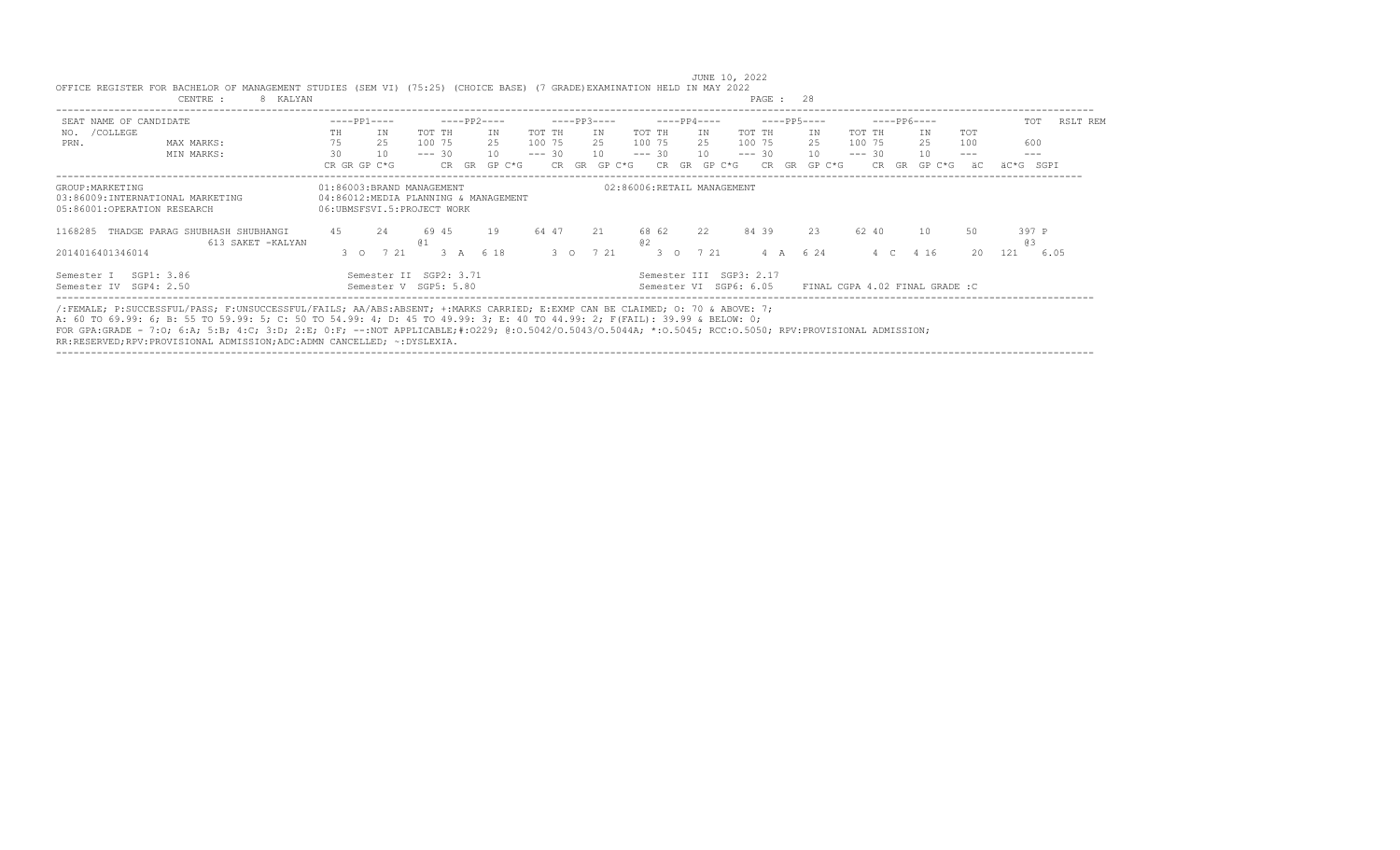| SEAT NAME OF CANDIDATE                                                              | $---PP1---$                                             | $---PP2---$                          | $---PP3---$    | $---PP4---$                                       | $---PP5---$        | $---PP6---$               | RSLT REM<br>TOT |
|-------------------------------------------------------------------------------------|---------------------------------------------------------|--------------------------------------|----------------|---------------------------------------------------|--------------------|---------------------------|-----------------|
| /COLLEGE<br>NO.                                                                     | ΙN.<br>TH.                                              | TOT TH<br>ΙN                         | TOT TH<br>IN   | TOT TH<br>ΙN.                                     | TOT TH<br>ΙN       | ΙN<br>TOT<br>TOT TH       |                 |
| MAX MARKS:<br>PRN.                                                                  | 2.5                                                     | 2.5<br>100 75                        | 100 75<br>2.5  | 100 75<br>2.5                                     | 100 75<br>2.5      | 100 75<br>25<br>100       | 600             |
| MIN MARKS:                                                                          | 30<br>10                                                | 10<br>$--- 30$                       | $--- 30$<br>10 | 10<br>$--- 30$                                    | 10<br>$--- 30$     | 10<br>$--- 30$<br>$---$   | $---$           |
|                                                                                     | CR GR GP C*G                                            | GP C*G<br>CR GR                      | CR GR GP C*G   | CR GR<br>GP C*G                                   | GP C*G<br>CR<br>GR | CR.<br>GR<br>GP C*G<br>äC | äC*G SGPI       |
| GROUP: MARKETING<br>03:86009:INTERNATIONAL MARKETING<br>05:86001:OPERATION RESEARCH | 01:86003:BRAND MANAGEMENT<br>06:UBMSFSVI.5:PROJECT WORK | 04:86012:MEDIA PLANNING & MANAGEMENT |                | 02:86006:RETAIL MANAGEMENT                        |                    |                           |                 |
| GOTHAL PRATHMESH SANJAY SUHASINI<br>1168367<br>973 WADA COLLEGE- W                  | 57<br>22                                                | 79 51<br>22                          | 73 39<br>21    | 60 53<br>22                                       | 75 53<br>20        | 73 64<br>19<br>83         | 443 P RLE       |
| 2011016400951355                                                                    | 7 21<br>$3^\circ$ 0                                     | 7 21<br>$3^{\circ}$ 0                | 3 A 6 18       | 3 0 7 21                                          | 7 28<br>$4\circ$   | 728<br>4 0                | 20 137<br>6.85  |
| SGP1: 3.71<br>Semester I<br>Semester IV SGP4: 2.33                                  | Semester V -: ---                                       | Semester II SGP2: 3.71               |                | Semester III SGP3: 2.00<br>Semester VI SGP6: 6.85 |                    |                           |                 |

/:FEMALE; P:SUCCESSFUL/PASS; F:UNSUCCESSFUL/FAILS; AA/ABS:ABSENT; +:MARKS CARRIED; E:EXMP CAN BE CLAIMED; O: 70 & ABOVE: 7;

A: 60 TO 69.99: 6; B: 55 TO 59.99: 5; C: 50 TO 54.99: 4; D: 45 TO 49.99: 3; E: 40 TO 44.99: 2; F(FAIL): 39.99 & BELOW: 0;

FOR GPA:GRADE - 7:O; 6:A; 5:B; 4:C; 3:D; 2:E; 0:F; --:NOT APPLICABLE;#:O229; @:O.5042/O.5043/O.5044A; \*:O.5045; RCC:O.5050; RPV:PROVISIONAL ADMISSION;